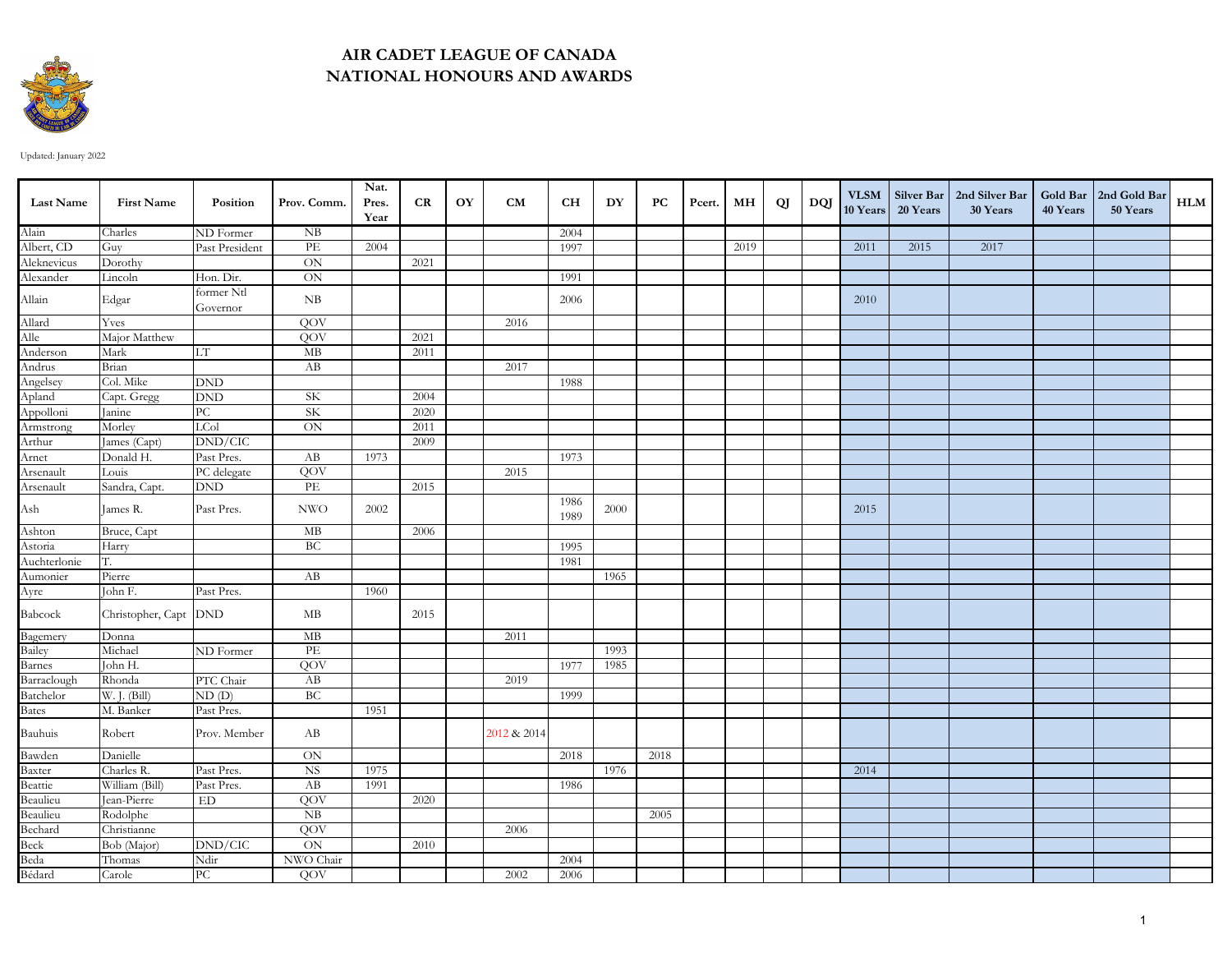| <b>Last Name</b>                          | <b>First Name</b>           | Position                                                 | Prov. Comm.                | Nat.<br>Pres.<br>Year | CR   | OY | <b>CM</b> | <b>CH</b> | DY   | PC              | Pcert. | MН | QJ   | DQJ | <b>VLSM</b><br>10 Years | Silver Bar<br>20 Years | 2nd Silver Bar<br>30 Years | Gold Bar<br>40 Years | 2nd Gold Bar<br>50 Years | HLM |
|-------------------------------------------|-----------------------------|----------------------------------------------------------|----------------------------|-----------------------|------|----|-----------|-----------|------|-----------------|--------|----|------|-----|-------------------------|------------------------|----------------------------|----------------------|--------------------------|-----|
| Bennett                                   | Capt. Carson                |                                                          | МB                         |                       | 2013 |    |           |           |      |                 |        |    |      |     |                         |                        |                            |                      |                          |     |
| Bennett                                   | Ron                         |                                                          |                            |                       |      |    |           | 1988      |      |                 |        |    |      |     |                         |                        |                            |                      |                          |     |
| Berday                                    | Richard                     | SSC                                                      | <b>NWO</b>                 |                       |      |    | 2004      |           |      |                 |        |    |      |     |                         |                        |                            |                      |                          |     |
| Bergeron                                  | Raymond                     |                                                          |                            |                       |      |    |           | 1998      |      |                 |        |    |      |     |                         |                        |                            |                      |                          |     |
| Bergeron                                  | Robert                      | Coordonnateur<br>région Laval                            | QOV                        |                       |      |    |           |           |      |                 |        |    |      |     |                         | 2020                   |                            |                      |                          |     |
| Bernauer                                  | Sue                         |                                                          | <b>SK</b>                  |                       |      |    | 2013      |           |      |                 |        |    |      |     |                         |                        |                            |                      |                          |     |
| Bernat                                    | Yvette                      |                                                          | $\rm MB$                   |                       |      |    | 2017      |           |      |                 |        |    |      |     |                         |                        |                            |                      |                          |     |
| Bernston                                  | LCol. (Ret'd) E. N. DND     |                                                          |                            |                       |      |    |           | 1997      |      | 2015            |        |    |      |     |                         |                        |                            |                      |                          |     |
| Berrill, CD                               | Donald                      | National<br>Governor, Past<br>President, Adv.<br>Council | $\mbox{ON}$                | 2016,<br>2017         |      |    | 2006      | 2013      |      | 2015 2013, 2020 |        |    |      |     | 2008                    |                        |                            |                      |                          |     |
|                                           | Doug                        |                                                          | <b>NS</b>                  |                       |      |    |           |           | 2003 |                 |        |    |      |     |                         |                        |                            |                      |                          |     |
| Betts<br>Bineau                           | Maj. Marcel                 | Chair of Chairs                                          | QOV                        |                       | 2002 |    |           |           |      | 2017            |        |    |      |     | 2010                    |                        |                            |                      |                          |     |
| Birchall                                  | Kathleen                    | Honorary<br>Director                                     | $\mbox{ON}$                |                       |      |    |           |           |      | 2011, 2012      |        |    | 2012 |     |                         |                        |                            |                      |                          |     |
| Bjornson                                  | Daniel                      | Lt., PC                                                  | MB                         |                       | 2020 |    |           |           |      |                 |        |    |      |     |                         |                        |                            |                      |                          |     |
| Black<br>Black                            | Dean                        | $\operatorname{RCAFA}$                                   |                            |                       | 2019 |    |           |           |      |                 |        |    |      |     |                         |                        |                            |                      |                          |     |
|                                           | Lillian                     |                                                          |                            |                       |      |    |           | 2001      |      |                 |        |    |      |     |                         |                        |                            |                      |                          |     |
| <b>Blakely-Bazinet</b>                    | Michael                     | Major                                                    | $\mbox{ON}$                |                       | 2012 |    |           |           |      |                 |        |    |      |     |                         |                        |                            |                      |                          |     |
|                                           | Lydia (Lt)                  | DND/CIC                                                  | MB                         |                       | 2009 |    |           |           |      |                 |        |    |      |     |                         |                        |                            |                      |                          |     |
|                                           | Collette, Maj               |                                                          | $\mbox{ON}$                |                       | 2007 |    |           |           |      |                 |        |    |      |     |                         |                        |                            |                      |                          |     |
| Blais<br>Blais<br>Blight<br>Bliss<br>Blue | Dale, Major                 | <b>DND</b>                                               | $\mbox{ON}$                |                       | 2015 |    |           |           |      |                 |        |    |      |     |                         |                        |                            |                      |                          |     |
|                                           | Alec                        | PC                                                       | $\overline{\text{PEI}}$    |                       | 2020 |    |           |           |      |                 |        |    |      |     |                         |                        |                            |                      |                          |     |
| Blyth<br>Bolton                           | Andrew                      |                                                          | $\ensuremath{\text{NWO}}$  |                       |      |    |           | 2011      |      |                 |        |    |      |     |                         |                        |                            |                      |                          |     |
|                                           | Gary                        | ND Former                                                | $\overline{\rm MB}$        |                       |      |    |           | 2003      |      |                 |        |    |      |     |                         |                        |                            |                      |                          |     |
| Bondarevich                               | R. (Bob)                    | Governor                                                 | AB Chair                   |                       |      |    |           |           |      |                 |        |    |      |     |                         |                        |                            |                      |                          |     |
| Booth<br>Booth                            | Brian                       | $\overline{\mathrm{ND}}(D)$                              | Y/T/N                      |                       |      |    |           | 1989      |      |                 |        |    |      |     |                         |                        |                            |                      |                          |     |
|                                           | Ewan (Lt)                   | $\overline{\mathrm{DND}/\mathrm{CIC}}$                   | $\rm MB$                   |                       | 2009 |    |           |           |      |                 |        |    |      |     |                         |                        |                            |                      |                          |     |
| Bouchard<br>Boudreau                      | Raynald                     | Former Chair                                             | QOV                        |                       |      |    |           | 2015      |      |                 |        |    |      |     |                         |                        |                            |                      |                          |     |
|                                           | Greg                        | Former Chair                                             | ${\rm NB}$                 |                       |      |    | 2018      |           |      | 2012            |        |    |      |     | 2010                    |                        |                            |                      |                          |     |
| Boudreau                                  | Marina                      |                                                          | QOV                        |                       |      |    | 2017      |           |      |                 |        |    |      |     |                         |                        |                            |                      |                          |     |
| Bourgeois<br>Bourgoin                     | Lionel                      | Past President                                           | ON                         | 2005                  |      |    |           | 1996      | 2002 | 2009            |        |    |      |     | 2011                    |                        |                            |                      |                          |     |
|                                           | Norma                       |                                                          |                            |                       |      |    |           | 1995      |      |                 |        |    |      |     |                         |                        |                            |                      |                          |     |
| Bourgoin<br>Bourque<br>Bousfield          | Victor                      |                                                          |                            |                       |      |    |           | 1995      |      |                 |        |    |      |     |                         |                        |                            |                      |                          |     |
|                                           | Jimmy, Capt                 |                                                          | NB                         |                       | 2018 |    |           |           |      |                 |        |    |      |     |                         |                        |                            |                      |                          |     |
|                                           | Curtis                      | ${\rm P}{\bf C}$                                         | <b>SK</b>                  |                       | 2019 |    |           |           |      |                 |        |    |      |     |                         |                        |                            |                      |                          |     |
| Bousfield                                 | Tina                        | $\overline{PC}$                                          | SK                         |                       | 2020 |    |           |           |      |                 |        |    |      |     |                         |                        |                            |                      |                          |     |
| Bowditch                                  | Herb                        |                                                          |                            |                       |      |    |           | 1995      |      |                 |        |    |      |     |                         |                        |                            |                      |                          |     |
| Bowen<br>Boyd<br>Boyes                    | Charles                     | Ndir Former                                              | AB                         |                       |      |    | 2009      |           |      |                 |        |    |      |     |                         |                        |                            |                      |                          |     |
|                                           | Hugh                        | ND Former                                                | AB                         |                       |      |    |           | 2003      |      |                 |        |    |      |     |                         |                        |                            |                      |                          |     |
|                                           | Scott Bryan                 |                                                          | <b>SK</b>                  |                       | 2018 |    |           |           |      |                 |        |    |      |     |                         |                        |                            |                      |                          |     |
| Boyle, CD                                 | Mike, (Maj)                 | DND/CIC,<br>P/TC Chair                                   | $\mathop{\rm ON}\nolimits$ |                       | 2010 |    |           | $2018\,$  |      | 2018            |        |    |      |     |                         |                        |                            |                      |                          |     |
|                                           | $\mathop{\hbox{\rm E.M}}$ . |                                                          |                            |                       |      |    |           | 1992      |      |                 |        |    |      |     |                         |                        |                            |                      |                          |     |
| Bradshaw<br>Brassard<br>Bray<br>Brazer    |                             |                                                          | <b>NWO</b>                 |                       | 2005 |    |           |           |      |                 |        |    |      |     |                         |                        |                            |                      |                          |     |
|                                           | Diana                       | ${\rm P}{\bf C}$                                         | $\overline{\text{NL}}$     |                       |      |    | 2012      | 1995      |      |                 |        |    |      |     | 2005                    |                        |                            |                      |                          |     |
|                                           | Cindy                       |                                                          | $\mathbf{MB}$              |                       |      |    | 2013      |           |      |                 |        |    |      |     |                         |                        |                            |                      |                          |     |
| Breen                                     | John Ret'd (Major) DND      |                                                          | AB                         |                       | 2014 |    |           |           |      |                 |        |    |      |     |                         |                        |                            |                      |                          |     |
| Brehn                                     | Н.                          |                                                          |                            |                       |      |    |           | 1981      |      |                 |        |    |      |     |                         |                        |                            |                      |                          |     |
| Breithaupt                                | Lou M.                      |                                                          |                            |                       | 2019 |    |           |           |      |                 |        |    |      |     |                         |                        |                            |                      |                          |     |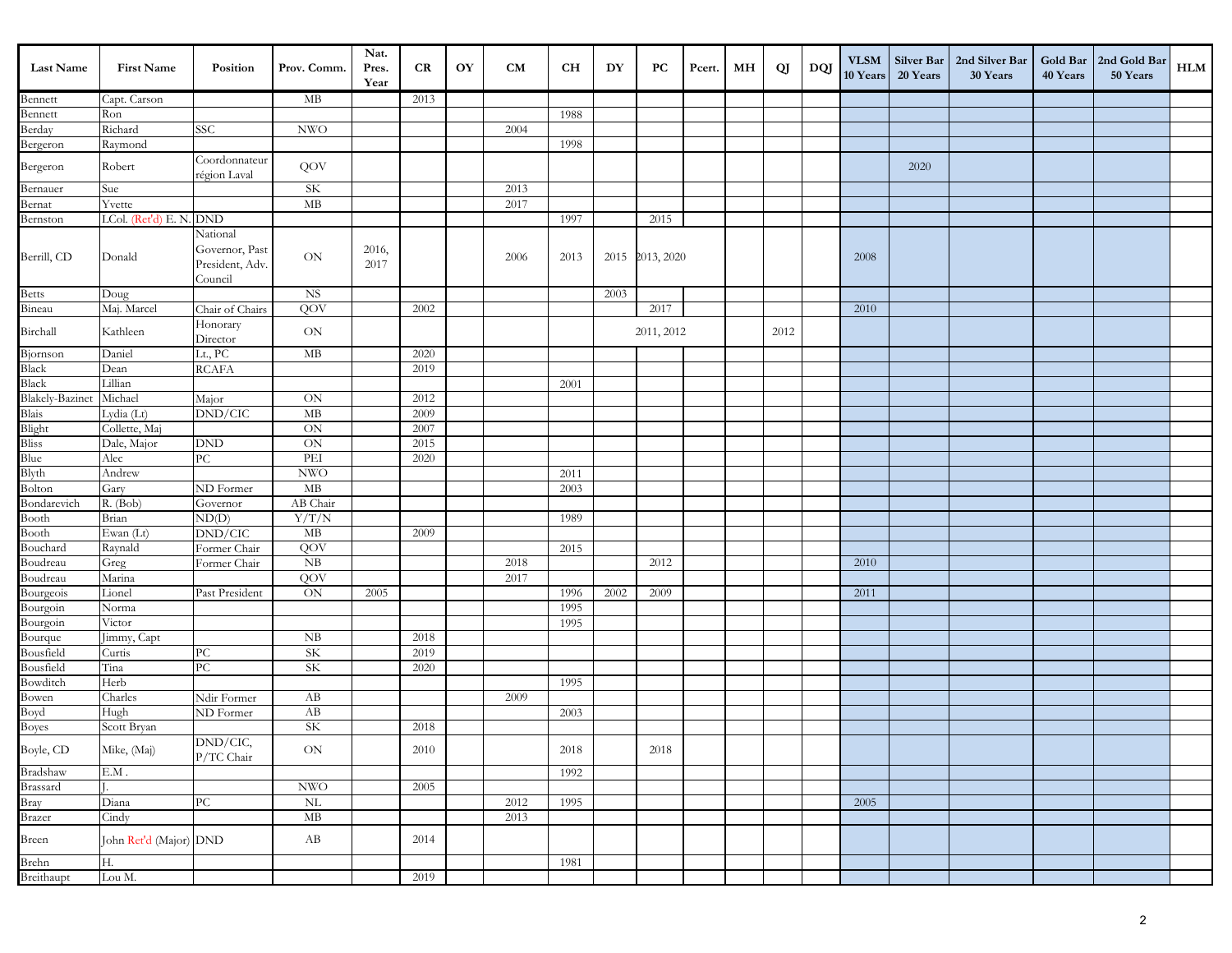| <b>Last Name</b>                     | <b>First Name</b>      | Position                             | Prov. Comm.                           | Nat.<br>Pres.<br>Year | CR   | OY   | CM   | CН   | DY   | PС   | Pcert. | MН   | QJ   | DQJ | <b>VLSM</b><br>10 Years | 20 Years | Silver Bar   2nd Silver Bar<br>30 Years | 40 Years | Gold Bar   2nd Gold Bar<br>50 Years | HLM |
|--------------------------------------|------------------------|--------------------------------------|---------------------------------------|-----------------------|------|------|------|------|------|------|--------|------|------|-----|-------------------------|----------|-----------------------------------------|----------|-------------------------------------|-----|
| Brennan                              | Lyle (Maj)             |                                      | QOV                                   |                       | 2013 |      |      |      |      |      |        |      |      |     |                         |          |                                         |          |                                     |     |
| <b>Brett</b>                         | erry                   |                                      | NL                                    |                       |      |      | 2009 |      |      |      |        |      |      |     |                         |          |                                         |          |                                     |     |
| Brickwood                            | Mark                   | National<br>Governor                 | MB                                    |                       |      |      |      | 2013 |      |      |        |      |      |     | 2015                    |          |                                         |          |                                     |     |
| Bromley                              | Margaret               |                                      | $\mbox{ON}$                           |                       |      |      | 2007 |      |      |      |        |      |      |     |                         |          |                                         |          |                                     |     |
| Bromley<br>Brookins                  | Mark                   | Captain                              |                                       |                       |      | 2019 |      |      |      |      |        |      |      |     |                         |          |                                         |          |                                     |     |
|                                      | Eric, Ocdt             |                                      | $\ensuremath{\mathop{\text{\rm PE}}}$ |                       | 2018 |      |      |      |      |      |        |      |      |     |                         |          |                                         |          |                                     |     |
| <b>Brooks</b>                        | David T.               |                                      | $\mbox{ON}$                           |                       |      |      | 2018 |      |      |      |        |      |      |     |                         |          |                                         |          |                                     |     |
| $\operatorname{Brooks}$              | Richard                | ${\rm PC/NTL}$<br>member at<br>large | QOV                                   |                       |      |      | 2007 | 2012 |      |      |        |      |      |     |                         |          |                                         |          |                                     |     |
| <b>Brooks</b>                        | Robert R.              |                                      | BC                                    |                       |      |      |      |      | 1978 |      |        |      |      |     |                         |          |                                         |          |                                     |     |
| Brown, CD                            | David S.               |                                      | $\mbox{ON}$                           |                       |      |      | 2021 |      |      | 2017 |        |      |      |     |                         |          |                                         |          |                                     |     |
|                                      | Colin                  | Major                                | $\rm MB$                              |                       | 2014 |      |      |      |      |      |        |      |      |     |                         |          |                                         |          |                                     |     |
| Bruce-Smith<br>Brunelle              | Patrick                |                                      | $\mathrm{N}\mathrm{B}$                |                       |      |      | 2017 |      |      |      |        |      |      |     |                         |          |                                         |          |                                     |     |
|                                      | Robert                 |                                      | <b>SK</b>                             |                       |      |      |      | 2009 |      |      |        |      |      |     |                         |          |                                         |          |                                     |     |
| Bryant<br>Bryson<br>Buckham, CD      | Charles                | P                                    | PE                                    |                       |      |      | 2016 |      |      |      |        |      |      |     |                         |          |                                         |          |                                     |     |
|                                      | BGen. William          | Hon. Dir.                            |                                       |                       |      |      | 2000 |      |      |      |        |      |      |     |                         |          |                                         |          |                                     |     |
| Buckle<br>Budgell                    | Jim                    |                                      | $\mbox{ON}$                           |                       | 2006 |      |      |      |      |      |        |      |      |     |                         |          |                                         |          |                                     |     |
|                                      | Jack                   |                                      | <b>NL</b>                             |                       |      |      | 2003 |      |      |      |        |      |      |     |                         |          |                                         |          |                                     |     |
| Buissières<br>Burbank                | Brigitte               |                                      | QOV                                   |                       |      |      | 2017 |      |      |      |        |      |      |     |                         |          |                                         |          |                                     |     |
|                                      | Charles                |                                      | ON                                    |                       | 2002 |      |      |      |      |      |        |      |      |     |                         |          |                                         |          |                                     |     |
| Burchinshaw,                         | Robert                 | Former Ntl                           | ВC                                    |                       |      |      |      | 2002 | 2006 | 2011 |        | 2015 | 2012 |     | 2010                    |          |                                         |          |                                     |     |
|                                      |                        | Governor                             |                                       |                       |      |      |      |      |      |      |        |      |      |     |                         |          |                                         |          |                                     |     |
| OMM, CD<br>Burgess<br>Burke<br>Burke | Sherry                 |                                      | <b>SK</b>                             |                       | 2017 |      |      |      |      |      |        |      |      |     |                         |          |                                         |          |                                     |     |
|                                      | Beverly                | ND Former                            | AB                                    |                       |      |      |      | 1995 |      | 2008 |        |      |      |     |                         |          |                                         |          |                                     |     |
|                                      | Cec                    | ND Former                            | AB                                    |                       |      |      |      | 1989 |      |      |        |      |      |     |                         |          |                                         |          |                                     |     |
| Burns                                | Mary                   | ND(D)                                | $\ensuremath{\text{NWO}}$             |                       |      |      |      | 1976 |      |      |        |      |      |     |                         |          |                                         |          |                                     |     |
| Burnston<br>Burton                   | Bud                    | Lcol (Ret)                           | <b>NS</b>                             |                       |      |      |      |      |      | 2015 |        |      |      |     |                         |          |                                         |          |                                     |     |
|                                      | Lisa J, Major          | $\mathop{\rm DND}\nolimits$          | $\mbox{ON}$                           |                       | 2015 |      |      |      |      |      |        |      |      |     |                         |          |                                         |          |                                     |     |
| Button, CD<br>Burziuk                | BGen. Ron              | Hon. Dir.                            | МB                                    |                       | 2017 |      |      | 1991 | 2004 | 2006 |        |      |      |     | 2011                    |          |                                         |          |                                     |     |
| Buscemi                              | ocelyn                 |                                      | $\mathbf{MB}$                         |                       |      |      | 2021 |      |      |      |        |      |      |     |                         |          |                                         |          |                                     |     |
|                                      | Sandina<br>Cindy, Capt |                                      | $\mathbf{MB}$                         |                       | 2018 |      |      |      |      |      |        |      |      |     |                         |          |                                         |          |                                     |     |
| Buss<br>Byrne                        | LCol. Tom              | <b>DND</b>                           | <b>BC</b>                             |                       |      | 2005 |      | 1995 |      |      |        |      |      |     |                         |          |                                         |          |                                     |     |
| Cahill                               | William                | P/TC Chair                           | NL                                    |                       |      |      |      | 2019 |      |      |        |      |      |     |                         |          |                                         |          |                                     |     |
| $\overline{\text{Callow}}$           | Ernie                  | ND <sub>ir</sub>                     | SK                                    |                       |      |      |      | 2008 |      |      |        |      |      |     |                         |          |                                         |          |                                     |     |
| Cameron                              | Joan                   | Past Chair                           | $\ensuremath{\text{NWO}}$             |                       |      |      |      | 2002 |      |      |        |      | 2012 |     | 2010                    |          |                                         |          |                                     |     |
| Campbell                             | D. L.                  |                                      | SK                                    |                       |      |      |      | 1978 |      |      |        |      |      |     |                         |          |                                         |          |                                     |     |
| Campbell                             | Evelyn                 |                                      | <b>SK</b>                             |                       |      |      |      |      |      | 2013 |        |      |      |     |                         |          |                                         |          |                                     |     |
| Cann                                 | Alan W.                | LCdr.                                |                                       |                       | 2019 |      |      |      |      |      |        |      |      |     |                         |          |                                         |          |                                     |     |
| Carignan                             | Claude                 |                                      | AB                                    |                       |      |      | 2004 |      |      |      |        |      |      |     |                         |          |                                         |          |                                     |     |
| Carter<br>Carter<br>Carter           | Bruce                  |                                      |                                       |                       |      |      |      | 1987 |      |      |        |      |      |     |                         |          |                                         |          |                                     |     |
|                                      | Capt. Gerald           | $\operatorname{DND}$                 |                                       |                       |      |      | 1994 | 1997 |      |      |        |      |      |     |                         |          |                                         |          |                                     |     |
|                                      | John                   | ND <sub>ir</sub>                     | Y/T/N                                 |                       |      |      |      |      |      |      |        |      |      |     |                         |          |                                         |          |                                     |     |
| Carter, OBE,<br>MBE, DSC.            | A.W.                   | Past Pres.                           |                                       | 1946                  |      |      |      |      |      |      |        | 1981 |      |     |                         |          |                                         |          |                                     |     |
| Cass                                 | Willaim                |                                      |                                       |                       |      |      |      | 1986 |      |      |        |      |      |     |                         |          |                                         |          |                                     |     |
| Cataford                             | Michel                 | Past President                       | QOV                                   | 2007                  |      |      |      | 1997 |      |      |        |      |      |     |                         |          |                                         |          |                                     |     |
| Chaisson                             | Raymond, Capt          | CIC                                  | NB                                    |                       | 2008 |      |      |      |      |      |        |      |      |     |                         |          |                                         |          |                                     |     |
| Chak<br>Chartier                     | Katherine              |                                      | BC                                    |                       | 2021 |      |      |      |      |      |        |      |      |     |                         |          |                                         |          |                                     |     |
|                                      | Jean-Guy               | Sqn Advisor                          | QOV                                   |                       |      |      |      |      |      |      |        |      |      |     | 2020                    |          |                                         |          |                                     |     |
| Chasse                               | Maurice, Capt          | CIC                                  | ${\rm NB}$                            |                       | 2007 |      |      |      |      |      |        |      |      |     |                         |          |                                         |          |                                     |     |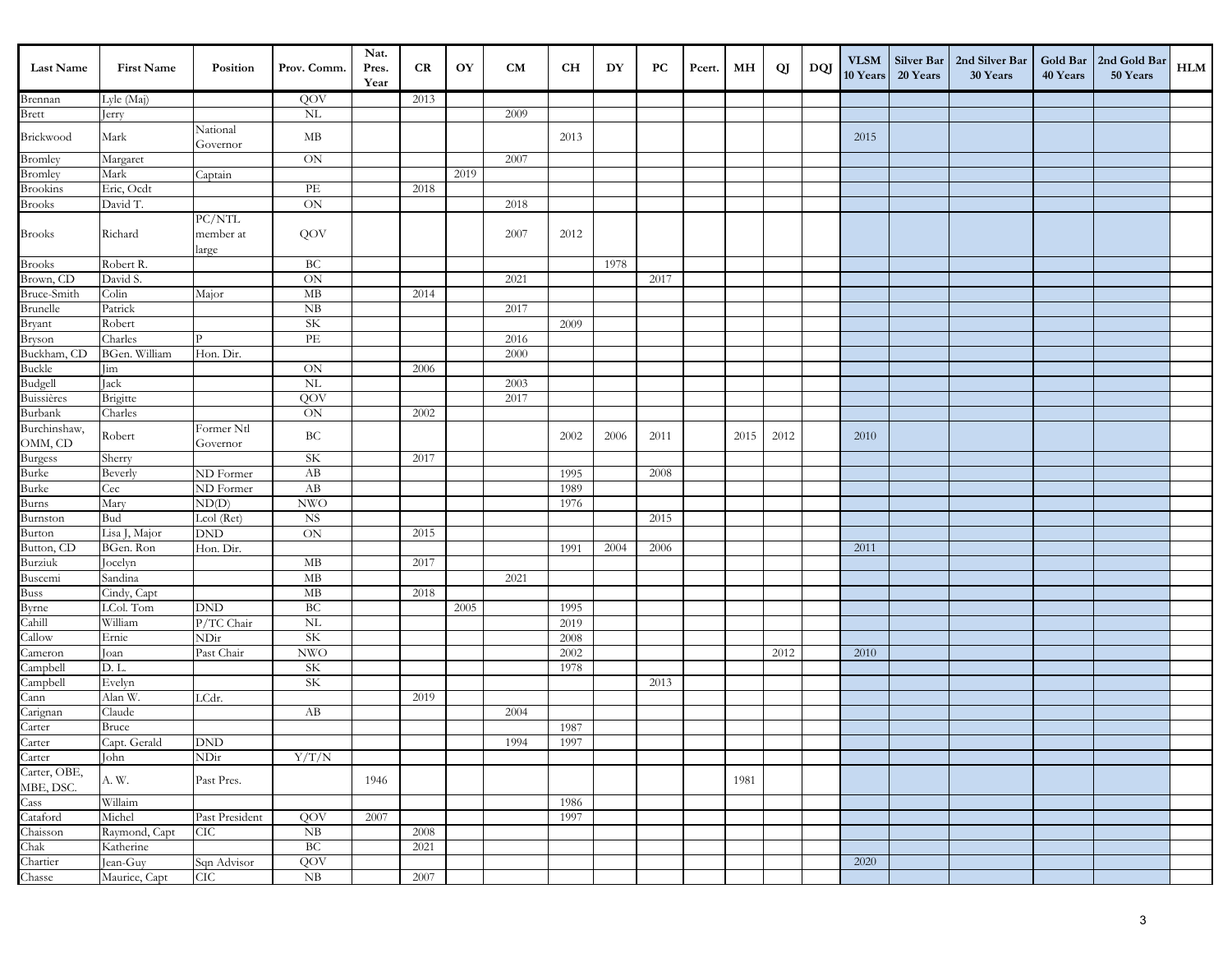| <b>Last Name</b>        | <b>First Name</b>           | Position            | Prov. Comm.                | Nat.<br>Pres.<br>Year | CR   | OY | CM   | <b>CH</b> | DY   | PC   | Pcert. | МH   | QJ | DQJ | <b>VLSM</b><br>10 Years | 20 Years | Silver Bar   2nd Silver Bar<br>30 Years | Gold Bar<br>40 Years | 2nd Gold Bar<br>50 Years | HLM |
|-------------------------|-----------------------------|---------------------|----------------------------|-----------------------|------|----|------|-----------|------|------|--------|------|----|-----|-------------------------|----------|-----------------------------------------|----------------------|--------------------------|-----|
| Chenail                 | Gaston                      |                     |                            |                       |      |    |      | 1998      |      |      |        |      |    |     |                         |          |                                         |                      |                          |     |
| Chu                     | Jermaine                    |                     | BC                         |                       | 2021 |    |      |           |      |      |        |      |    |     |                         |          |                                         |                      |                          |     |
| Cimon                   | François                    | NDir                | QOV                        |                       |      |    |      |           |      |      |        |      |    |     |                         |          |                                         |                      |                          |     |
| Clark                   | D.                          |                     |                            |                       |      |    |      | 1980      |      |      |        |      |    |     |                         |          |                                         |                      |                          |     |
| Clark                   | Peter (Capt)                |                     |                            |                       | 2012 |    |      |           |      |      |        |      |    |     |                         |          |                                         |                      |                          |     |
| Clarke                  | Robert                      | ND Former           | AB                         |                       |      |    |      | 1996      |      |      |        |      |    |     |                         |          |                                         |                      |                          |     |
| Clarke                  | Susan                       |                     |                            |                       |      |    |      | 2001      |      |      |        |      |    |     |                         |          |                                         |                      |                          |     |
| Clement                 | Bernard                     | Past Pres.          | QOV                        | 1988                  |      |    |      | 1982      |      |      |        |      |    |     |                         |          |                                         |                      |                          |     |
| Clement                 | Ron                         |                     | MB                         |                       |      |    |      | 2008      |      |      |        |      |    |     |                         |          |                                         |                      |                          |     |
| Clerihue                | V. R.                       |                     | BC                         |                       |      |    |      |           | 1956 |      |        |      |    |     |                         |          |                                         |                      |                          |     |
| Clerihue                | W. R. (Ran)                 | Past Pres.          | $\operatorname{BC}$        | 1987                  |      |    |      |           | 1988 |      |        | 1996 |    |     |                         |          |                                         |                      |                          |     |
| Clift                   | Bruce (Capt)                |                     | ON                         |                       | 2008 |    |      |           |      |      |        |      |    |     |                         |          |                                         |                      |                          |     |
| Cloutier                | Tony                        | NDir                | <b>SK</b>                  |                       |      |    |      | 1994      |      |      |        |      |    |     |                         |          |                                         |                      |                          |     |
| Clulow                  | Mike                        | PC delegate         | AB                         |                       |      |    | 2015 |           |      |      |        |      |    |     |                         |          |                                         |                      |                          |     |
| Clyne                   | Stuart, QC                  | Nat. Sol            | $\operatorname{BC}$        |                       |      |    | 2010 |           |      |      |        |      |    |     |                         |          |                                         |                      |                          |     |
| Coffey                  | George A. (Sandy)           | ND(D)               | <b>SK</b>                  |                       |      |    |      |           | 1984 |      |        | 1988 |    |     |                         |          |                                         |                      |                          |     |
| Colbourne               | Adam                        | Captain, PC         | AB                         |                       | 2020 |    |      |           |      |      |        |      |    |     |                         |          |                                         |                      |                          |     |
| Collett                 | Wendy, Capt                 |                     | PE                         |                       | 2018 |    |      |           |      |      |        |      |    |     |                         |          |                                         |                      |                          |     |
| Collie                  | Wallace H.                  | Past Pres.          | QOV                        | 1970                  |      |    |      |           | 1972 |      |        | 1981 |    |     |                         |          |                                         |                      |                          |     |
| Collier                 | Joseph                      | Capt (ret), PC      | <b>NL</b>                  |                       | 2020 |    |      |           |      |      |        |      |    |     |                         |          |                                         |                      |                          |     |
| Collins                 | Clayton                     |                     | $\rm NL$                   |                       |      |    | 2004 |           |      |      |        |      |    |     |                         |          |                                         |                      |                          |     |
| Constable               | Robert W.                   |                     |                            |                       | 2019 |    |      |           |      |      |        |      |    |     |                         |          |                                         |                      |                          |     |
| Conway                  | Marlene                     | Governor            | ON                         |                       |      |    | 2007 |           |      |      |        |      |    |     |                         |          |                                         |                      |                          |     |
| ${\rm Cook}$            | Stan                        |                     | $\overline{\text{NL}}$     |                       | 2009 |    |      |           |      |      |        |      |    |     |                         |          |                                         |                      |                          |     |
| Cooper                  | Jennifer                    | Lt., PC             | QVO                        |                       | 2020 |    |      |           |      |      |        |      |    |     |                         |          |                                         |                      |                          |     |
| Cormier                 | Capt. Tracey                |                     | AB                         |                       | 2013 |    |      |           |      |      |        |      |    |     |                         |          |                                         |                      |                          |     |
| Cornick                 | Col. Ewen                   | <b>DND</b>          |                            |                       |      |    |      | 1989      |      |      |        |      |    |     |                         |          |                                         |                      |                          |     |
| Cote                    | Michel                      |                     | QVO                        |                       |      |    | 2008 |           |      |      |        |      |    |     |                         |          |                                         |                      |                          |     |
| Coupland                | Ian                         | Captain             | MB                         |                       | 2011 |    |      |           |      |      |        |      |    |     |                         |          |                                         |                      |                          |     |
| Courville               | André                       | Past Pres.          | QVO                        | 1997                  |      |    |      | 1989      | 1991 |      |        |      |    |     |                         |          |                                         |                      |                          |     |
| Cousens                 | Colin                       |                     | ON                         |                       |      |    |      | 2002      |      |      |        |      |    |     |                         |          |                                         |                      |                          |     |
| Cousins                 | Arthur R.                   |                     | ON                         |                       |      |    |      |           | 1961 |      |        |      |    |     |                         |          |                                         |                      |                          |     |
| Courtney                | James                       |                     | <b>NL</b>                  |                       |      |    | 2018 |           |      |      |        |      |    |     |                         |          |                                         |                      |                          |     |
| $\cos$                  | Carol                       | Former PC           | AB                         |                       |      |    | 2009 |           |      |      |        |      |    |     |                         |          |                                         |                      |                          |     |
| Craig                   | Paul                        | ND Former           | Y/T/N                      |                       |      |    |      | 1995      |      | 2002 |        |      |    |     |                         |          |                                         |                      |                          |     |
| Crawford                | Mike (Capt)                 | ${\rm CIC}$         | <b>NL</b>                  |                       | 2009 |    |      |           |      |      |        |      |    |     |                         |          |                                         |                      |                          |     |
| Creamer                 | Austina, CI                 |                     | $\ensuremath{\mathit{PE}}$ |                       | 2018 |    | 2021 |           |      |      |        |      |    |     |                         |          |                                         |                      |                          |     |
| Creamer                 | Darren, CI                  |                     | PEI                        |                       | 2018 |    | 2017 |           |      |      |        |      |    |     |                         |          |                                         |                      |                          |     |
| Crevier                 | Michel                      | ${\rm P}{\bf C}$    | QVO                        |                       |      |    |      | 2020      |      |      |        |      |    |     |                         |          |                                         |                      |                          |     |
| Crimmon                 | Ken                         |                     |                            |                       |      |    |      | 1993      |      |      |        |      |    |     |                         |          |                                         |                      |                          |     |
| Crocker                 | Maj. Don                    | <b>DND</b>          |                            |                       |      |    |      | 1995      |      |      |        |      |    |     |                         |          |                                         |                      |                          |     |
| Crouch                  | Dale, Capt                  | CIC                 | NT                         |                       | 2007 |    |      | 2014      |      |      |        |      |    |     |                         |          |                                         |                      |                          |     |
| Crowe                   | Robert (LCdr)               | <b>DND</b>          | <b>NFLD</b>                |                       | 2009 |    |      |           |      |      |        |      |    |     |                         |          |                                         |                      |                          |     |
| Crummey<br>Cuerrier, CD | ŢΤ.                         |                     |                            |                       |      |    |      | 1988      |      |      |        |      |    |     |                         |          |                                         |                      |                          |     |
| Cumberland              | Gilles                      | Past Pres.          | QVO                        | 2001                  |      |    |      | 2004      |      |      |        | 2021 |    |     | 2014                    |          |                                         |                      |                          |     |
| Cumberland              | $\ensuremath{\mathsf{Pat}}$ |                     |                            |                       |      |    |      | 1984      |      |      |        |      |    |     |                         |          |                                         |                      |                          |     |
| Cumbers                 | Paul<br>John W.             |                     | $\operatorname{BC}$<br>BC  |                       |      |    |      | 1982      |      |      |        |      |    |     |                         |          |                                         |                      |                          |     |
|                         |                             |                     |                            |                       |      |    |      | 1997      |      |      |        |      |    |     |                         |          |                                         |                      |                          |     |
| Cumming                 | Н.                          |                     |                            |                       |      |    |      | 1986      |      |      |        |      |    |     |                         |          |                                         |                      |                          |     |
| Cumming                 | William                     | Provincial<br>Chair | ON                         |                       |      |    | 2009 | 2017      |      |      |        |      |    |     | 2010                    |          |                                         |                      |                          |     |
| Currie                  | Norm                        |                     |                            |                       |      |    |      | 1986      |      |      |        |      |    |     |                         |          |                                         |                      |                          |     |
| Curtis                  | Alan                        |                     | PEI                        |                       |      |    | 2017 |           |      |      |        |      |    |     |                         |          |                                         |                      |                          |     |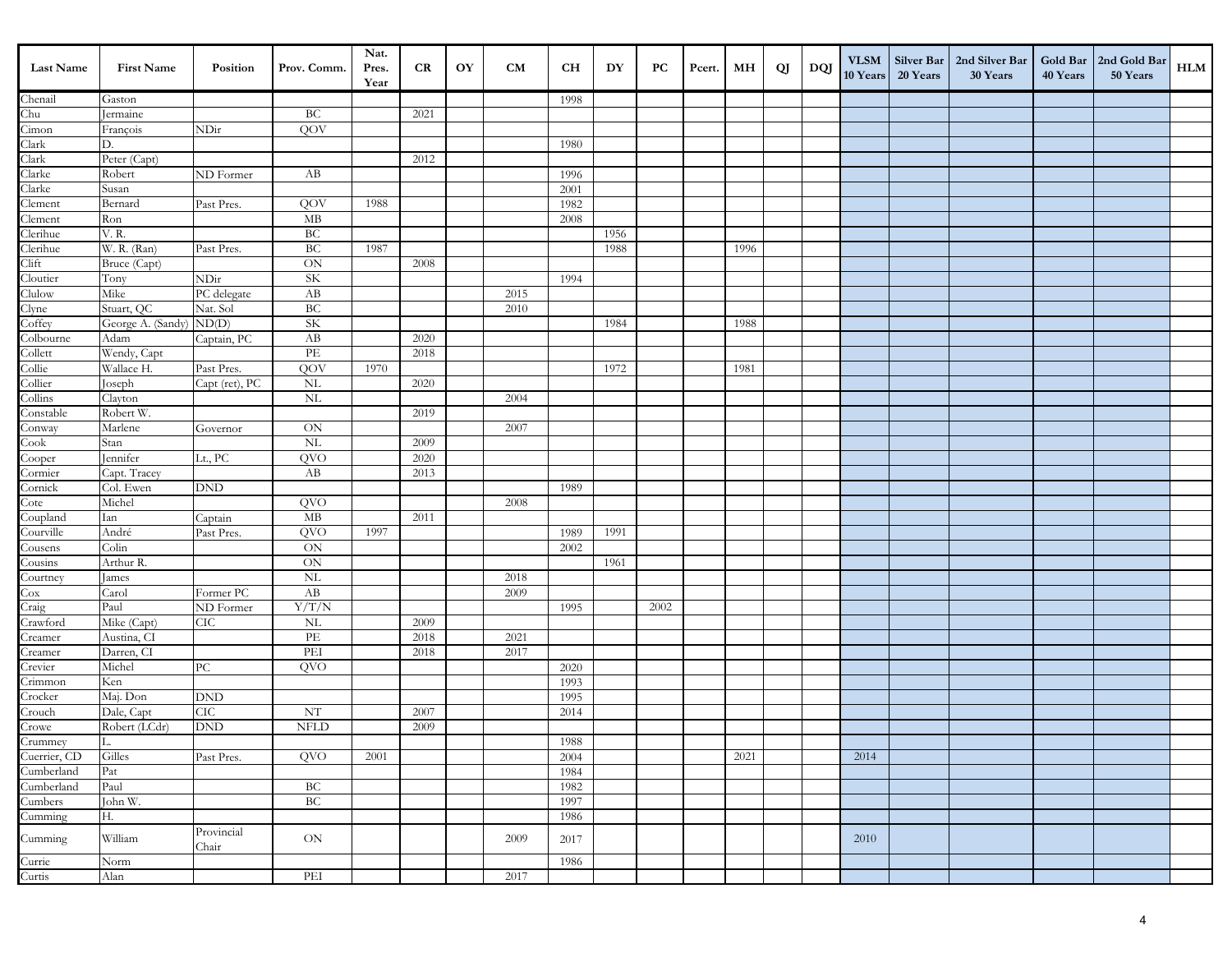| Last Name                            | <b>First Name</b> | Position                        | Prov. Comm.               | Nat.<br>Pres.<br>Year | CR   | OY   | CM        | CН           | DY   | PC   | Pcert. | MН   | QJ   | DQJ | <b>VLSM</b><br>10 Years | <b>Silver Bar</b><br>20 Years | 2nd Silver Bar<br>30 Years | 40 Years | Gold Bar   2nd Gold Bar<br>50 Years | HLM |
|--------------------------------------|-------------------|---------------------------------|---------------------------|-----------------------|------|------|-----------|--------------|------|------|--------|------|------|-----|-------------------------|-------------------------------|----------------------------|----------|-------------------------------------|-----|
| $\rm Cyr$                            | J. Al             |                                 | <b>NS</b>                 |                       |      |      |           | 1987<br>2002 |      |      |        |      |      |     |                         |                               |                            |          |                                     |     |
|                                      | Welley Gerard     |                                 |                           |                       | 2019 |      |           |              |      |      |        |      |      |     |                         |                               |                            |          |                                     |     |
| Cyr<br>Dagenais<br>Dale              | Patricia          | ${\rm P}{\bf C}$                | QOV                       |                       | 2020 |      |           |              |      |      |        |      |      |     |                         |                               |                            |          |                                     |     |
|                                      | Capt. Gary        | <b>DND</b>                      |                           |                       |      |      |           | 1999         |      |      |        |      |      |     |                         |                               |                            |          |                                     |     |
| Dale, DSO,<br>DFC, CD.               | Robert            | Past Pres.                      | ON                        | 1972                  |      |      |           |              | 1973 | 2012 |        | 1993 |      |     |                         |                               |                            |          |                                     |     |
| Dalrymple                            | John              |                                 | $ON$                      |                       |      |      | 2012      |              |      |      |        |      |      |     |                         |                               |                            |          |                                     |     |
| Dalrymple<br>Darling                 | Virginia Norma    |                                 | <b>ON</b>                 |                       |      |      | 2012      |              |      |      |        |      |      |     |                         |                               |                            |          |                                     |     |
|                                      | Brian             | ${\rm P}{\bf C}$                | QOV                       |                       |      |      | 2002 2004 |              |      |      |        |      |      |     |                         |                               |                            |          |                                     |     |
|                                      | Steven (Maj)      | <b>DND</b>                      | $\mathrm{NT}$             |                       | 2009 |      |           |              |      |      |        |      |      |     |                         |                               |                            |          |                                     |     |
| Daniel<br>Dauleg<br>Davis            | Anita             | CI, PC                          | AB                        |                       | 2020 |      |           |              |      |      |        |      |      |     |                         |                               |                            |          |                                     |     |
|                                      | Cec               |                                 |                           |                       |      |      |           | 1990         |      |      |        |      |      |     |                         |                               |                            |          |                                     |     |
| Davis<br>Davidson                    | Percy H.          | Past Pres.                      | SK                        | 1976                  |      |      |           |              | 1969 |      |        | 1994 |      |     |                         |                               |                            |          |                                     |     |
|                                      | G. Bruce          | <b>SSC</b>                      | AB                        |                       |      |      | 2019      |              |      |      |        |      |      |     |                         |                               |                            |          |                                     |     |
|                                      | Murray            |                                 | SK                        |                       |      |      |           | 2009         |      |      |        |      |      |     |                         |                               |                            |          |                                     |     |
| Dean<br>De Caux                      | Ed                | Nat. Director                   | MB Chair                  |                       |      |      |           | 2007         |      |      |        |      |      |     |                         |                               |                            |          |                                     |     |
| Dekkers                              | Katia             | Sqn Advisor                     | QOV                       |                       |      |      |           |              |      |      |        |      |      |     | 2020                    | 2020                          |                            |          |                                     |     |
| Derousie                             | John              |                                 | $\mbox{ON}$               |                       |      |      | 1997      | 2002         |      |      |        |      |      |     |                         |                               |                            |          |                                     |     |
| Desilets                             | Sylvianne         | PC                              | ON                        |                       |      | 2020 |           |              |      |      |        |      |      |     |                         |                               |                            |          |                                     |     |
| Desjardins<br>Desnoyers<br>Desroches | acques            |                                 |                           |                       |      |      |           | 2001         |      |      |        |      |      |     |                         |                               |                            |          |                                     |     |
|                                      | Louis             |                                 |                           |                       |      |      |           | 2003         |      |      |        |      |      |     |                         |                               |                            |          |                                     |     |
|                                      | Linda             | LT                              | PE                        |                       | 2016 |      |           |              |      |      |        |      |      |     |                         |                               |                            |          |                                     |     |
| Deswiage<br>Dillon                   | David             | $\overline{PC}$                 | <b>SK</b>                 |                       |      |      |           | 2021         |      |      |        |      |      |     |                         |                               |                            |          |                                     |     |
|                                      | Daniel            |                                 | ON                        |                       |      |      | 1997      |              |      |      |        |      |      |     |                         |                               |                            |          |                                     |     |
| Dillon<br>Dionne                     | Dennis            | PC                              | $\rm NL$                  |                       |      |      | 2018      |              |      |      |        |      |      |     |                         |                               |                            |          |                                     |     |
|                                      | Roger             | Governor                        | QOV                       |                       |      |      |           | 2004         |      |      |        |      |      |     |                         |                               |                            |          |                                     |     |
| Doern, CD                            | Don W.            | Past President                  | BC                        | 2015                  |      |      |           | 2000         |      |      |        |      |      |     |                         |                               |                            |          |                                     |     |
| Doern                                | Penny             |                                 | BC                        |                       |      |      |           | 2016         |      | 2019 |        |      |      |     |                         |                               |                            |          |                                     |     |
| Donaldson                            | Dick              | Former Nat.<br>Director         | $\mbox{ON}$               |                       |      |      |           |              |      |      |        |      |      |     |                         |                               |                            |          |                                     |     |
| Donnely                              |                   | Former<br>General Mgr.          | $\mbox{ON}$               |                       |      |      |           | 1987         |      |      |        |      |      |     |                         |                               |                            |          |                                     |     |
|                                      | André             | ${\rm P}{\bf C}$                | QOV                       |                       |      |      |           | 2003         |      |      |        |      |      |     | 2010                    |                               |                            |          |                                     |     |
|                                      | Irene             | Past Pres.                      | <b>SK</b>                 | 1994                  |      |      |           | 1989         | 1994 | 2009 |        | 2013 | 2012 |     | 2010                    |                               |                            |          |                                     |     |
| Doré<br>Doty<br>Douel<br>Doucette    | Carole Joelle     | <b>SSC</b>                      | $\mbox{ON}$               |                       |      |      | 2014      |              |      |      |        |      |      |     |                         |                               |                            |          |                                     |     |
|                                      | Mark              |                                 | PEI                       |                       | 2017 |      | 2019      |              |      |      |        |      |      |     |                         |                               |                            |          |                                     |     |
| Dowling                              | Paul, Capt        | $\overline{\mathrm{DND}}$ (Atl) |                           |                       | 2008 |      |           |              |      |      |        |      |      |     |                         |                               |                            |          |                                     |     |
| Doyle<br>Doyon                       | Pierre            | Frmer PC                        | QOV                       |                       |      |      | 2008      |              |      |      |        |      |      |     |                         |                               |                            |          |                                     |     |
|                                      | Evelyne           | PC delegate                     | QOV                       |                       |      |      | 2015      |              |      |      |        |      |      |     |                         |                               |                            |          |                                     |     |
| Drolet                               | Maureen           |                                 | SK                        |                       |      |      | 2004      | 2007         |      |      |        |      |      |     |                         |                               |                            |          |                                     |     |
| Drummond                             | Bob               | Nat. Director                   | $\rm NL$                  |                       |      |      | 2006      | 2009         |      |      |        |      |      |     | 2010                    |                               |                            |          |                                     |     |
|                                      | Н.                |                                 |                           |                       |      |      |           | 1987         |      |      |        |      |      |     |                         |                               |                            |          |                                     |     |
|                                      | Myles, LT.        | $\operatorname{DND}$            | $\rm MB$                  |                       | 2015 |      |           |              |      |      |        |      |      |     |                         |                               |                            |          |                                     |     |
| Drummond<br>Drynan<br>Duan           | Kelly             | <b>SSC</b>                      | MB                        |                       |      |      | 2010      |              |      |      |        |      |      |     |                         |                               |                            |          |                                     |     |
| Duchene<br>Duchesne                  | Daniel            |                                 | $\rm ON$                  |                       | 2017 |      |           |              |      |      |        |      |      |     |                         |                               |                            |          |                                     |     |
|                                      | Linda             |                                 | QOV                       |                       |      |      | 2017      |              |      |      |        |      |      |     |                         |                               |                            |          |                                     |     |
| Dudley                               | Giles             |                                 | BC                        |                       |      |      | 2004      |              |      |      |        |      |      |     |                         |                               |                            |          |                                     |     |
|                                      | Jacques           |                                 | <b>QVO</b>                |                       |      |      |           | 2002         |      |      |        |      |      |     |                         |                               |                            |          |                                     |     |
| Dufort<br>Dufresne                   | Francois          | PC                              | QVO                       |                       | 2020 |      |           |              |      |      |        |      |      |     |                         |                               |                            |          |                                     |     |
|                                      | Eric. M.          | Past Pres.                      |                           | 1956                  |      |      |           |              |      |      |        |      |      |     |                         |                               |                            |          |                                     |     |
|                                      | Chantal           | <b>SSC</b>                      | ${\rm NB}$                |                       |      |      | 2014      |              |      |      |        |      |      |     |                         |                               |                            |          |                                     |     |
| Duggan<br>Duguay<br>Duguay           | Richard           | <b>SSC</b>                      | $\ensuremath{\text{NWO}}$ |                       |      |      | 2002      |              |      |      |        |      |      |     |                         |                               |                            |          |                                     |     |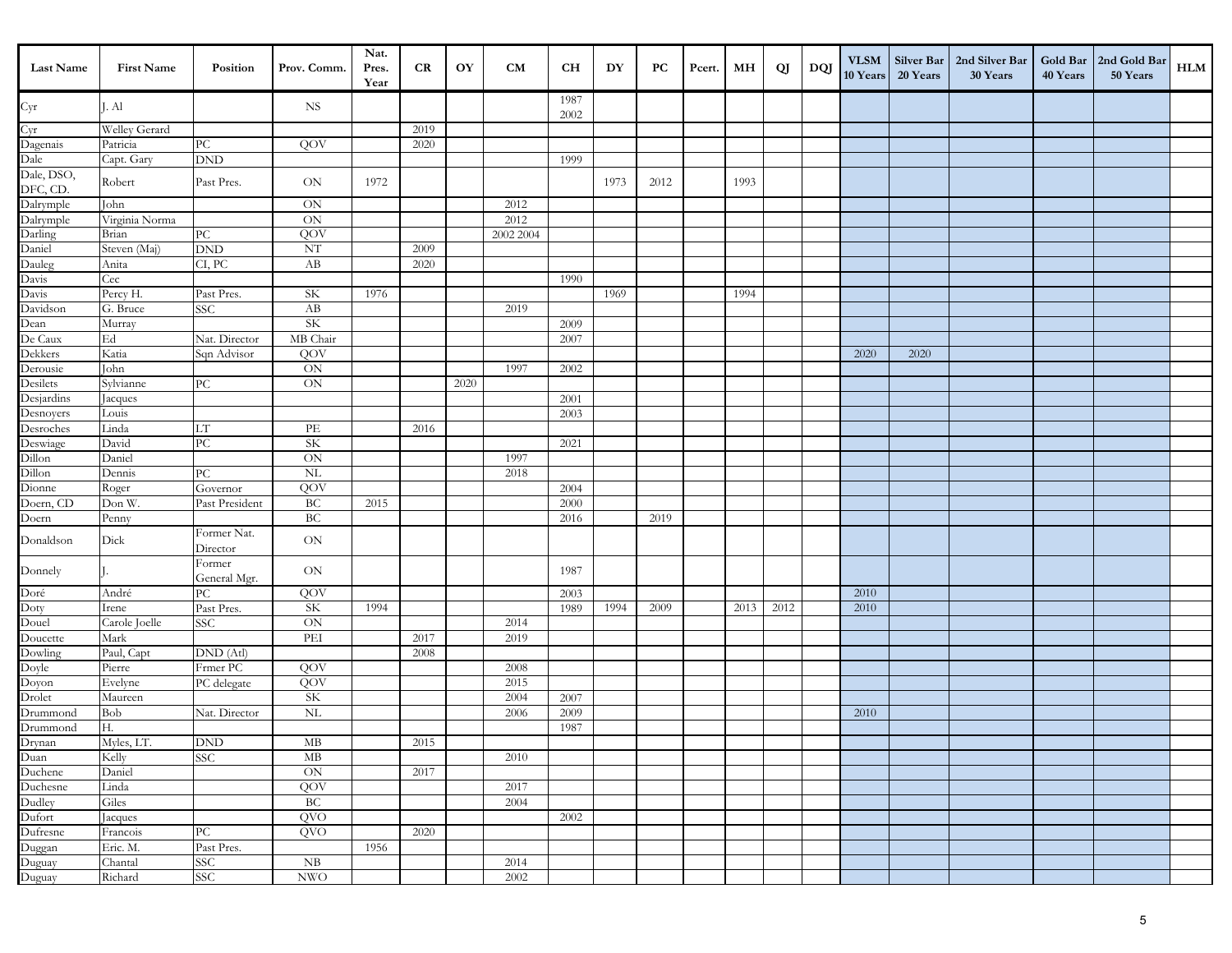| Last Name                         | <b>First Name</b> | Position                               | Prov. Comm.   | Nat.<br>Pres.<br>Year | CR   | OY | CM   | <b>CH</b> | DY   | PC   | Pcert. | MН   | QJ   | DQJ | <b>VLSM</b><br>10 Years | Silver Bar<br>20 Years | 2nd Silver Bar<br>30 Years | 40 Years | Gold Bar   2nd Gold Bar<br>50 Years | HLM |
|-----------------------------------|-------------------|----------------------------------------|---------------|-----------------------|------|----|------|-----------|------|------|--------|------|------|-----|-------------------------|------------------------|----------------------------|----------|-------------------------------------|-----|
| Dumas, CD                         | André O.          | Past Pres.                             | QOV           | 1980                  |      |    |      |           | 1981 |      |        | 1995 |      |     |                         |                        |                            |          |                                     |     |
| Duncan                            | Deb               |                                        |               |                       |      |    | 2012 |           |      |      |        |      |      |     |                         |                        |                            |          |                                     |     |
| Dunne                             | Cletus            |                                        |               |                       |      |    | 2019 |           |      |      |        |      |      |     |                         |                        |                            |          |                                     |     |
| Dunne<br>Duthie                   | Denis             | PC                                     | PEI           |                       |      |    | 2010 |           |      |      |        |      |      |     |                         |                        |                            |          |                                     |     |
|                                   | Donald G., Maj    | Retd, CD                               | $\mbox{ON}$   |                       |      |    |      | 2018      |      | 2018 |        |      |      |     |                         |                        |                            |          |                                     |     |
| Eaton<br>Earle                    | James T.          | Past Pres.                             | <b>SK</b>     | 1971                  |      |    |      |           |      |      |        |      |      |     |                         |                        |                            |          |                                     |     |
|                                   | Brian             | Captain, CD2                           |               |                       | 2019 |    |      |           |      |      |        |      |      |     |                         |                        |                            |          |                                     |     |
| Earle<br>Eddison                  | Diane             | <b>SSC</b>                             | $\mathbf{MB}$ |                       |      |    | 2014 |           |      |      |        |      |      |     |                         |                        |                            |          |                                     |     |
|                                   | Jim               |                                        | $\rm NL$      |                       |      |    | 2017 |           |      |      |        |      |      |     |                         |                        |                            |          |                                     |     |
| Eide                              | Dwight            | $\mathop{\mathrm{CD}}$                 |               |                       |      |    | 2019 |           |      |      |        |      |      |     |                         |                        |                            |          |                                     |     |
| Elgert                            | Gail              | ${\rm P}{\bf C}$                       | BC            |                       |      |    |      | 2016      |      |      |        |      |      |     |                         |                        |                            |          |                                     |     |
| Elias, CD                         | LCol. Jerry       | ON Past Chair,<br>Natioanl<br>Governor | $\rm ON$      |                       |      |    | 2011 | 2001      |      | 2002 |        |      | 2012 |     | 2009                    |                        |                            |          |                                     |     |
|                                   | Audrey Monica     |                                        | $\rm ON$      |                       |      |    | 2012 |           |      |      |        |      |      |     |                         |                        |                            |          |                                     |     |
| Elliot<br>Ells                    | Col. D.           | <b>DND</b>                             |               |                       |      |    |      | 1986      |      |      |        |      |      |     |                         |                        |                            |          |                                     |     |
| Emond<br>Énault                   | Jean-Louis        |                                        | ON            |                       |      |    | 2007 |           |      |      |        |      | 2012 |     |                         |                        |                            |          |                                     |     |
|                                   | Jacques           |                                        | QOV           |                       |      |    |      | 2002      |      |      |        |      |      |     |                         |                        |                            |          |                                     |     |
| Enright                           | Gordon, Capt      |                                        | $\rm MB$      |                       | 2015 |    |      |           |      |      |        |      |      |     |                         |                        |                            |          |                                     |     |
| Erb<br>Eritz                      | Irving            |                                        |               |                       |      |    |      | 1986      |      |      |        |      |      |     |                         |                        |                            |          |                                     |     |
|                                   | Terry             | Captain                                | SK            |                       | 2016 |    |      |           |      |      |        |      |      |     |                         |                        |                            |          |                                     |     |
| Espinosa-Padilla Altagracia       |                   | 2nd Vice-<br>Chairperson<br>872 SSC    |               |                       |      |    |      |           |      |      |        |      |      |     | 2020                    |                        |                            |          |                                     |     |
| Evans                             | Darrell, CI       |                                        | PE            |                       | 2018 |    |      |           |      |      |        |      |      |     |                         |                        |                            |          |                                     |     |
| Evans                             | George            |                                        | $\rm MB$      |                       |      |    |      | 2003      |      | 2010 |        |      |      |     |                         |                        |                            |          |                                     |     |
| Evans<br>Evans<br>Fabes           | Lewis             |                                        |               |                       |      |    |      | 1995      |      |      |        |      |      |     |                         |                        |                            |          |                                     |     |
|                                   | John D            | ${\rm P}{\bf C}$                       | $\mbox{ON}$   |                       |      |    | 2016 |           |      |      |        |      |      |     |                         |                        |                            |          |                                     |     |
|                                   | Grant             | Past-President                         | QOV           | 2010                  |      |    | 2003 | 2005      | 2009 | 2008 |        |      | 2012 |     | 2010                    |                        |                            |          |                                     |     |
| Farrow                            | Gordon            |                                        | ${\rm NB}$    |                       | 2013 |    |      |           |      |      |        |      |      |     |                         |                        |                            |          |                                     |     |
| Fesciuc                           | Rick              | ND Former                              | SK            |                       |      |    |      | 1998      |      |      |        |      |      |     |                         |                        |                            |          |                                     |     |
| Fichtner                          | Andrew            |                                        | $\rm MB$      |                       | 2017 |    |      |           |      |      |        |      |      |     |                         |                        |                            |          |                                     |     |
| Fiedler                           | Tracey            |                                        | AB            |                       | 2017 |    |      |           |      |      |        |      |      |     |                         |                        |                            |          |                                     |     |
| Filion                            | Pauline           |                                        | QOV           |                       |      |    | 2002 |           |      |      |        |      |      |     |                         |                        |                            |          |                                     |     |
| $\operatorname{Fillion}$          | Léopold           | <b>SQN CHAIR</b><br>544                | QOV           |                       |      |    |      |           |      |      |        |      |      |     | 2010                    |                        |                            |          |                                     |     |
| Filteau                           | Gilles            |                                        | QOV           |                       |      |    | 2008 |           |      |      |        |      |      |     |                         |                        |                            |          |                                     |     |
| Finbogasan<br>Fisher              | Allan             |                                        | $\rm MB$      |                       |      |    |      | 2011      |      |      |        |      |      |     |                         |                        |                            |          |                                     |     |
|                                   | Kendra            |                                        | AB            |                       |      |    | 2012 |           |      |      |        |      |      |     |                         |                        |                            |          |                                     |     |
| Fisher<br>Flook                   | Robert (Capt)     |                                        | $\mbox{ON}$   |                       |      |    |      | 2017      |      |      |        |      |      |     |                         |                        |                            |          |                                     |     |
|                                   | Herb              |                                        | SK            |                       |      |    |      | 1990      |      |      |        |      |      |     |                         |                        |                            |          |                                     |     |
|                                   | Nancy             |                                        | $\rm MB$      |                       | 2005 |    |      |           |      |      |        |      |      |     |                         |                        |                            |          |                                     |     |
| Flook<br>Flook<br>Foisy<br>Forbes | Roberta           | PC                                     | ON            |                       |      |    |      | 2018      |      | 2018 |        |      |      |     |                         |                        |                            |          |                                     |     |
|                                   | Lawrence          |                                        |               |                       |      |    |      | 1989      |      |      |        |      |      |     |                         |                        |                            |          |                                     |     |
| Forsen<br>Fortune                 | Lorraine          |                                        | $\rm AB$      |                       |      |    | 2017 |           |      |      |        |      |      |     |                         |                        |                            |          |                                     |     |
|                                   | Audrey, 2LT       | <b>CIC</b>                             |               |                       | 2008 |    |      |           |      |      |        |      |      |     |                         |                        |                            |          |                                     |     |
| Forestell                         | Jim, Lt. Col      | <b>DND</b>                             | $\rm MB$      |                       | 2007 |    |      |           |      |      |        |      |      |     |                         |                        |                            |          |                                     |     |
| Forster                           | David, Major      | CIC                                    | ON            |                       | 2008 |    |      |           | 2013 |      |        |      |      |     |                         |                        |                            |          |                                     |     |
| Foster, KC,<br>DFC, MLC.          | George B.         | Past Pres.                             | QOV           | 1941<br>1942<br>1943  |      |    |      |           |      |      |        |      |      |     |                         |                        |                            |          |                                     |     |
| Fournier                          | Pierre, Major     | $\operatorname{DND}$                   | QOV           |                       | 2015 |    |      |           |      |      |        |      |      |     |                         |                        |                            |          |                                     |     |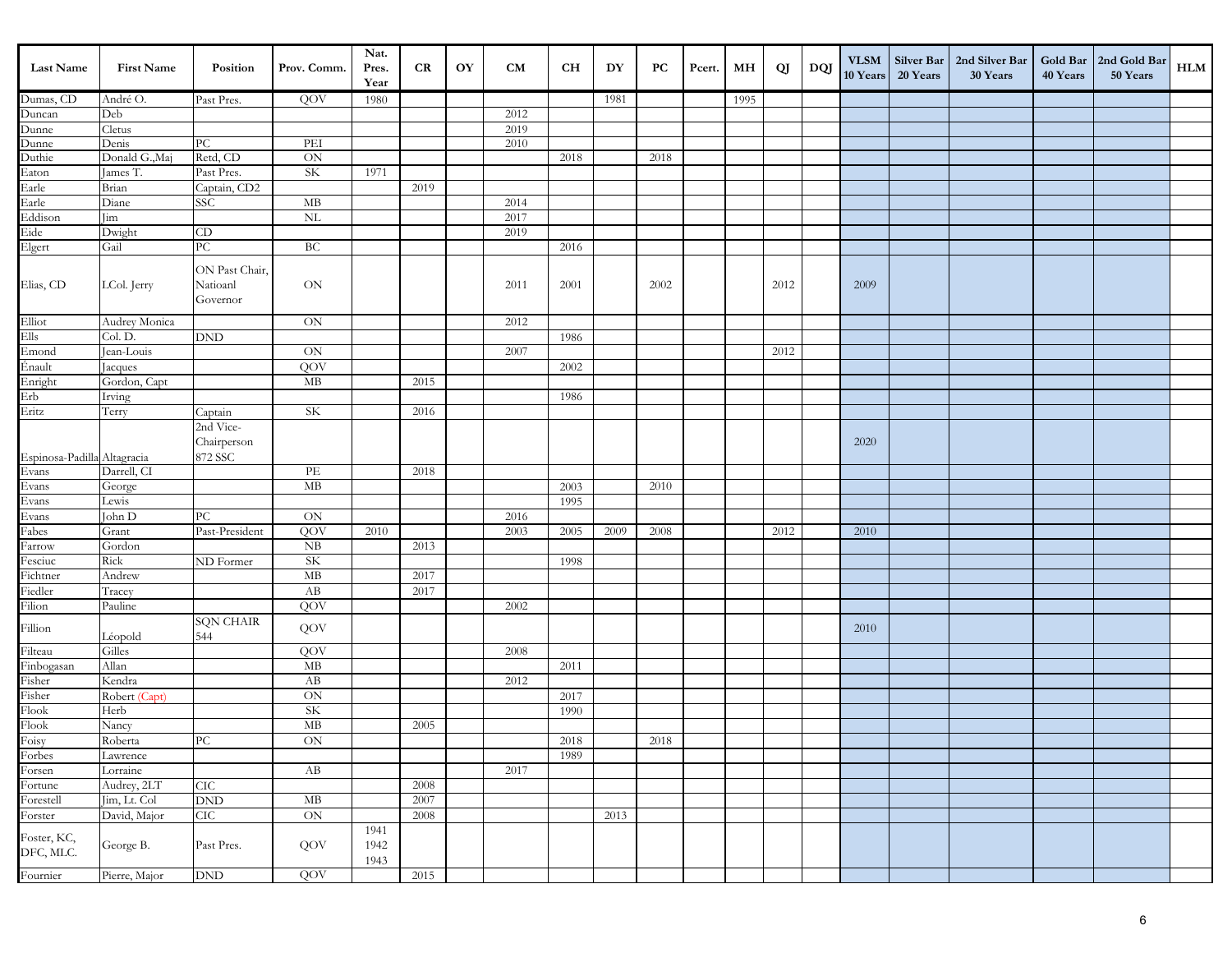| Last Name                         | <b>First Name</b> | Position         | Prov. Comm.            | Nat.<br>Pres.<br>Year | CR   | OY   | CM   | <b>CH</b>    | DY   | PC   | Pcert. | MН   | QJ   | DQJ | <b>VLSM</b><br>10 Years | 20 Years | Silver Bar   2nd Silver Bar<br>30 Years | 40 Years | Gold Bar   2nd Gold Bar<br>50 Years | HLM  |
|-----------------------------------|-------------------|------------------|------------------------|-----------------------|------|------|------|--------------|------|------|--------|------|------|-----|-------------------------|----------|-----------------------------------------|----------|-------------------------------------|------|
| Fournier                          | Sylvain           |                  | QOV                    |                       |      |      | 2017 |              |      |      |        |      |      |     |                         |          |                                         |          |                                     |      |
| Fowler                            | Bill              | ${\rm P}{\bf C}$ | PEI                    |                       |      |      | 2017 | 2019         |      |      |        |      |      |     |                         |          |                                         |          |                                     |      |
| Fowler                            | Harold            | Past Pres.       | AB                     | 1989                  |      |      |      | 2005         |      |      |        |      | 2012 |     | 2011                    |          |                                         |          |                                     |      |
| Fox<br>France                     | Anne              |                  | MB                     |                       |      |      | 2017 |              |      |      |        |      |      |     |                         |          |                                         |          |                                     |      |
|                                   | ames              |                  |                        |                       |      |      | 1997 |              |      |      |        |      |      |     |                         |          |                                         |          |                                     |      |
| Franklin                          | Barry             |                  | $\rm ON$               |                       |      |      | 2021 |              |      |      |        |      |      |     |                         |          |                                         |          |                                     |      |
| Fraser<br>French                  | Glen              |                  |                        |                       |      |      |      | 1989         |      |      |        |      |      |     |                         |          |                                         |          |                                     |      |
|                                   | Doug              | ND Former        | NL                     |                       |      |      |      | 1997         |      |      |        |      |      |     | 2010                    |          |                                         |          |                                     |      |
| Frost                             | Ted               |                  | PE                     |                       |      |      | 2003 |              |      |      |        |      |      |     |                         |          |                                         |          |                                     |      |
| Fulford                           | Nelson            |                  | MB                     |                       |      |      | 2013 |              |      |      |        |      |      |     |                         |          |                                         |          |                                     |      |
| Fyfe<br>Gagnon                    | Alastair Bruce    |                  | $\mbox{ON}$            |                       |      |      | 2012 |              |      |      |        |      |      |     |                         |          |                                         |          |                                     |      |
|                                   | Andre             |                  | NB                     |                       |      |      | 2018 |              |      |      |        |      |      |     |                         |          |                                         |          |                                     |      |
| Gale                              | Jim, Lt. Col      | ON Director      | ON                     |                       |      |      | 2009 | 2011         |      |      |        |      |      |     |                         |          |                                         |          |                                     |      |
| Gallant                           | Lynne             |                  | PE                     |                       |      |      | 2016 |              |      |      |        |      |      |     |                         |          |                                         |          |                                     |      |
|                                   |                   | Former ND,       |                        |                       |      |      |      | 1995         |      | 2013 |        |      |      |     |                         |          |                                         |          |                                     |      |
| Gallant, CD                       | Russell           | National         | PEI                    |                       |      |      |      | 1998         | 2020 | 2017 |        |      |      |     |                         |          |                                         |          |                                     |      |
|                                   |                   | Governor         |                        |                       |      |      |      |              |      |      |        |      |      |     |                         |          |                                         |          |                                     |      |
| Gardiner                          | Karen, (Capt)     | CIC              | <b>NOW</b>             |                       | 2009 |      |      |              |      |      |        |      |      |     |                         |          |                                         |          |                                     |      |
| Garner                            | Harold L.         | Past Pres.       |                        | 1952                  |      |      |      |              |      |      |        |      |      |     |                         |          |                                         |          |                                     |      |
| Garton                            | Peter, Maj.       | CIC              | <b>SK</b>              |                       | 2007 |      |      | 2019         |      |      |        |      |      |     |                         |          |                                         |          |                                     |      |
| Gaudet                            | Bob               | ${\rm P}{\bf C}$ | PEI                    |                       |      |      | 2020 |              |      |      |        |      |      |     |                         |          |                                         |          |                                     |      |
| Gaudet                            | Leo               |                  |                        |                       |      |      |      | 2002         |      |      |        |      |      |     |                         |          |                                         |          |                                     |      |
| Gaudet                            | Ray, Capt         |                  | $\operatorname{PEI}$   |                       | 2007 |      |      |              |      |      |        |      |      |     |                         |          |                                         |          |                                     |      |
| Gauvreau                          | Roger             |                  |                        |                       |      |      |      | 1995         |      |      |        |      |      |     |                         |          |                                         |          |                                     |      |
| Gehring                           | Gary              | PTC Chair        | $\rm SK$               |                       | 2020 |      |      |              |      |      |        |      |      |     |                         |          |                                         |          |                                     |      |
| Germaine                          | Jack              |                  |                        |                       |      |      |      | 1997         |      |      |        |      |      |     |                         |          |                                         |          |                                     |      |
| Gielas                            | Capt. Mike        | <b>CIC</b>       | $\rm MB$               |                       | 2010 |      |      |              |      |      |        |      |      |     |                         |          |                                         |          |                                     |      |
| Gilbank                           | Ted               |                  | $\mbox{ON}$            |                       | 2011 |      |      | 2015         |      |      |        |      |      |     |                         |          |                                         |          |                                     |      |
| Gillings<br>Gillis                | Burt              |                  | AB                     |                       |      |      | 2009 |              |      |      |        |      | 2012 |     |                         |          |                                         |          |                                     |      |
|                                   | Spencer           | 2Lt              | PE                     |                       | 2018 |      |      |              |      |      |        |      |      |     |                         |          |                                         |          |                                     |      |
| Gilman<br>Gilmour                 | Melissa, Capt     | <b>DND</b>       | $\mathrm{N}\mathrm{B}$ |                       | 2015 |      | 1997 |              |      |      |        |      |      |     |                         |          |                                         |          |                                     |      |
|                                   | Jeffrey<br>Diane  |                  | QOV                    |                       |      |      | 2016 |              |      |      |        |      |      |     |                         |          |                                         |          |                                     |      |
| Gingras                           | Lionel            |                  | QOV                    |                       |      |      | 2013 |              |      |      |        |      |      |     |                         |          |                                         |          |                                     |      |
| Gingras<br>Giovanetti             | Mike W.           |                  |                        |                       |      |      | 2019 |              |      |      |        |      |      |     |                         |          |                                         |          |                                     |      |
| Giroux                            | Pierre, Maj.      | <b>DND</b>       |                        |                       |      | 2009 |      |              |      |      |        |      |      |     |                         |          |                                         |          |                                     |      |
| Glaicar                           | Milton            |                  | SK                     |                       |      |      |      | 2007         |      |      |        |      |      |     |                         |          |                                         |          |                                     |      |
| Gladney                           | Donald P.         | Past Pres.       | $\rm NL$               | 1992                  |      |      |      | 1978         |      |      |        | 2014 | 2012 |     | 2010                    |          |                                         |          |                                     | 2006 |
| Gladu                             | Rose-Anne         | SQN              | QOV                    |                       |      |      | 2019 |              |      |      |        |      |      |     |                         |          |                                         |          |                                     |      |
| Glazier                           | Sherri            |                  | $\rm MB$               |                       |      |      | 2021 |              |      |      |        |      |      |     |                         |          |                                         |          |                                     |      |
| Goldack                           | Max               | Past Pres.       | $\rm MB$               | 1998                  |      |      |      | 1989<br>1995 | 1995 |      |        |      | 2012 |     | 2010                    |          |                                         |          |                                     |      |
|                                   | Wayne             |                  | SK                     |                       |      |      | 2002 | 2007         |      |      |        |      |      |     |                         |          |                                         |          |                                     |      |
| Goldfinch<br>Goldsworthy<br>Goode | ROSS              |                  | $\rm NL$               |                       |      |      | 2017 |              |      |      |        |      |      |     |                         |          |                                         |          |                                     |      |
|                                   | Robert            |                  | BC                     |                       | 2002 |      |      |              |      |      |        |      |      |     |                         |          |                                         |          |                                     |      |
|                                   | Danny             | $\rm{PC}$        | $\operatorname{PEI}$   |                       |      |      | 2010 |              |      |      |        |      |      |     |                         |          |                                         |          |                                     |      |
| Gosse<br>Goudie, CD               | J. R. (Bob)       | Past Pres.       | QOV                    | 1995                  |      |      |      | 1986         | 1989 |      |        | 2006 | 2012 |     | 2010                    |          |                                         |          |                                     |      |
| Gouther-Campb Evelyn              |                   |                  | $\rm SK$               |                       |      |      |      | $2009\,$     |      |      |        |      |      |     |                         |          |                                         |          |                                     |      |
|                                   | Ronald F.         |                  | ON                     |                       | 2014 |      |      |              |      |      |        |      |      |     |                         |          |                                         |          |                                     |      |
| Gowing<br>Gratton                 | Maj. P. B.        | <b>DND</b>       | $S\mathrm{K}$          |                       |      | 2003 |      |              |      |      |        |      |      |     |                         |          |                                         |          |                                     |      |
|                                   | James             |                  |                        |                       |      |      | 2000 |              |      |      |        |      |      |     |                         |          |                                         |          |                                     |      |
| Green<br>Green                    | Capt. Lori        |                  | NL                     |                       | 2013 |      |      |              |      |      |        |      |      |     |                         |          |                                         |          |                                     |      |
| Gresiuk                           | Lois              |                  | $\mathbf{MB}$          |                       |      |      | 2012 |              |      |      |        |      |      |     |                         |          |                                         |          |                                     |      |
|                                   |                   |                  |                        |                       |      |      |      |              |      |      |        |      |      |     |                         |          |                                         |          |                                     |      |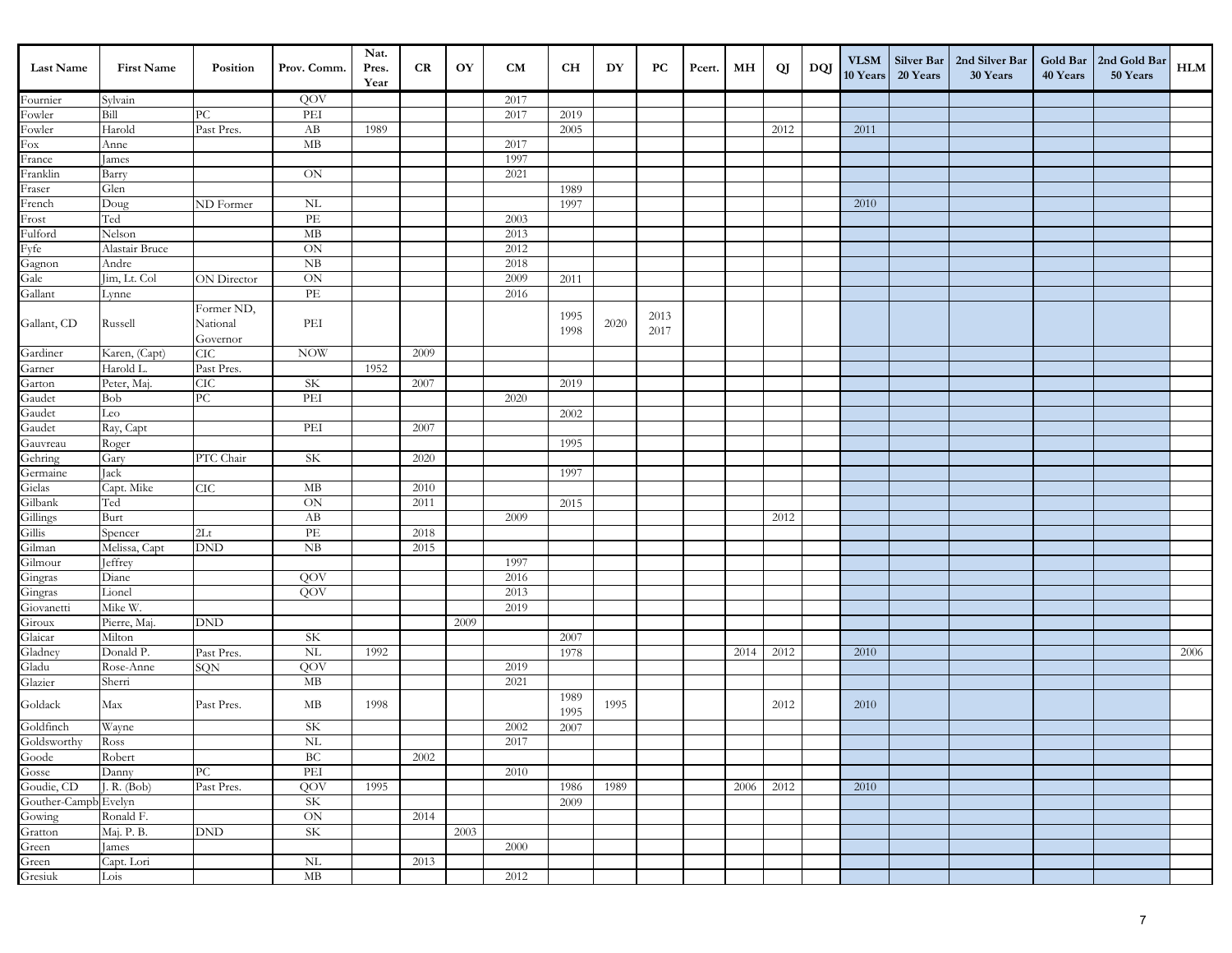| <b>Last Name</b>            | <b>First Name</b>                     | Position                    | Prov. Comm.                           | Nat.<br>Pres.<br>Year | <b>CR</b> | OY   | <b>CM</b> | CH   | DY   | PС   | Pcert. | MН   | QJ   | DQJ | <b>VLSM</b><br>10 Years | Silver Bar<br>20 Years | 2nd Silver Bar<br>30 Years | 40 Years | Gold Bar   2nd Gold Bar<br>50 Years | <b>HLM</b> |
|-----------------------------|---------------------------------------|-----------------------------|---------------------------------------|-----------------------|-----------|------|-----------|------|------|------|--------|------|------|-----|-------------------------|------------------------|----------------------------|----------|-------------------------------------|------------|
| Grieve                      | Len                                   |                             |                                       |                       |           |      |           | 1982 |      |      |        |      |      |     |                         |                        |                            |          |                                     |            |
| Griffis                     | W. J. (Jim)                           | ND Deceased                 | <b>NWO</b>                            |                       |           |      |           |      | 1962 |      |        |      |      |     |                         |                        |                            |          |                                     |            |
| Grouette                    | Donna                                 |                             | MB                                    |                       |           |      | 2021      |      |      |      |        |      |      |     |                         |                        |                            |          |                                     |            |
| Guichon                     | Charlie                               |                             |                                       |                       |           |      |           | 1996 |      |      |        |      |      |     |                         |                        |                            |          |                                     |            |
| Guilbault                   | Andre                                 | РC                          | QOV                                   |                       |           |      | 2020      |      |      |      |        |      |      |     |                         |                        |                            |          |                                     |            |
| Gunderson-Bryd Britta       |                                       | Min.Ed - BC                 |                                       |                       |           |      | 2000      |      |      |      |        |      |      |     |                         |                        |                            |          |                                     |            |
| Habing                      | Reid (Capt)                           |                             | AB                                    |                       | 2012      |      |           |      |      |      |        |      |      |     |                         |                        |                            |          |                                     |            |
| Hackett                     | Lisa                                  |                             | PE                                    |                       | 2021      |      |           |      |      |      |        |      |      |     |                         |                        |                            |          |                                     |            |
| Hall                        |                                       |                             | BC                                    |                       |           |      |           | 1977 | 1983 |      |        |      |      |     |                         |                        |                            |          |                                     |            |
| Haman                       | Denis                                 |                             | QOV                                   |                       |           |      | 2006      |      |      |      |        |      |      |     |                         |                        |                            |          |                                     |            |
| Hamel                       | Georges                               |                             |                                       |                       |           |      |           | 1998 |      |      |        |      |      |     |                         |                        |                            |          |                                     |            |
| Hamilton                    | Aria                                  |                             |                                       |                       |           |      | 2000      |      |      |      |        |      |      |     |                         |                        |                            |          |                                     |            |
| Hamilton                    | Ross                                  |                             | AB                                    |                       |           |      |           | 2008 |      |      |        |      |      |     |                         |                        |                            |          |                                     |            |
| Hamm                        | Lt. Tyler                             | Captain                     | $\ensuremath{\mathop{\text{\rm PE}}}$ |                       | 2013      |      |           | 2018 |      | 2018 |        |      |      |     |                         |                        |                            |          |                                     |            |
| Hammers                     | Capt. Peter                           | <b>DND</b>                  |                                       |                       |           |      |           | 1995 |      |      |        |      |      |     |                         |                        |                            |          |                                     |            |
| Hammond                     | Denis                                 | ND Former                   | ON                                    |                       |           |      |           | 1989 |      |      |        |      |      |     |                         |                        |                            |          |                                     |            |
| Hammond                     | Russ                                  | ND Former                   | BC                                    |                       |           |      |           | 1989 |      |      |        |      |      |     |                         |                        |                            |          |                                     |            |
| Hansen                      | А.                                    |                             |                                       |                       |           |      |           | 1981 |      |      |        |      |      |     |                         |                        |                            |          |                                     |            |
| Harknett                    | Pamela                                | Min.Ed - BC                 |                                       |                       |           |      | 2000      |      |      |      |        |      |      |     |                         |                        |                            |          |                                     |            |
| Harper                      | James                                 | Captain                     | PEI                                   |                       |           | 2018 | 2017      |      |      |      |        |      |      |     |                         |                        |                            |          |                                     |            |
| Harris                      | John                                  | Captain                     | <b>ON</b>                             |                       | 2011      |      |           |      |      |      |        |      |      |     |                         |                        |                            |          |                                     |            |
| Harris                      | Susan                                 | $\rm{PC}$                   | PEI                                   |                       | 2020      |      |           |      |      |      |        |      |      |     |                         |                        |                            |          |                                     |            |
| Harris                      | Terry                                 |                             | <b>MN</b>                             |                       |           |      | 2008      |      |      |      |        |      |      |     |                         |                        |                            |          |                                     |            |
| Harry<br>Harvey             | Stan                                  | Governor<br><b>DND</b>      | BC<br>$\overline{\text{PE}}$          |                       |           |      |           | 1983 |      | 2000 |        |      |      |     |                         |                        |                            |          |                                     |            |
| Hastings                    | Capt. Douglas<br>Philip               | Past Pres.                  |                                       | 1974                  | 2004      |      |           | 1974 |      |      |        |      |      |     |                         |                        |                            |          |                                     |            |
| Hatch                       | LCol Gordon                           | <b>DND HQ</b>               | RCSU(P)                               |                       |           |      |           |      |      | 2002 |        |      |      |     | $\sim$                  |                        |                            |          |                                     |            |
|                             |                                       | Former                      |                                       |                       |           |      |           |      |      |      |        |      |      |     |                         |                        |                            |          |                                     |            |
| Hatcher                     | Cornelia                              | Treasurer                   | <b>NS</b>                             |                       |           |      |           | 2013 |      |      |        |      |      |     |                         |                        |                            |          |                                     |            |
| Hatcher                     | Jack                                  | Chair (1988-91)             | <b>NS</b>                             |                       |           |      |           | 2002 |      |      |        |      |      |     | 2016                    |                        |                            |          |                                     |            |
| Hawkins, CD                 | B. Craig                              | Past President              | ON                                    | 2006                  |           |      | 2001      | 2004 | 2004 | 2011 |        | 2015 | 2012 |     | 2009                    |                        |                            |          |                                     |            |
| Hawco                       | Allen Blair                           | Captain                     | $_{\rm NS}$                           |                       | 2016      |      |           |      |      |      |        |      |      |     |                         |                        |                            |          |                                     |            |
| Hayden, CD<br>Haynes        | David                                 | Past Pres.                  | $\rm ON$                              | 1990                  |           |      |           | 1988 | 1992 | 2010 |        | 2016 | 2012 |     | 2009                    |                        |                            |          |                                     |            |
| Head                        | Philip Anthony<br><b>LCol Neville</b> |                             | ON<br>BC                              |                       | 2021      |      | 2013      |      |      |      |        |      |      |     |                         |                        |                            |          |                                     |            |
| Heath                       | Goward                                |                             | <b>NL</b>                             |                       |           |      | 2006      |      |      |      |        |      |      |     |                         |                        |                            |          |                                     |            |
| Heathcote                   | Colin                                 | <b>SSC</b>                  | MB                                    |                       |           |      | 2010      |      |      |      |        |      |      |     |                         |                        |                            |          |                                     |            |
| Heaton                      | Bruce                                 |                             | AB                                    |                       |           |      | 2004      |      |      |      |        |      |      |     |                         |                        |                            |          |                                     |            |
| Hebert                      | Michel                                |                             | ON                                    |                       |           |      | 2007      |      |      |      |        |      |      |     |                         |                        |                            |          |                                     |            |
|                             | Captain Richard                       | CIC                         | MB                                    |                       | 2010      |      |           |      |      |      |        |      |      |     |                         |                        |                            |          |                                     |            |
| Helps<br>Henwood            | John                                  | Nat. Director               | <b>BC</b>                             |                       |           |      |           | 2006 |      | 2013 |        |      |      |     |                         |                        |                            |          |                                     |            |
|                             | John                                  | ${\rm P}{\bf C}$            | $\rm SK$                              |                       |           |      |           | 2010 |      |      |        |      |      |     |                         |                        |                            |          |                                     |            |
|                             | Ken                                   | Governor                    | BC                                    | 2012                  |           |      |           | 2008 |      |      |        |      | 2012 |     | 2015                    |                        |                            |          |                                     |            |
| Hicks<br>Higgins<br>Hillier | R. J.                                 |                             |                                       |                       |           |      |           | 1976 |      |      |        |      |      |     |                         |                        |                            |          |                                     |            |
| Hinchcliffe                 | Douglas                               |                             | $\rm MB$                              |                       |           |      | 2017      |      |      |      |        |      |      |     |                         |                        |                            |          |                                     |            |
| Hinton<br>Hoban             | Terri                                 | PTC Chair                   | BC                                    |                       |           |      |           | 2016 |      |      |        |      |      |     | 2017                    |                        |                            |          |                                     |            |
|                             | Bev                                   | PC Delegate                 | $\rm NL$                              |                       |           |      | 2015      | 2018 |      |      |        |      |      |     |                         |                        |                            |          |                                     |            |
| Hoban                       | Juanita, Capt                         | $\mathop{\rm DND}\nolimits$ | $\rm NL$                              |                       | 2015      |      |           |      |      |      |        |      |      |     |                         |                        |                            |          |                                     |            |
| Hoffe                       | Wilson                                |                             | NL                                    |                       |           |      | 2013      |      |      |      |        |      |      |     |                         |                        |                            |          |                                     |            |
|                             | Lou                                   |                             | BC                                    |                       |           |      |           | 1994 |      |      |        |      |      |     |                         |                        |                            |          |                                     |            |
| Hohenadel<br>Hoiseth        | Andrea                                | Captain                     |                                       |                       | 2019      |      |           |      |      |      |        |      |      |     |                         |                        |                            |          |                                     |            |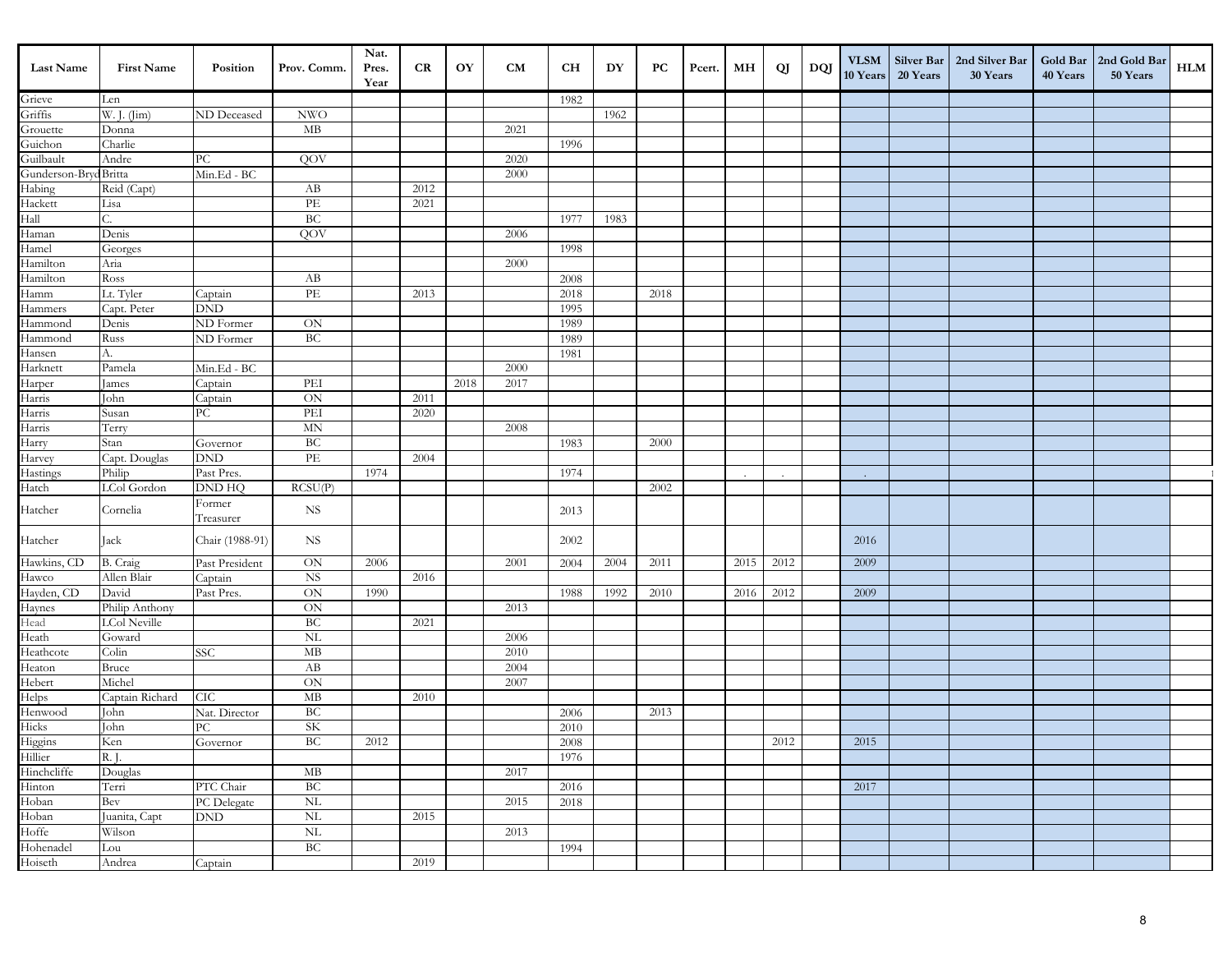| Last Name                      | <b>First Name</b>  | Position              | Prov. Comm.               | Nat.<br>Pres.<br>Year | CR   | OY   | <b>CM</b>    | CH             | DY   | PС   | Pcert. | MН   | QJ   | DQJ  | <b>VLSM</b><br>10 Years | Silver Bar<br>20 Years | 2nd Silver Bar<br>30 Years | Gold Bar<br>40 Years | 2nd Gold Bar<br>50 Years | <b>HLM</b> |
|--------------------------------|--------------------|-----------------------|---------------------------|-----------------------|------|------|--------------|----------------|------|------|--------|------|------|------|-------------------------|------------------------|----------------------------|----------------------|--------------------------|------------|
| Holden                         | Ken (Capt)         | CIC                   | <b>NFLD</b>               |                       | 2009 |      |              |                |      |      |        |      |      |      |                         |                        |                            |                      |                          |            |
| Holden                         | Rita               |                       | <b>NFLD</b>               |                       |      |      | 2009         |                |      |      |        |      |      |      |                         |                        |                            |                      |                          |            |
| Holland                        | Thomas             | Nat. Director         | BC                        |                       |      |      | 2002         |                | 2010 |      |        |      | 2012 |      | 2012                    |                        |                            |                      |                          |            |
| Holowatyj                      | Major Mark         | CIC                   | ON                        |                       | 2010 |      |              |                |      |      |        |      |      |      |                         |                        |                            |                      |                          |            |
| Hooper                         | Tammy              | PC Delegate           | ON                        |                       |      |      | 2015         |                |      |      |        |      |      |      |                         |                        |                            |                      |                          |            |
| Hopkinson, CD Fred<br>Horne R. |                    | Past Pres.            | ON                        | 1996                  |      |      |              | 1991           | 1996 | 2004 |        | 2013 | 2012 |      | 2009                    |                        |                            |                      |                          |            |
|                                |                    |                       |                           |                       |      |      |              | 1982           |      |      |        |      |      |      |                         |                        |                            |                      |                          |            |
| Hornell                        | A.                 |                       | <b>ON</b>                 |                       |      |      |              | 1981           |      |      |        |      |      |      |                         |                        |                            |                      |                          |            |
| Horton                         | Stan               | Nat. Director         | BC                        |                       |      |      |              | 1995           |      |      |        |      |      |      |                         |                        |                            |                      |                          |            |
| Houghton                       | Victor             | Past Pres.            | QOV                       | 1968                  |      |      |              |                |      |      |        |      |      |      |                         |                        |                            |                      |                          |            |
| Houston<br>Howard              | Joan               |                       |                           |                       |      |      |              | 1986           |      |      |        |      |      |      |                         |                        |                            |                      |                          |            |
| Howard                         | Joana              |                       | AB<br>MB                  |                       |      |      | 2003<br>2008 |                |      |      |        |      |      |      |                         |                        |                            |                      |                          |            |
| Hoyles                         | Joyce              |                       | <b>NL</b>                 |                       |      |      |              | 2014           |      | 2018 |        |      |      |      |                         |                        |                            |                      |                          |            |
| Huczel                         | Judy, Capt<br>John |                       | <b>NS</b>                 |                       |      |      | 2015         |                |      |      |        |      |      |      |                         |                        |                            |                      |                          |            |
| Humber                         | Augustus           |                       | $\overline{\text{NL}}$    |                       |      |      | 2006         |                |      |      |        |      |      |      | 2010                    |                        |                            |                      |                          |            |
| Hunt                           | Maj. G.            | <b>DND</b>            |                           |                       |      |      |              | 1988           |      |      |        |      |      |      |                         |                        |                            |                      |                          |            |
|                                |                    | Ntl President,        |                           | 2019,                 |      |      |              |                |      |      |        |      |      |      |                         |                        |                            |                      |                          |            |
| Hunter, CD                     | Jim                | Provincial            | SK                        | 2020,                 |      |      |              |                |      |      |        |      | 2012 |      |                         |                        |                            |                      |                          |            |
|                                |                    | Chair                 |                           | 2021                  |      |      |              |                |      |      |        |      |      |      |                         |                        |                            |                      |                          |            |
| Hutchings                      | Evelyn             |                       | AB                        |                       |      |      | 2017         | 1989 &<br>2014 |      | 2015 |        |      | 2012 |      | 2010                    |                        |                            |                      |                          |            |
| Hutchinson                     | Daniel, Capt       |                       | NB                        |                       |      |      |              |                |      | 2018 |        |      |      |      |                         |                        |                            |                      |                          |            |
| Hutt                           | Daniel             | PC                    | ON                        |                       |      |      | 2019         | 2021           |      |      |        |      |      |      |                         |                        |                            |                      |                          |            |
| Ilko                           | Ron                | Past Pres.            | AB                        | 2000                  |      |      |              | 1990           | 1997 |      |        | 2020 | 2002 | 2012 | 2011                    |                        |                            |                      |                          |            |
| Illsley, FRAIC                 | Hugh P.            | Past Pres.            |                           | 1959                  |      |      |              |                |      |      |        | 1981 |      |      |                         |                        |                            |                      |                          |            |
| Inch, QC                       | Robert F.          | Past Pres.            |                           | 1965<br>1966          |      |      |              |                |      |      |        |      |      |      |                         |                        |                            |                      |                          |            |
|                                | Doug               |                       |                           |                       |      |      |              | 1994           |      |      |        |      |      |      |                         |                        |                            |                      |                          |            |
| Inglis<br>Irish                | Don                |                       | ON                        |                       |      |      |              | 1996           |      |      |        |      |      |      |                         |                        |                            |                      |                          |            |
| Irvine<br>Irvine               | Joan               |                       | BC                        |                       |      |      |              | 2018           |      |      |        |      |      |      |                         |                        |                            |                      |                          |            |
|                                | Lennie (Capt)      |                       | MB                        |                       |      |      |              | 2017           |      |      |        |      |      |      |                         |                        |                            |                      |                          |            |
| Jaculak                        | Donna, Lt.         |                       | $\ensuremath{\text{NWO}}$ |                       | 2007 |      |              |                |      |      |        |      |      |      |                         |                        |                            |                      |                          |            |
| James                          | Glenn              | CI                    | $\rm NL$                  |                       | 2010 |      |              |                |      |      |        |      |      |      |                         |                        |                            |                      |                          |            |
| Jarvie                         | Gldays Elaine      | Nat Gov               | BC                        |                       |      |      |              | 2010           |      |      |        |      |      |      |                         |                        |                            |                      |                          |            |
| Jeans                          | Ralph              | NS<br>Coordinator     | <b>NS</b>                 |                       |      |      |              | 2013           |      |      |        |      |      |      | 2014                    |                        |                            |                      |                          |            |
| Jeffrey                        | Andy               | ${\rm P}{\bf C}$      | <b>NS</b>                 |                       |      |      |              | 2010           |      |      |        |      |      |      |                         |                        |                            |                      |                          |            |
| Jenks, CD                      | Leonard G. (Len)   | Past Pres.            | BC                        | 1999                  |      |      |              | 2005           | 1999 |      |        | 2010 | 2012 |      | 2011                    |                        |                            |                      |                          |            |
| Jennings                       | Lee Ann            | Former                | ON                        |                       |      |      | 2008         | 2012           |      |      |        |      | 2012 |      |                         |                        |                            |                      |                          |            |
| Johnsen                        | Fred               | Governor              | AB                        |                       |      |      | 2008         | 2011           |      |      |        |      | 2012 |      |                         |                        |                            |                      |                          |            |
| Johnsen                        | Waltraud           | $\rm{PC}$             | AB                        |                       |      |      | 2004 & 2010  |                |      |      |        |      | 2012 |      |                         |                        |                            |                      |                          |            |
| Johnson                        | K. Joseph          | Nat Gov, Past<br>Pres | $\ensuremath{\text{NWO}}$ | 2009                  |      |      |              | 1995           | 2001 |      |        |      | 2012 |      | 2010                    |                        |                            |                      |                          |            |
| Johnson                        | Major Robert       | <b>CIC</b>            | Atlantic                  |                       |      | 2010 |              |                |      |      |        |      |      |      |                         |                        |                            |                      |                          |            |
| Johnston                       | David (Capt)       |                       | $\mbox{NL}$               |                       | 2012 |      | 2009         |                |      |      |        |      |      |      |                         |                        |                            |                      |                          |            |
| Johnston                       | Geoff              | NL Governor           | BC                        |                       |      |      |              | 2016           | 2007 |      |        |      | 2012 |      | 2006                    |                        |                            |                      |                          |            |
| Johnston                       | Glenn              |                       |                           |                       |      |      |              | 1976           |      |      |        |      |      |      |                         |                        |                            |                      |                          |            |
| .<br>Johnston                  | Melvel             |                       |                           |                       |      |      | 2003         |                |      |      |        |      |      |      |                         |                        |                            |                      |                          |            |
| .<br>Joiner                    | Leigh              |                       | MB                        |                       |      |      | 2012         | 2015           |      |      |        |      |      |      |                         |                        |                            |                      |                          |            |
| Jones<br>Jones                 | Rod (CAHARA)       |                       |                           |                       |      |      |              |                |      | 2007 |        |      |      |      |                         |                        |                            |                      |                          |            |
|                                | Ron                |                       | $\mathrm{N}\mathrm{B}$    |                       |      |      |              |                |      | 2018 |        |      |      |      |                         |                        |                            |                      |                          |            |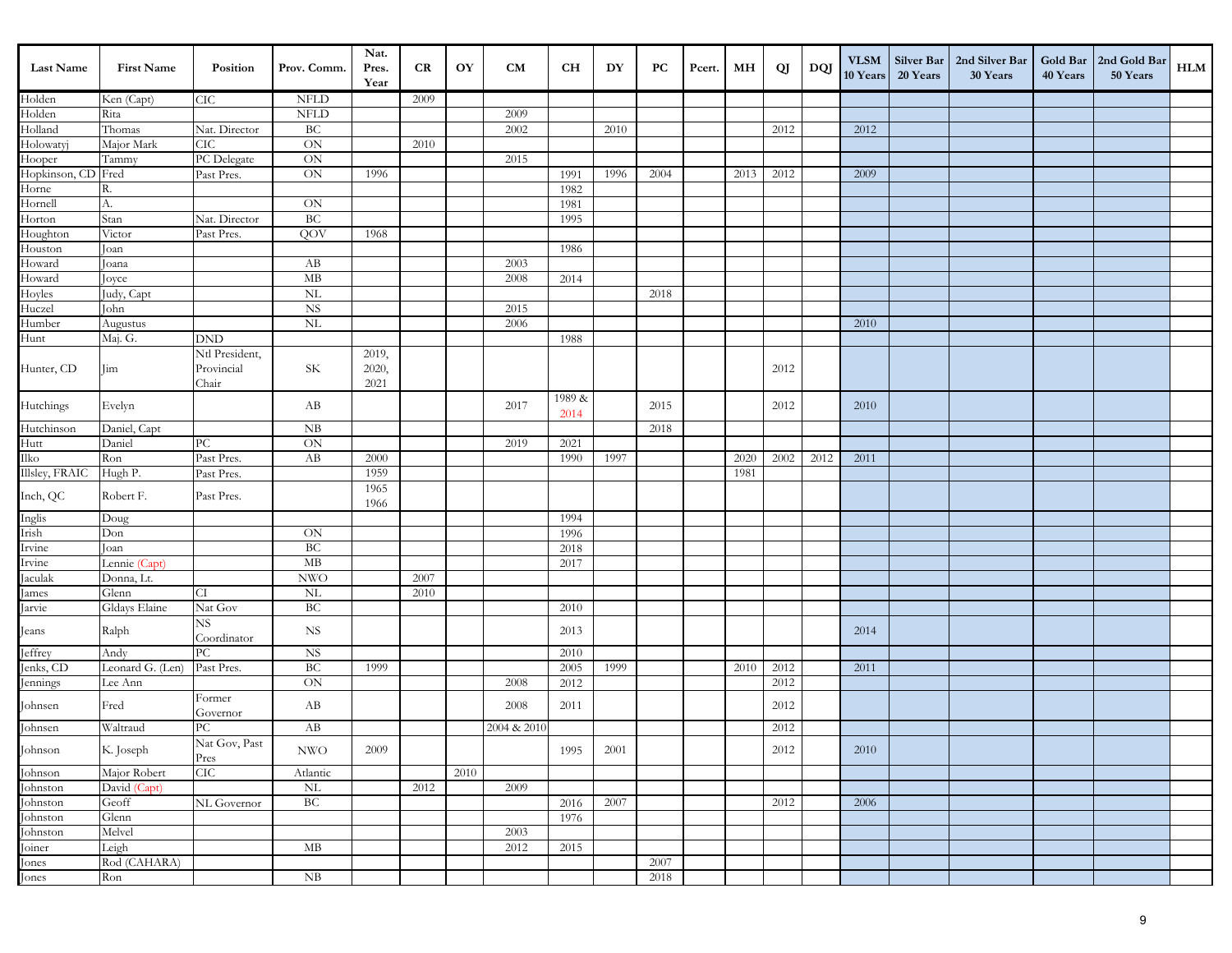| <b>Last Name</b>                       | <b>First Name</b> | Position                    | Prov. Comm.                | Nat.<br>Pres.<br>Year | <b>CR</b> | OY   | CM         | <b>CH</b> | DY   | PC   | Pcert. | MН | QJ   | DQJ | <b>VLSM</b><br>10 Years | 20 Years | Silver Bar   2nd Silver Bar<br>30 Years | 40 Years | Gold Bar   2nd Gold Bar<br>50 Years | HLM  |
|----------------------------------------|-------------------|-----------------------------|----------------------------|-----------------------|-----------|------|------------|-----------|------|------|--------|----|------|-----|-------------------------|----------|-----------------------------------------|----------|-------------------------------------|------|
| Juhasz                                 | Les               |                             |                            |                       |           |      | 2012       |           |      |      |        |    |      |     |                         |          |                                         |          |                                     |      |
| Kantymir                               | Mike              | Nat. Director               | <b>NWO</b>                 |                       |           |      |            | 1985      |      |      |        |    |      |     |                         |          |                                         |          |                                     |      |
| Kaschal                                | Capt. Garry       | DND                         | <b>SK</b>                  |                       | 2004      |      |            |           |      |      |        |    |      |     |                         |          |                                         |          |                                     |      |
| Kassouf                                | Christopher       | Lt                          | PE                         |                       |           |      |            |           |      | 2018 |        |    |      |     |                         |          |                                         |          |                                     |      |
| Kavanagh                               | Thomas, Sgt.      |                             | <b>NL</b>                  |                       | 2005      |      |            |           |      |      |        |    |      |     |                         |          |                                         |          |                                     |      |
| Keene<br>Keevill                       | Dianne, Capt      | $\mathop{\rm DND}\nolimits$ | $\mbox{ON}$                |                       | 2015      |      |            |           |      |      |        |    |      |     |                         |          |                                         |          |                                     |      |
|                                        | Brent             | Captain, PC                 | SK                         |                       | 2020      |      |            |           |      |      |        |    |      |     |                         |          |                                         |          |                                     |      |
| Kelly                                  | William (Maj)     | DND                         | $\rm NL$                   |                       |           |      | 2009       |           |      |      |        |    |      |     |                         |          |                                         |          |                                     |      |
| Kerr                                   | Andrea            |                             | $\rm SK$                   |                       |           |      |            |           |      | 2018 |        |    |      |     |                         |          |                                         |          |                                     |      |
| Kerr                                   | David, Major      |                             |                            |                       |           | 2007 |            |           |      |      |        |    |      |     |                         |          |                                         |          |                                     |      |
| Kinch                                  | Stephanie         | ${\rm P}{\bf C}$            | PEI                        |                       | 2020      |      |            |           |      |      |        |    |      |     |                         |          |                                         |          |                                     |      |
| Kinneberg                              | Dave              |                             | SK                         |                       | 2021      |      |            |           |      |      |        |    |      |     |                         |          |                                         |          |                                     |      |
| Kinny                                  | Deborah           |                             |                            |                       |           |      | 2019       |           |      |      |        |    |      |     |                         |          |                                         |          |                                     |      |
| Kinsman                                | Dr. Paul          | Past Pres.                  | <b>NS</b>                  | 1982                  |           |      |            |           |      |      |        |    |      |     |                         |          |                                         |          |                                     |      |
| Kirkpatrick                            | Tina              | Provincial<br>Chair         | $\operatorname{BC}$        |                       |           |      |            |           |      |      |        |    | 2012 |     |                         |          |                                         |          |                                     |      |
| Koback                                 | Ken               | ${\rm P}{\bf C}$            | SK                         |                       | 2020      |      |            |           |      |      |        |    |      |     |                         |          |                                         |          |                                     |      |
| Konvalinka                             | Charles M.        | Past Pres.                  | $\rm ON$                   | 1978                  |           |      |            |           | 1979 |      |        |    |      |     |                         |          |                                         |          |                                     |      |
| Kohonen                                | Eric              |                             | <b>NWO</b>                 |                       |           |      | 2006       |           |      |      |        |    |      |     |                         |          |                                         |          |                                     |      |
| Kopanchynski                           | Taylor            |                             | $\mbox{ON}$                |                       | 2011      |      |            |           |      |      |        |    |      |     |                         |          |                                         |          |                                     |      |
| Knockwood                              | Billy             | Lt                          | PE                         |                       |           |      |            |           |      | 2018 |        |    |      |     |                         |          |                                         |          |                                     |      |
| Kowal                                  | Dennis M.         |                             | MB                         |                       |           |      |            |           |      | 2018 |        |    |      |     |                         |          |                                         |          |                                     |      |
| Ksenia Lesiw                           | Anna              | <b>SSC</b>                  | ON                         |                       |           |      | 2014       |           |      |      |        |    |      |     |                         |          |                                         |          |                                     |      |
| Kunkel                                 | Colin             |                             | SK                         |                       | 2021      |      |            |           |      |      |        |    |      |     |                         |          |                                         |          |                                     |      |
| Kutarna                                | John              |                             | SK                         |                       |           |      |            | 2008      |      |      |        |    |      |     |                         |          |                                         |          |                                     |      |
| Labrecque                              | Capt. Gerald      | <b>DND</b>                  | $\ensuremath{\text{NWO}}$  |                       | 2002      |      |            |           |      |      |        |    |      |     |                         |          |                                         |          |                                     |      |
| Lacombe                                | Major Lisa        |                             | ON                         |                       |           | 2021 |            |           |      |      |        |    |      |     |                         |          |                                         |          |                                     |      |
| Lacombe                                | Lucien, Cap       | CIC                         | NB                         |                       |           |      |            |           |      | 2005 |        |    |      |     |                         |          |                                         |          |                                     |      |
| Lacroix                                | Marc              | Governor, VP                | QOV                        |                       |           |      | 2010, 2019 | 2019      |      |      |        |    | 2012 |     |                         |          |                                         |          |                                     |      |
| Laferriere                             | Claude            |                             | MB                         |                       |           |      | 2007       |           |      |      |        |    |      |     |                         |          |                                         |          |                                     |      |
| Laliberté                              | Manon             |                             | QC                         |                       |           |      | 2013       |           |      |      |        |    |      |     |                         |          |                                         |          |                                     |      |
| Lalonde                                | Marie Christine   | PC, Prov. V-P               | QOV                        |                       |           |      | 2020       |           |      |      |        |    |      |     |                         |          |                                         |          |                                     |      |
| Lamb                                   | David Gordon      |                             | <b>SK</b>                  |                       |           |      |            | 2018      |      | 2018 |        |    |      |     |                         |          |                                         |          |                                     |      |
|                                        |                   | Coordonnateur               |                            |                       |           |      |            |           |      |      |        |    |      |     |                         |          |                                         |          |                                     |      |
|                                        |                   | adjoint Rég.                | QOV                        |                       |           |      |            |           |      |      |        |    |      |     | 2020                    |          |                                         |          |                                     |      |
| Lamontagne                             | Guy-André         | QC                          |                            |                       |           |      |            |           |      |      |        |    |      |     |                         |          |                                         |          |                                     |      |
| Lansdell                               | Edwin             |                             | BC                         |                       |           |      |            | 2004      |      |      |        |    |      |     |                         |          |                                         |          |                                     |      |
| Lanthier, CD                           | Capt. Edmond      | Nat. Director               | QOV Past Chair             |                       |           |      |            | 2004      |      |      |        |    |      |     | 2019                    | 2019     |                                         |          |                                     | 2017 |
| Lanthier                               | Jean-Louis        | ND Former                   | QOV                        |                       |           |      | 2002       |           |      |      |        |    |      |     |                         |          |                                         |          |                                     |      |
| Lantz                                  | Earl C.           | PC                          | $_{\rm NS}$                |                       |           |      |            | 2010      |      |      |        |    |      |     | 2016                    |          |                                         |          |                                     |      |
| Lanz<br>Lapointe                       | David             | PC Delegate                 | AB                         |                       |           |      | 2015       |           |      |      |        |    |      |     |                         |          |                                         |          |                                     |      |
|                                        | Claude            |                             | QOV                        |                       |           |      | 2006       |           |      |      |        |    |      |     |                         |          |                                         |          |                                     |      |
| Laporte<br>Larivière<br>Laroche        | Pierre, Sgt       | DND                         | NB/PE                      |                       | 2015      |      |            |           |      |      |        |    |      |     |                         |          |                                         |          |                                     |      |
|                                        | Suzanne           |                             | QC                         |                       |           |      | 2017       |           |      |      |        |    |      |     |                         |          |                                         |          |                                     |      |
|                                        | Darlene           | Governor                    | $\rm AB$                   |                       |           |      | 2003       |           | 2012 |      |        |    | 2012 |     | 2013                    |          |                                         |          |                                     |      |
| Lavoie<br>Laws                         | Gaston, Capt      |                             | $\rm MB$                   |                       | 2005      |      |            |           |      |      |        |    |      |     |                         |          |                                         |          |                                     |      |
|                                        | V. A. J.          | Past Pres.                  |                            | 1969                  |           |      |            |           |      |      |        |    |      |     |                         |          |                                         |          |                                     |      |
| Leatherdale                            | Brian             | ND Former                   | AB                         |                       |           |      |            | 1990      |      |      |        |    |      |     |                         |          |                                         |          |                                     |      |
| LeBlanc<br>Leblanc<br>Leblanc<br>Lecky | Christopher       |                             | $\rm NL$                   |                       |           |      | 2016       |           |      |      |        |    |      |     |                         |          |                                         |          |                                     |      |
|                                        | Norman            |                             | NB                         |                       |           |      |            | 1996      |      |      |        |    |      |     |                         |          |                                         |          |                                     |      |
|                                        | Stéphanie         | QC Delegate                 | QOV                        |                       |           |      | 2015       |           |      |      |        |    |      |     |                         |          |                                         |          |                                     |      |
|                                        | Gail              | Nat. Director               | $\ensuremath{\mathit{PE}}$ |                       |           |      | 2016       | 2001      |      | 2021 |        |    |      |     |                         |          |                                         |          |                                     |      |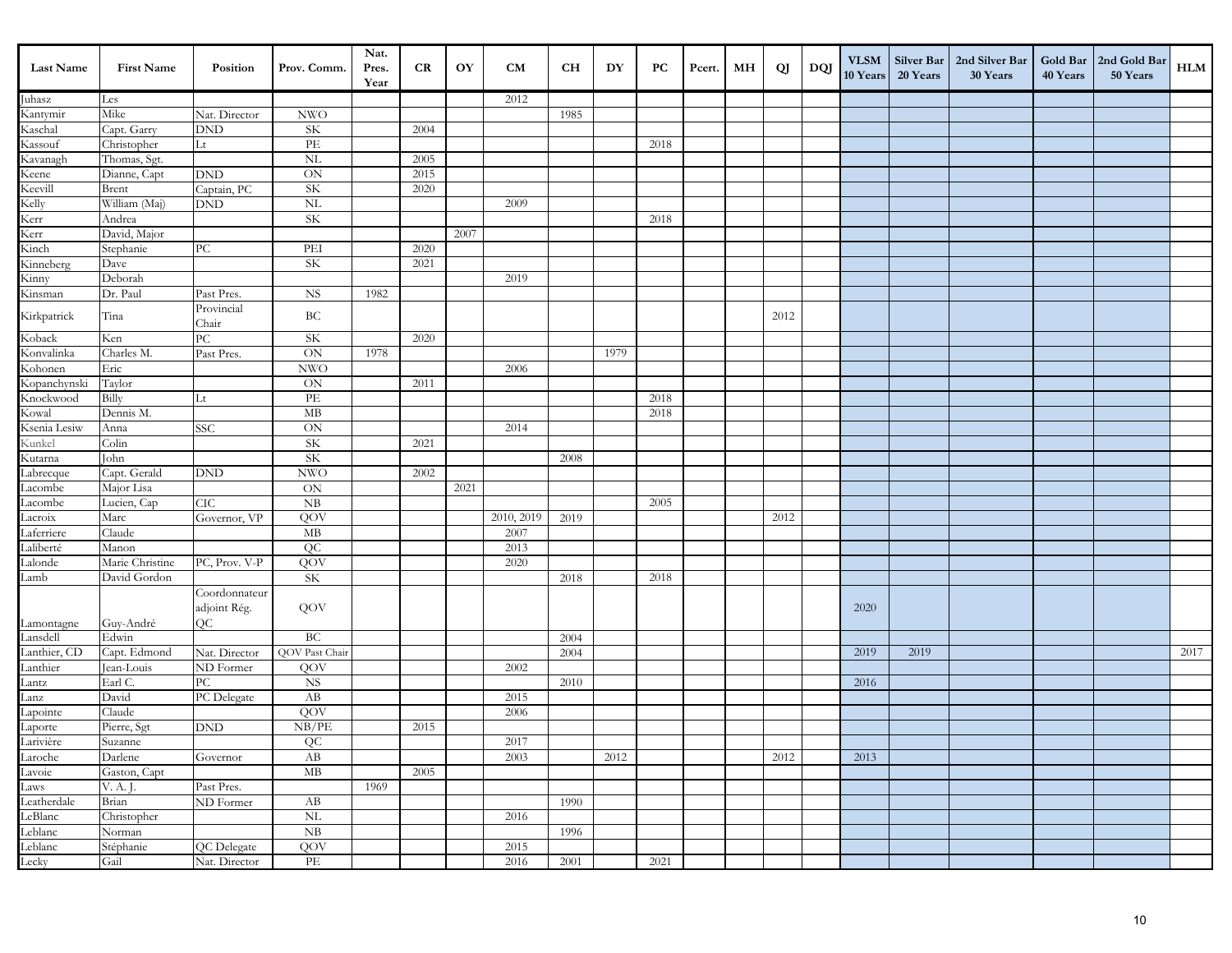| <b>Last Name</b>                                        | <b>First Name</b> | Position                    | Prov. Comm.                           | Nat.<br>Pres.<br>Year | <b>CR</b>     | OY   | CM          | <b>CH</b> | DY   | PC   | Pcert. | MН   | QJ   | DQJ | <b>VLSM</b><br>10 Years | 20 Years | Silver Bar   2nd Silver Bar<br>30 Years | 40 Years | Gold Bar   2nd Gold Bar<br>50 Years | ${\bf HLM}$ |
|---------------------------------------------------------|-------------------|-----------------------------|---------------------------------------|-----------------------|---------------|------|-------------|-----------|------|------|--------|------|------|-----|-------------------------|----------|-----------------------------------------|----------|-------------------------------------|-------------|
| Lecours                                                 | Madeleine         | Provincial<br>Member        | QOV                                   |                       |               |      |             | 2015      |      |      |        |      | 2012 |     |                         |          |                                         |          |                                     |             |
| Leonard                                                 | David Major CD    | DND                         | ON                                    |                       | 2014          |      | 2021        |           |      |      |        |      |      |     |                         |          |                                         |          |                                     |             |
| Lesiw                                                   | Anna Ksenia       |                             | ON                                    |                       |               |      | 2014        |           |      |      |        |      |      |     |                         |          |                                         |          |                                     |             |
| Levesque                                                | Laurent           |                             | QOV                                   |                       |               |      |             | 1996      |      |      |        |      |      |     |                         |          |                                         |          |                                     |             |
| Lewis                                                   | Anna              | PC delegate                 | AB                                    |                       |               |      | 2012 & 2015 |           |      |      |        |      |      |     |                         |          |                                         |          |                                     |             |
| Lewis                                                   | Brian             | PC Delegate                 | AB                                    |                       |               |      | 2015        |           |      |      |        |      |      |     |                         |          |                                         |          |                                     |             |
| Lewis                                                   | Terry             | PC                          | MB                                    |                       |               |      |             | 2010      |      |      |        |      |      |     |                         |          |                                         |          |                                     |             |
| Lincoln                                                 | Raquel            | PTC Chair                   | $\rm MB$                              |                       |               |      | 2019        |           |      |      |        |      |      |     |                         |          |                                         |          |                                     |             |
| Linthwaite                                              | Steven, Capt      | VP Operations               |                                       |                       |               |      |             |           |      | 2018 |        |      |      |     |                         |          |                                         |          |                                     |             |
| Little                                                  | Darren            | Major                       | <b>NTL</b>                            |                       | 2016          |      |             |           |      |      |        |      |      |     |                         |          |                                         |          |                                     |             |
| Logan                                                   | Lorne             |                             |                                       |                       |               |      |             | 1998      |      |      |        |      |      |     |                         |          |                                         |          |                                     |             |
| Logan                                                   | Richard (Dick)    | EE Former                   | HQ                                    |                       |               |      |             |           |      |      |        | 1999 |      |     |                         |          |                                         |          |                                     |             |
| Lougheed                                                | <b>Bruce</b>      |                             | $\mbox{MN}$                           |                       |               |      | 2008        |           |      |      |        |      |      |     |                         |          |                                         |          |                                     |             |
| Long                                                    | Debbie            |                             | $\mbox{ON}$                           |                       |               |      | 2013        |           |      |      |        |      |      |     |                         |          |                                         |          |                                     |             |
| Long                                                    | Douglas, Lt.      |                             | $\mathbf{MB}$                         |                       | 2005          |      |             |           |      |      |        |      |      |     |                         |          |                                         |          |                                     |             |
| Lopez-Rodrigue: Damian<br>Lovitt Norman<br>Loucks Trudy |                   | Secr Ottawa<br>Region       | QOV                                   |                       |               |      |             |           |      |      |        |      |      |     | 2020                    |          |                                         |          |                                     |             |
|                                                         | Norman Richard    | ${\rm P}{\bf C}$            | BC                                    |                       |               |      | 2010        | 2013      |      |      |        |      |      |     |                         |          |                                         |          |                                     |             |
|                                                         |                   | ${\rm P}{\bf C}$            | AB                                    |                       |               |      | 2020        |           |      |      |        |      |      |     |                         |          |                                         |          |                                     |             |
| Lowe                                                    | Capt. Colleen     | <b>DND</b>                  | <b>NL</b>                             |                       | 2004          |      |             |           |      |      |        |      |      |     |                         |          |                                         |          |                                     |             |
| Lowe                                                    | Capt. William     | $\mathop{\rm DND}\nolimits$ | NL                                    |                       | 2004          |      |             |           |      |      |        |      |      |     |                         |          |                                         |          |                                     |             |
| Lubbersen                                               | Capt. Dick        |                             | $\ensuremath{\mathop{\text{\rm PE}}}$ |                       | 2012?? & 2013 |      |             | 2018      |      | 2018 |        |      |      |     |                         |          |                                         |          |                                     |             |
| Ludwig                                                  | Brian             | PC                          | SK                                    |                       | 2020          |      |             |           |      |      |        |      |      |     |                         |          |                                         |          |                                     |             |
| Lynch                                                   | Gerry             |                             | <b>NL</b>                             |                       | 2009          |      |             |           |      |      |        |      |      |     |                         |          |                                         |          |                                     |             |
| MacAlduff                                               | Sarah             | Captain, PC                 | PEI                                   |                       | 2020          |      |             |           |      |      |        |      |      |     |                         |          |                                         |          |                                     |             |
| MacBain                                                 | Robert            |                             | <b>BC</b>                             |                       |               |      | 2000        |           |      |      |        |      |      |     |                         |          |                                         |          |                                     |             |
| MacCallon                                               | Hazel             | Mayor                       | ON                                    |                       | 2011          |      |             |           |      |      |        |      |      |     |                         |          |                                         |          |                                     |             |
| MacDonald                                               | Arthur            |                             | HQ                                    |                       |               |      |             |           |      |      |        | 1985 |      |     |                         |          |                                         |          |                                     |             |
| MacDougall                                              | Don               |                             | $\ensuremath{\text{NWO}}$             |                       |               |      | 2011        |           |      |      |        |      |      |     |                         |          |                                         |          |                                     |             |
| Macfie<br>Macfie                                        | Georgina          | Captain (Ret)               | <b>NL</b>                             |                       | 2016          |      |             |           |      |      |        |      |      |     |                         |          |                                         |          |                                     |             |
|                                                         | Norman            |                             | $\rm NL$                              |                       |               |      | 2016, 2019  | 2019      |      |      |        |      |      |     |                         |          |                                         |          |                                     |             |
| MacGillivray,<br>MBE                                    | H. Darroch        | Past Pres.                  | $\rm NL$                              | 1953<br>1954          |               |      |             |           | 1953 |      |        |      |      |     |                         |          |                                         |          |                                     |             |
| MacIntyre                                               | Justin, CI        |                             | QOV                                   |                       |               |      |             |           |      | 2018 |        |      |      |     |                         |          |                                         |          |                                     |             |
| MacIntyre                                               | Lloyd             | Nat Gov                     | QOV                                   |                       |               |      | 2003        | 2010      | 2014 |      |        |      | 2012 |     | 2010                    |          |                                         |          |                                     |             |
| MacIsaac                                                | Adeline           |                             | <b>NFLD</b>                           |                       |               |      | 2009        |           |      |      |        |      |      |     |                         |          |                                         |          |                                     |             |
| MacKay                                                  | Robert            | Major                       | NB & PE                               |                       |               | 2012 |             |           |      |      |        |      |      |     |                         |          |                                         |          |                                     |             |
| MacKenzie                                               | Misty, CI         |                             | PE                                    |                       |               |      |             |           |      | 2018 |        |      |      |     |                         |          |                                         |          |                                     |             |
| MacLaren,<br>DSO, MC,                                   | Donald R.         | Past Pres.                  | ВC                                    | 1944                  |               |      |             |           |      |      |        | 1981 |      |     |                         |          |                                         |          |                                     |             |
| DFC.                                                    |                   |                             |                                       |                       |               |      |             |           |      |      |        |      |      |     |                         |          |                                         |          |                                     |             |
| MacLeod                                                 | Rhonda            | Ladies Aux, PC              | PEI                                   |                       | 2020          |      |             |           |      |      |        |      |      |     |                         |          |                                         |          |                                     |             |
| MacMillan                                               | Michelle          |                             | QOV                                   |                       | 2011          |      |             |           |      |      |        |      |      |     |                         |          |                                         |          |                                     |             |
| MacNeil                                                 | Dennis            | Nat. Director               | NB Chair                              |                       |               |      |             | 2004      |      |      |        |      | 2012 |     |                         |          |                                         |          |                                     |             |
| MacNeil                                                 | Susan, Capt       |                             | ${\rm NB}$                            |                       | 2007          |      |             |           |      |      |        |      |      |     |                         |          |                                         |          |                                     |             |
| Macrae                                                  | A. G.             |                             |                                       |                       |               |      |             | 1976      |      |      |        |      |      |     |                         |          |                                         |          |                                     |             |
| Mahoney                                                 | LCol. William D.  | DND                         |                                       |                       |               |      |             | 1999      |      |      |        |      |      |     |                         |          |                                         |          |                                     |             |
| Manchester                                              | Erik              |                             | PE                                    |                       | 2021          |      |             |           |      |      |        |      |      |     |                         |          |                                         |          |                                     |             |
| Manchur                                                 | Lynne             |                             | AB                                    |                       |               |      | 2012        |           |      |      |        |      |      |     |                         |          |                                         |          |                                     |             |
| Mann                                                    | Keith             | Past-President              | $\rm AB$                              | 2014                  | 2004          |      |             | 2007      | 2016 |      |        |      | 2012 |     | 2011                    |          |                                         |          |                                     |             |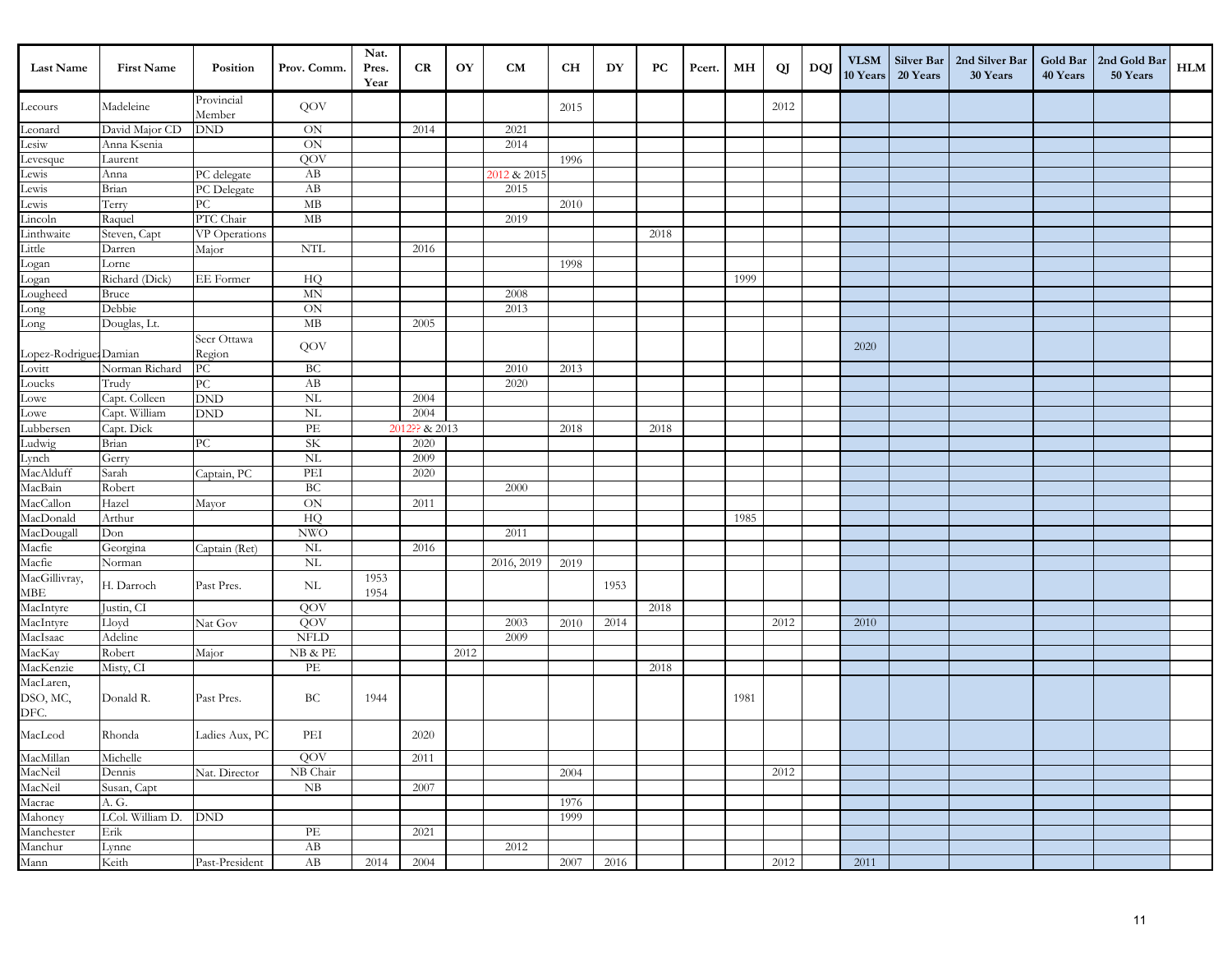| <b>Last Name</b>        | <b>First Name</b>    | Position                           | Prov. Comm.                           | Nat.<br>Pres.<br>Year | CR   | OY   | CM   | CH   | DY   | PC   | Pcert. | MН   | <b>QJ</b> | DQJ | 10 Years | 20 Years | VLSM Silver Bar   2nd Silver Bar<br>30 Years | 40 Years | Gold Bar   2nd Gold Bar<br>50 Years | ${\bf HLM}$ |
|-------------------------|----------------------|------------------------------------|---------------------------------------|-----------------------|------|------|------|------|------|------|--------|------|-----------|-----|----------|----------|----------------------------------------------|----------|-------------------------------------|-------------|
| Mar                     | Howard               | Past Ntl<br>Governor               |                                       |                       | 2004 |      |      | 2015 |      |      |        |      | 2012      |     | 2010     |          |                                              |          |                                     |             |
| Marchand                | Claude               | PC,<br>Coordonnateur<br>régional   | QOV                                   |                       |      |      | 2020 |      |      |      |        |      |           |     | 2020     |          |                                              |          |                                     |             |
| Marcotte                | Richard              |                                    | <b>SK</b>                             |                       |      |      |      | 2008 |      |      |        |      | 2002      |     |          |          |                                              |          |                                     |             |
| Marcotte                | Ruth                 |                                    | <b>SK</b>                             |                       |      |      |      | 2008 |      |      |        |      |           |     |          |          |                                              |          |                                     |             |
| Marot                   | Manuel               |                                    | QOV                                   |                       |      |      | 2017 |      |      |      |        |      |           |     |          |          |                                              |          |                                     |             |
| Marsh                   | Fred                 |                                    |                                       |                       |      |      |      | 1979 |      |      |        |      |           |     |          |          |                                              |          |                                     |             |
| Martin                  | Elva, 2LT            |                                    | NB                                    |                       | 2008 |      |      |      |      |      |        |      |           |     |          |          |                                              |          |                                     |             |
| Martin                  | Katherine            |                                    | SK                                    |                       |      |      | 2017 |      |      |      |        |      |           |     |          |          |                                              |          |                                     |             |
| Martin                  | Paul                 | Governor                           | QOV                                   |                       |      |      |      | 1996 |      |      |        |      |           |     |          |          |                                              |          |                                     |             |
| Massier                 | LCol. R. R.          | $\mathop{\rm DND}\nolimits$        | $\overline{\text{ON}}$                |                       |      |      |      | 1983 |      |      |        |      |           |     |          |          |                                              |          |                                     |             |
| Mathias                 | Capt. Douglas        | $\mathop{\rm DND}\nolimits$        |                                       |                       | 2003 |      | 2000 |      |      |      |        |      |           |     |          |          |                                              |          |                                     |             |
| Mateyshin               | Victor               |                                    | <b>NFLD</b>                           |                       |      |      | 2009 |      |      |      |        |      |           |     |          |          |                                              |          |                                     |             |
| Matheson                | Andrea               | Capt, DCdts                        | Nat.DND                               |                       | 2013 | 2008 |      |      |      |      |        |      |           |     |          |          |                                              |          |                                     |             |
| Matheson                | Nancy                | Sponsor Chair                      | $\ensuremath{\mathop{\text{\rm PE}}}$ |                       |      |      | 2017 |      |      |      |        |      |           |     | 2016     |          |                                              |          |                                     |             |
| Matresky                | Sarah                | Past Ntl.<br>Executive<br>Director |                                       |                       |      |      |      |      |      |      |        |      |           |     |          |          |                                              |          |                                     |             |
| Mauger<br>Mauger<br>May | André                |                                    | QOV                                   |                       |      |      | 2021 |      |      |      |        |      |           |     |          |          |                                              |          |                                     |             |
|                         | Martine              |                                    | QOV                                   |                       |      |      |      | 2017 |      |      |        |      |           |     |          |          |                                              |          |                                     |             |
|                         | W. E.                |                                    |                                       |                       |      |      |      | 1976 |      |      |        |      |           |     |          |          |                                              |          |                                     |             |
| Mayhew                  | John E.              |                                    |                                       |                       |      |      | 2019 | 2019 |      |      |        |      |           |     |          |          |                                              |          |                                     |             |
| Mayne                   | <b>B.O.</b>          |                                    | BC                                    |                       |      |      |      |      | 1963 |      |        |      |           |     |          |          |                                              |          |                                     |             |
|                         | Peggy                |                                    | AB                                    |                       |      |      | 2003 |      |      |      |        |      |           |     |          |          |                                              |          |                                     |             |
| McAllister<br>McCarthy  | James William (Bill) |                                    | $\overline{ON}$                       |                       |      |      | 2001 | 2017 |      |      |        |      |           |     |          |          |                                              |          |                                     |             |
| McClure                 | Donald               | Hon. Dir.                          | NB                                    |                       |      |      |      | 1983 |      | 2002 |        |      |           |     |          |          |                                              |          |                                     |             |
| McClure                 | Pierre, Maj.         | DND                                | QOV                                   |                       | 2005 |      |      |      |      |      |        |      |           |     |          |          |                                              |          |                                     |             |
| McCollum                | Ron                  |                                    |                                       |                       |      |      |      | 2001 |      |      |        |      |           |     |          |          |                                              |          |                                     |             |
| McCormick               | Alexis               |                                    | MB                                    |                       | 2007 |      |      |      |      |      |        |      |           |     |          |          |                                              |          |                                     |             |
| McCormick               | Cyril                |                                    | $\overline{\text{NL}}$                |                       |      |      |      | 1999 |      |      |        |      |           |     |          |          |                                              |          |                                     |             |
| McCormick               | Robert               |                                    | MB                                    |                       |      |      | 2003 |      |      |      |        |      |           |     |          |          |                                              |          |                                     |             |
| McCulloch               | LCol. Peter          | $\mathop{\rm DND}\nolimits$        | RCSU(C)                               |                       |      |      |      | 1995 |      | 2002 |        |      |           |     |          |          |                                              |          |                                     |             |
| McCutcheon              | Capt. Bill           | <b>DND</b>                         | <b>NWO</b>                            |                       | 2002 |      |      |      |      |      |        |      |           |     |          |          |                                              |          |                                     |             |
| McDonald                | Alfred               |                                    | MB                                    |                       |      |      | 2011 |      |      |      |        |      |           |     |          |          |                                              |          |                                     |             |
| McDonald                | Harvey               | ${\rm P}{\bf C}$                   | PEI                                   |                       | 2020 |      |      |      |      |      |        |      |           |     |          |          |                                              |          |                                     |             |
| McDonald                | Patricia             |                                    | MB                                    |                       |      |      | 2009 |      |      |      |        |      |           |     |          |          |                                              |          |                                     |             |
| McDougall               | Gary                 |                                    | ON                                    |                       |      |      |      | 2002 |      |      |        |      |           |     |          |          |                                              |          |                                     |             |
| McGratton               | Michael              | Nat. Director                      | ON                                    |                       |      |      |      |      |      |      |        |      |           |     |          |          |                                              |          |                                     |             |
| McInnis                 | Jim, Capt            | CD                                 | PE                                    |                       |      |      |      |      |      | 2018 |        |      |           |     |          |          |                                              |          |                                     |             |
| McInnis                 | John                 | SSC                                | $\ensuremath{\text{NWO}}$             |                       |      |      |      | 2001 |      |      |        |      |           |     |          |          |                                              |          |                                     |             |
| McIntyre<br>McKay       | Justin               |                                    |                                       |                       |      |      |      |      |      | 2018 |        |      |           |     |          |          |                                              |          |                                     |             |
|                         | Bruce                | Nat. Director                      | Y/T/N Chair                           |                       |      |      |      |      |      |      |        |      |           |     |          |          |                                              |          |                                     |             |
| McKeachie<br>McKenzie   | James G. (Jim)       | Past Pres.                         | ВC                                    | 1983                  |      |      |      | 1976 |      |      |        | 2002 | 2012      |     | 2010     |          |                                              |          |                                     |             |
| McKinnon                | Misty                |                                    |                                       |                       |      |      |      |      |      | 2018 |        |      |           |     |          |          |                                              |          |                                     |             |
| McLennan                | Ron<br>Douglas       |                                    | $\mathbf{MB}$                         |                       | 2017 |      | 2019 | 1988 |      |      |        |      |           |     |          |          |                                              |          |                                     |             |
| McLeod                  | David                |                                    | $\ensuremath{\text{NWO}}$             |                       |      |      | 2009 | 2019 |      |      |        |      |           |     |          |          |                                              |          |                                     |             |
| McLeod                  | Jarvis               |                                    |                                       |                       |      |      |      | 1992 |      |      |        |      |           |     |          |          |                                              |          |                                     |             |
| McLeod                  | Peggy                |                                    |                                       |                       |      |      |      | 1995 |      |      |        |      |           |     |          |          |                                              |          |                                     |             |
| McMeekin                | Robert               |                                    | ON                                    |                       |      |      | 1997 |      |      |      |        |      |           |     |          |          |                                              |          |                                     |             |
| McNally                 | Randy                |                                    |                                       |                       |      |      | 2001 |      |      |      |        |      |           |     |          |          |                                              |          |                                     |             |
|                         |                      |                                    |                                       |                       |      |      |      |      |      |      |        |      |           |     |          |          |                                              |          |                                     |             |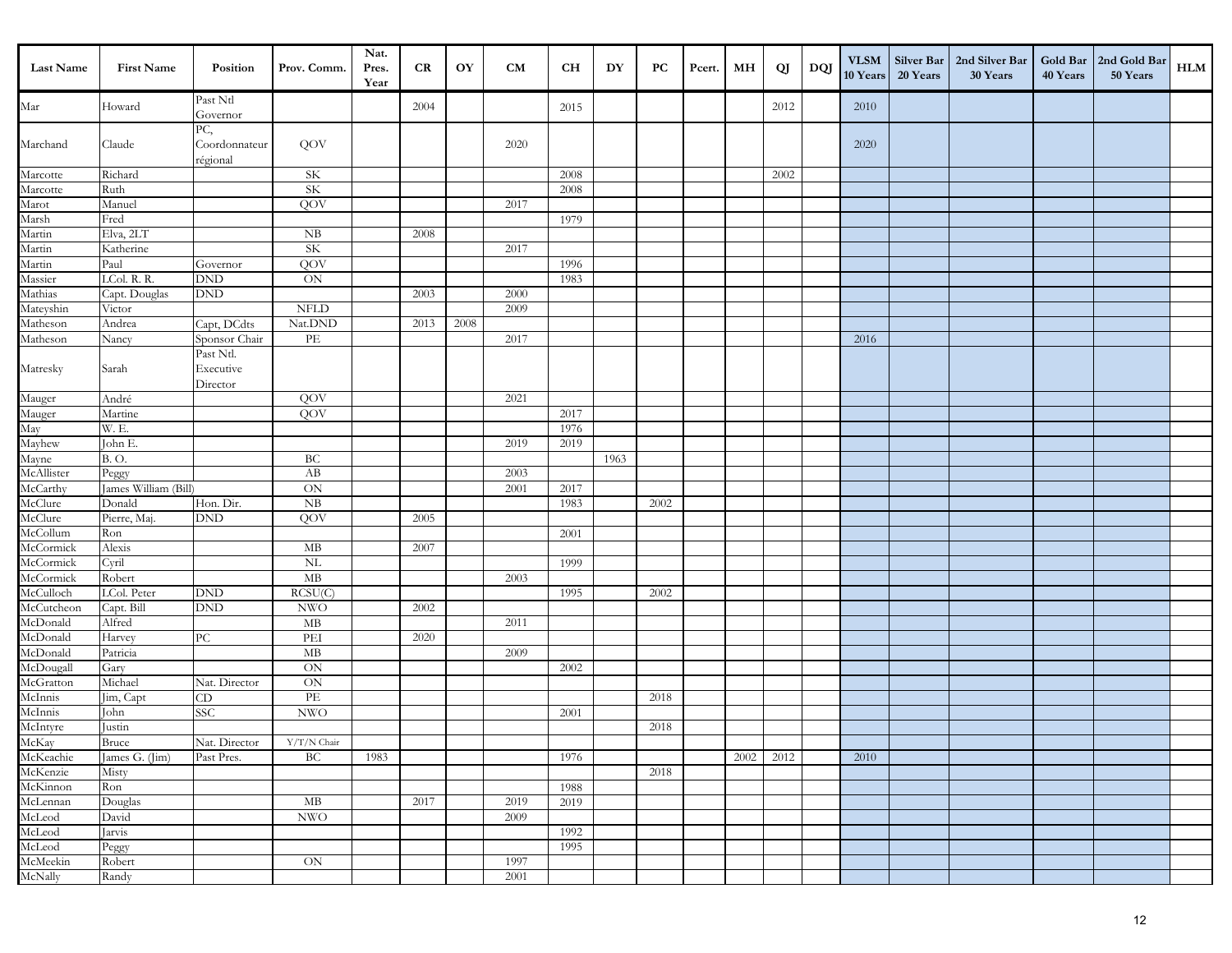| <b>Last Name</b>         | <b>First Name</b>           | Position              | Prov. Comm.               | Nat.<br>Pres.<br>Year | CR   | OY | <b>CM</b> | <b>CH</b> | DY   | PC   | Pcert. | МH | QJ   | DQJ | <b>VLSM</b><br>10 Years | Silver Bar<br>20 Years | 2nd Silver Bar<br>30 Years | Gold Bar<br>40 Years | 2nd Gold Bar<br>50 Years | HLM  |
|--------------------------|-----------------------------|-----------------------|---------------------------|-----------------------|------|----|-----------|-----------|------|------|--------|----|------|-----|-------------------------|------------------------|----------------------------|----------------------|--------------------------|------|
| McNaughton               | Eliane                      |                       | МB                        |                       |      |    | 2013      |           |      |      |        |    |      |     |                         |                        |                            |                      |                          |      |
| McRae                    | Gordon                      |                       |                           |                       |      |    |           | 2002      |      |      |        |    |      |     |                         |                        |                            |                      |                          |      |
| McTaggart                | V.G.                        | <b>DND</b>            |                           |                       |      |    |           | 1987      |      |      |        |    |      |     |                         |                        |                            |                      |                          |      |
| Meijer                   | Hendrikus                   |                       | <b>BC</b>                 |                       |      |    | 2002      |           |      |      |        |    | 2012 |     |                         |                        |                            |                      |                          |      |
| Melling, MBE             | Arthur L                    | Past Pres.            |                           | 1945                  |      |    |           |           |      |      |        |    |      |     |                         |                        |                            |                      |                          |      |
| Mellish, CD              | Kendra                      | PC Chair              | PEI                       |                       |      |    | 2017      |           |      |      |        |    |      |     |                         |                        |                            |                      |                          |      |
| Mercado                  | Lynette                     | Nat. Director         | $\rm ON$                  |                       |      |    |           |           |      |      |        |    |      |     |                         |                        |                            |                      |                          |      |
| Mercer                   | Rhodie                      | Honorary<br>Solicitor | $\rm NL$                  |                       |      |    |           | 1980      |      | 2005 |        |    |      |     | 2010                    |                        |                            |                      |                          |      |
| Merchant                 | Malik                       |                       | AB                        |                       |      |    | 2013      |           |      |      |        |    |      |     |                         |                        |                            |                      |                          |      |
| Mercury                  | Telly                       |                       | $\mathbf{MB}$             |                       |      |    |           | 2009      |      |      |        |    |      |     |                         |                        |                            |                      |                          |      |
| Meredith                 | Wayne                       |                       | <b>BC</b>                 |                       |      |    |           |           |      | 2016 |        |    |      |     |                         |                        |                            |                      |                          |      |
| Merrill                  | Gregory L., Major           | Retd, CD              | ON                        |                       |      |    |           | 2018      |      |      |        |    |      |     |                         |                        |                            |                      |                          |      |
| Metcalf                  | Gary, 2LT                   | CIC                   | $\rm MB$                  |                       | 2008 |    |           |           |      |      |        |    |      |     |                         |                        |                            |                      |                          |      |
| Michaud                  | Jean-Louis                  |                       | NB                        |                       |      |    | 2018      | 2013      |      |      |        |    |      |     |                         |                        |                            |                      |                          |      |
| Mildren                  | Walter A. (Wally)           | Past Pres.            | $\mathbf{MB}$             | 1984                  |      |    |           | 2005      |      |      |        |    |      |     | 2010                    |                        |                            |                      |                          |      |
| Miller                   | Dan                         | ${\rm P}{\bf C}$      | PEI                       |                       |      |    | 2020      |           |      |      |        |    |      |     |                         |                        |                            |                      |                          |      |
| Miller                   | David K.                    |                       |                           |                       |      |    | 2019      |           |      |      |        |    |      |     |                         |                        |                            |                      |                          |      |
| Miller                   | Roger                       |                       |                           |                       | 2017 |    |           |           |      |      |        |    |      |     |                         |                        |                            |                      |                          |      |
| Millot                   | André                       | Nat. Director         | QOV                       |                       |      |    |           | 1995      |      |      |        |    |      |     |                         |                        |                            |                      |                          |      |
| Mills                    | Douglas, WO                 | <b>DND</b>            | ${\rm NB}$                |                       | 2006 |    |           |           |      |      |        |    |      |     |                         |                        |                            |                      |                          |      |
| Milne                    |                             |                       | <b>NWO</b>                |                       | 2005 |    |           |           |      |      |        |    |      |     |                         |                        |                            |                      |                          |      |
| Milton-Binzack Jean-Anne |                             | Provincial<br>Member  | $\mbox{ON}$               |                       |      |    | 2013      |           |      |      |        |    | 2012 |     |                         |                        |                            |                      |                          |      |
| Minnick                  | Astrid                      |                       | BC                        |                       | 2002 |    |           |           |      |      |        |    |      |     |                         |                        |                            |                      |                          |      |
| Mitchell                 | George                      |                       | $\rm ON$                  |                       |      |    |           |           |      | 2013 |        |    |      |     |                         |                        |                            |                      |                          |      |
| Mobbs CD                 | Adam                        | Major                 | $\overline{ON}$           |                       | 2016 |    |           |           |      |      |        |    |      |     |                         |                        |                            |                      |                          |      |
| Modestino                | Danielo                     |                       | ON                        |                       |      |    | 2017      |           |      |      |        |    |      |     |                         |                        |                            |                      |                          |      |
| Moir                     | G.                          |                       |                           |                       |      |    |           | 1983      |      |      |        |    |      |     |                         |                        |                            |                      |                          |      |
| Moir                     | Roy                         |                       | $\rm MB$                  |                       |      |    | 2007      |           |      |      |        |    |      |     |                         |                        |                            |                      |                          |      |
| Monkman                  | Stan                        | PC delegate           | AB                        |                       |      |    | 2015      |           |      |      |        |    |      |     |                         |                        |                            |                      |                          |      |
| Moody                    | Steve                       | Governor              | $\rm ON$                  |                       |      |    |           | 1997      |      |      |        |    |      |     |                         |                        |                            |                      |                          |      |
| Mooney                   | Don                         |                       |                           |                       |      |    |           | 1977      |      |      |        |    |      |     |                         |                        |                            |                      |                          |      |
| Moore                    | Colin                       |                       |                           |                       |      |    |           | 1995      |      |      |        |    |      |     |                         |                        |                            |                      |                          |      |
| Moorehouse               | Stan                        |                       |                           |                       |      |    |           | 1990      |      |      |        |    |      |     |                         |                        |                            |                      |                          |      |
| Moran                    | Lt. Bruce                   |                       |                           |                       | 2013 |    |           |           |      |      |        |    |      |     |                         |                        |                            |                      |                          |      |
| Morency                  | Sonya                       |                       | QOV                       |                       |      |    | 2017      |           |      |      |        |    |      |     |                         |                        |                            |                      |                          |      |
| Morewood                 | Phylis (Capt)               | CIC                   | ON                        |                       | 2010 |    |           |           |      |      |        |    |      |     |                         |                        |                            |                      |                          |      |
| Morgan                   | Dawna                       |                       | AB                        |                       |      |    | 2017      |           |      |      |        |    |      |     |                         |                        |                            |                      |                          |      |
| Morin                    | Ginette                     |                       | QOV                       |                       |      |    | 2017      |           |      |      |        |    |      |     |                         |                        |                            |                      |                          |      |
| Morin                    | Roger E.                    |                       | NB                        |                       |      |    |           |           |      | 2005 |        |    |      |     |                         |                        |                            |                      |                          |      |
| Morriset                 | Veronique                   | PC Secretary          | QOV                       |                       |      |    | 2020      |           |      |      |        |    |      |     |                         |                        |                            |                      |                          |      |
| Morrissey                | Gerald                      |                       | NL                        |                       | 2009 |    |           |           |      |      |        |    |      |     |                         |                        |                            |                      |                          |      |
| Morrisette               | André R. AFC, CD Past Pres. |                       |                           | 1977                  |      |    |           |           |      |      |        |    |      |     |                         |                        |                            |                      |                          |      |
| Morrison                 | Alex                        |                       |                           |                       |      |    |           | 1992      |      |      |        |    |      |     |                         |                        |                            |                      |                          |      |
| Morrison                 | A. Wayne                    | Captain               |                           |                       | 2019 |    |           |           |      |      |        |    |      |     |                         |                        |                            |                      |                          |      |
| Morrison                 | James Ross                  |                       | ON                        |                       |      |    | 2021      |           |      |      |        |    |      |     |                         |                        |                            |                      |                          |      |
| Morrow                   | R.                          |                       |                           |                       |      |    |           | 1988      |      |      |        |    |      |     |                         |                        |                            |                      |                          |      |
| Morse                    | Bruce H.                    | Past Chair            | <b>NS</b>                 |                       |      |    |           | 2019      |      |      |        |    |      |     | 2020                    |                        |                            |                      |                          |      |
| Mortensen                | Rick                        | Past Chair            | $\ensuremath{\text{NWO}}$ |                       |      |    |           |           |      |      |        |    | 2012 |     |                         |                        |                            |                      |                          |      |
| Mortimer, CD             | MGen. Robert                | Hon. Dir.             | BC                        |                       |      |    |           | 2000      | 1998 |      |        |    |      |     |                         |                        |                            |                      |                          | 2009 |
| Mowat<br>Mowat           | <b>Brad</b>                 | PC delegate           | $\mathbf{MB}$             |                       |      |    | 2015      |           |      |      |        |    |      |     |                         |                        |                            |                      |                          |      |
|                          | Jack                        |                       |                           |                       |      |    |           | 1997      |      |      |        |    |      |     |                         |                        |                            |                      |                          |      |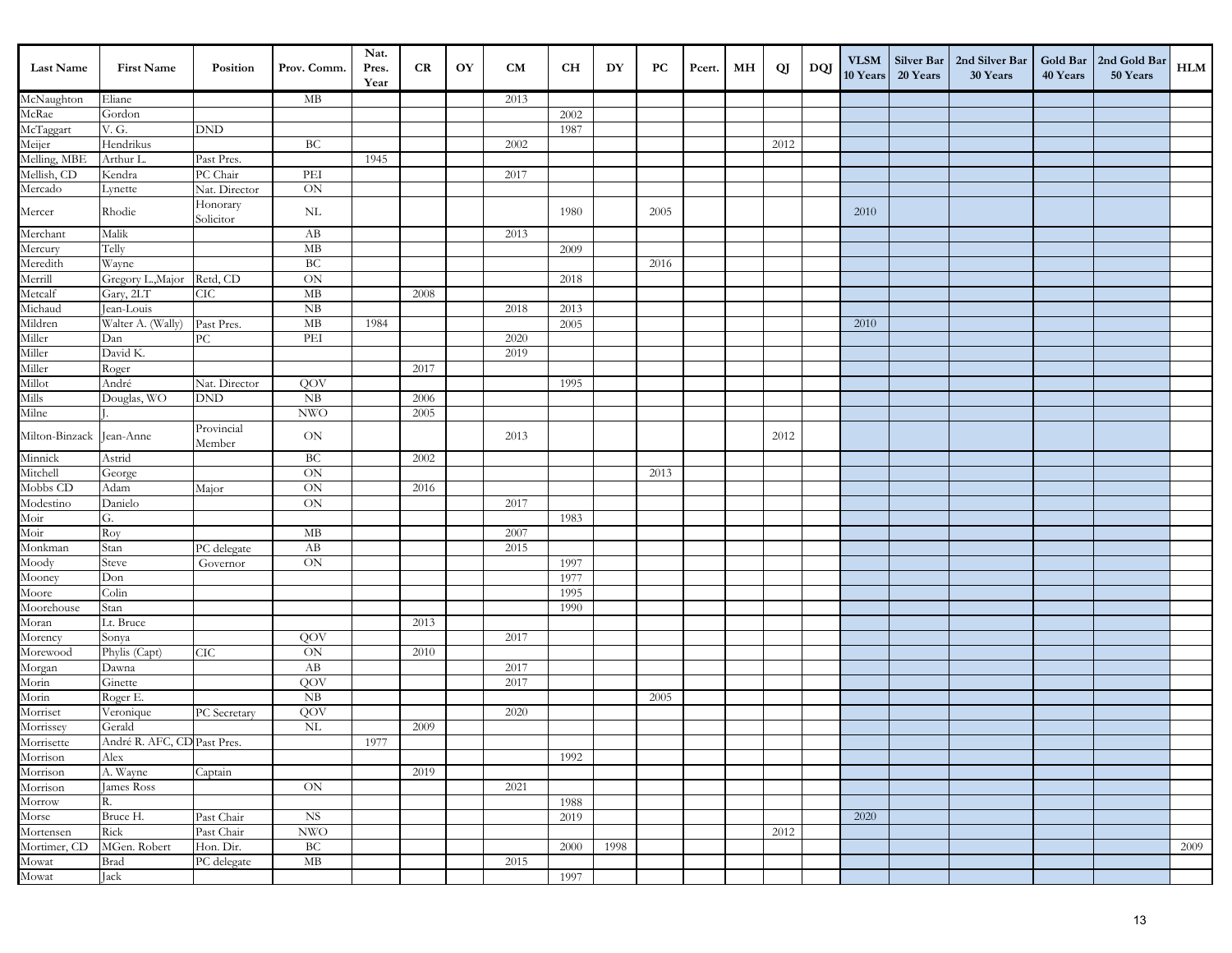| Last Name                    | <b>First Name</b>      | Position                    | Prov. Comm.                     | Nat.<br>Pres.<br>Year | CR         | OY   | CM   | <b>CH</b> | DY   | PC   | Pcert. | MН | QJ   | DQJ | <b>VLSM</b><br>10 Years | <b>Silver Bar</b><br>20 Years | 2nd Silver Bar<br>30 Years | 40 Years | Gold Bar   2nd Gold Bar<br>50 Years | HLM  |
|------------------------------|------------------------|-----------------------------|---------------------------------|-----------------------|------------|------|------|-----------|------|------|--------|----|------|-----|-------------------------|-------------------------------|----------------------------|----------|-------------------------------------|------|
| Mroz                         | Edward                 | Past Chair                  | <b>NS</b>                       |                       |            |      |      | 2014      |      |      |        |    | 2012 |     |                         |                               |                            |          |                                     |      |
| Mueller                      | Gayle                  |                             | $\overline{\text{PEI}}$         |                       |            |      | 2017 |           |      |      |        |    |      |     |                         |                               |                            |          |                                     |      |
| Mullins                      | Angele                 | PС                          | AB                              |                       |            |      | 2020 |           |      |      |        |    |      |     |                         |                               |                            |          |                                     |      |
| Mullins                      | Jim (James)            | Provincial<br>Chair         | <b>NS</b>                       |                       |            |      |      | 2013      |      | 2016 |        |    | 2012 |     | 2014                    |                               |                            |          |                                     |      |
| Murphy<br>Murray             | Maurice                | Nat. Director               | NL Chair                        |                       |            |      | 2000 | 2005      |      | 2010 |        |    |      |     | 2010                    |                               |                            |          |                                     |      |
|                              | Eric                   | Governor                    | $\rm NL$                        |                       |            |      | 1999 | 2002      |      |      |        |    |      |     | 2010                    |                               |                            |          |                                     |      |
| Murray                       | Judy                   | ND Former                   | $\rm NL$                        |                       |            |      | 1999 | 2002      |      |      |        |    |      |     |                         |                               |                            |          |                                     |      |
| Murray                       | Philip                 |                             |                                 |                       |            |      |      | 1989      |      |      |        |    |      |     |                         |                               |                            |          |                                     |      |
| Nahachewsky                  | Deborah (Capt)         | <b>DND</b>                  | $\rm SK$                        |                       | 2015       |      |      |           |      |      |        |    |      |     |                         |                               |                            |          |                                     |      |
|                              | Colleen                | Prov. Member                | <b>NFLD</b>                     |                       |            |      | 2009 |           |      |      |        |    |      |     |                         |                               |                            |          |                                     |      |
| Nelson<br>Nelson             | Terry                  |                             | $\rm NL$                        |                       |            |      | 2003 | 2009      |      |      |        |    |      |     | 2010                    |                               |                            |          |                                     |      |
| Newell                       | Stacey                 | ${\rm P}{\bf C}$            | $\ensuremath{\mathop{\rm PEI}}$ |                       | 2020       |      |      |           |      |      |        |    |      |     |                         |                               |                            |          |                                     |      |
| Nielson                      | Capt. Alfred           | <b>DND</b>                  | MB                              |                       | 2003       |      |      |           |      |      |        |    |      |     |                         |                               |                            |          |                                     |      |
| Newman                       | Sam                    |                             | ON                              |                       |            |      | 2012 | 2014      |      |      |        |    |      |     |                         |                               |                            |          |                                     |      |
| Nimmo                        | ames                   |                             | PE                              |                       |            |      | 2004 |           |      |      |        |    |      |     |                         |                               |                            |          |                                     |      |
| Nixon                        | Kenn                   |                             | AB                              |                       |            |      | 2012 |           |      |      |        |    |      |     |                         |                               |                            |          |                                     |      |
| Nolan                        | John                   | PC, National<br>Governor    | $\mbox{ON}$                     |                       |            |      |      | 2020      |      |      |        |    |      |     |                         |                               |                            |          |                                     |      |
| Nolan                        | Robert                 |                             | <b>NL</b>                       |                       |            |      |      | 2000      |      |      |        |    | 2012 |     | 2010                    |                               |                            |          |                                     |      |
| Norio                        | Luigi, Maj.            | CIC                         | ON                              |                       | 2007       |      |      |           |      |      |        |    |      |     |                         |                               |                            |          |                                     |      |
| Norio                        | Ann-Marie (Capt)       |                             | $\mbox{ON}$                     |                       | 2012       |      |      |           |      |      |        |    |      |     |                         |                               |                            |          |                                     |      |
| Norrie                       | LCol. D. M.            | <b>DND</b>                  |                                 |                       |            |      |      | 1987      |      |      |        |    |      |     |                         |                               |                            |          |                                     |      |
| Notschaele                   | Rhonda (Capt)          | $\mathop{\rm DND}\nolimits$ | <b>SK</b>                       |                       | 2007, 2014 | 2015 |      |           | 2015 |      |        |    |      |     |                         |                               |                            |          |                                     |      |
| Nowak                        | Kazmar                 |                             | $\mathbf{MB}$                   |                       |            |      | 2009 |           |      |      |        |    |      |     |                         |                               |                            |          |                                     |      |
| O'Brien                      | Kim                    |                             | <b>NS</b>                       |                       |            |      | 2016 |           |      |      |        |    |      |     |                         |                               |                            |          |                                     |      |
| $\overline{\text{Odel}}$     | David                  | Prov. Member                | MB                              |                       |            |      |      | 2003      |      |      |        |    |      |     |                         |                               |                            |          |                                     |      |
| Olson                        | Lloyd                  | Captain                     | $\mathbf{MB}$                   |                       | 2011       |      |      |           |      |      |        |    |      |     |                         |                               |                            |          |                                     |      |
| Olsen                        | Neil                   |                             | AB                              |                       |            |      | 2004 |           |      |      |        |    |      |     |                         |                               |                            |          |                                     |      |
| Onchulenko                   | Andrea (Capt)          |                             |                                 |                       |            | 2008 |      |           |      |      |        |    |      |     |                         |                               |                            |          |                                     |      |
| Orr                          | W. B.                  |                             |                                 |                       |            |      |      | 1976      |      |      |        |    |      |     |                         |                               |                            |          |                                     |      |
| O'Neill                      | Richard                |                             |                                 |                       | 2019       |      |      |           |      |      |        |    |      |     |                         |                               |                            |          |                                     |      |
| O'Shaughnessy                | Penny L.               | <b>DND</b>                  | QOV                             |                       |            |      | 2018 |           |      |      |        |    |      |     |                         |                               |                            |          |                                     |      |
| O'Sullivan                   | Edith                  | National                    | QOV                             |                       |            |      | 2017 |           |      |      |        |    |      |     |                         |                               |                            |          |                                     |      |
| Ozirny, CD                   | Merv                   | Governor, Past<br>President | SK                              | 2018                  |            |      |      |           |      |      |        |    | 2012 |     |                         |                               |                            |          |                                     |      |
| Ostiguy<br>Paisley<br>Palmer | Georges                |                             | QOV                             |                       |            |      | 2006 |           |      |      |        |    |      |     |                         |                               |                            |          |                                     |      |
|                              | William                | Governor                    | ON                              |                       |            |      |      | 2001      | 2005 | 2007 |        |    |      |     |                         |                               |                            |          |                                     | 2008 |
|                              | Cecil J.               | Past Pres.                  | AB                              | 1981                  |            |      |      |           | 1982 |      |        |    |      |     |                         |                               |                            |          |                                     |      |
| Palmer                       | Kendra (Capt)          | CIC                         | $\mbox{ON}$                     |                       | 2009       |      | 2009 |           |      |      |        |    |      |     |                         |                               |                            |          |                                     |      |
| Park<br>Parisien             | Jack                   |                             | SK                              |                       |            |      |      | 1995      |      |      |        |    |      |     |                         |                               |                            |          |                                     |      |
|                              | Wayne                  | PC delegate                 | $\overline{\rm MB}$             |                       |            |      | 2015 |           |      |      |        |    |      |     |                         |                               |                            |          |                                     |      |
| Parsons<br>Passarelli        | Robert W.              | Past Pres.                  | NL                              | 1986                  |            |      |      | 1989      | 1975 | 2019 |        |    | 2012 |     | 2010                    |                               |                            |          |                                     |      |
|                              | Linda                  |                             | ON                              |                       |            |      | 2012 |           |      |      |        |    |      |     |                         |                               |                            |          |                                     |      |
| Patenaude                    | Jacques                | SQN                         | QOV                             |                       |            |      | 2004 |           |      |      |        |    |      |     |                         |                               |                            |          |                                     |      |
| Patenaude                    | Lorraine               | PC delegate                 | QOV                             |                       |            |      | 2015 |           |      |      |        |    |      |     |                         |                               |                            |          |                                     |      |
|                              | LCol. Robert (Bob) DND |                             |                                 |                       |            |      |      | 1995      |      |      |        |    |      |     |                         |                               |                            |          |                                     |      |
| Patrick<br>Patton<br>Paulin  | Ron                    | ND Former                   | $\rm ON$                        |                       |            |      |      | 1995      |      | 2014 |        |    |      |     |                         |                               |                            |          |                                     |      |
|                              | Bob                    |                             |                                 |                       |            |      |      | 1985      |      |      |        |    |      |     |                         |                               |                            |          |                                     |      |
| Paul<br>Peakes CD            | Dominique              |                             | QOV                             |                       |            |      | 2006 |           |      |      |        |    |      |     |                         |                               |                            |          |                                     |      |
|                              | Bill                   | Captain                     | SK                              |                       | 2016       |      |      |           |      |      |        |    |      |     |                         |                               |                            |          |                                     |      |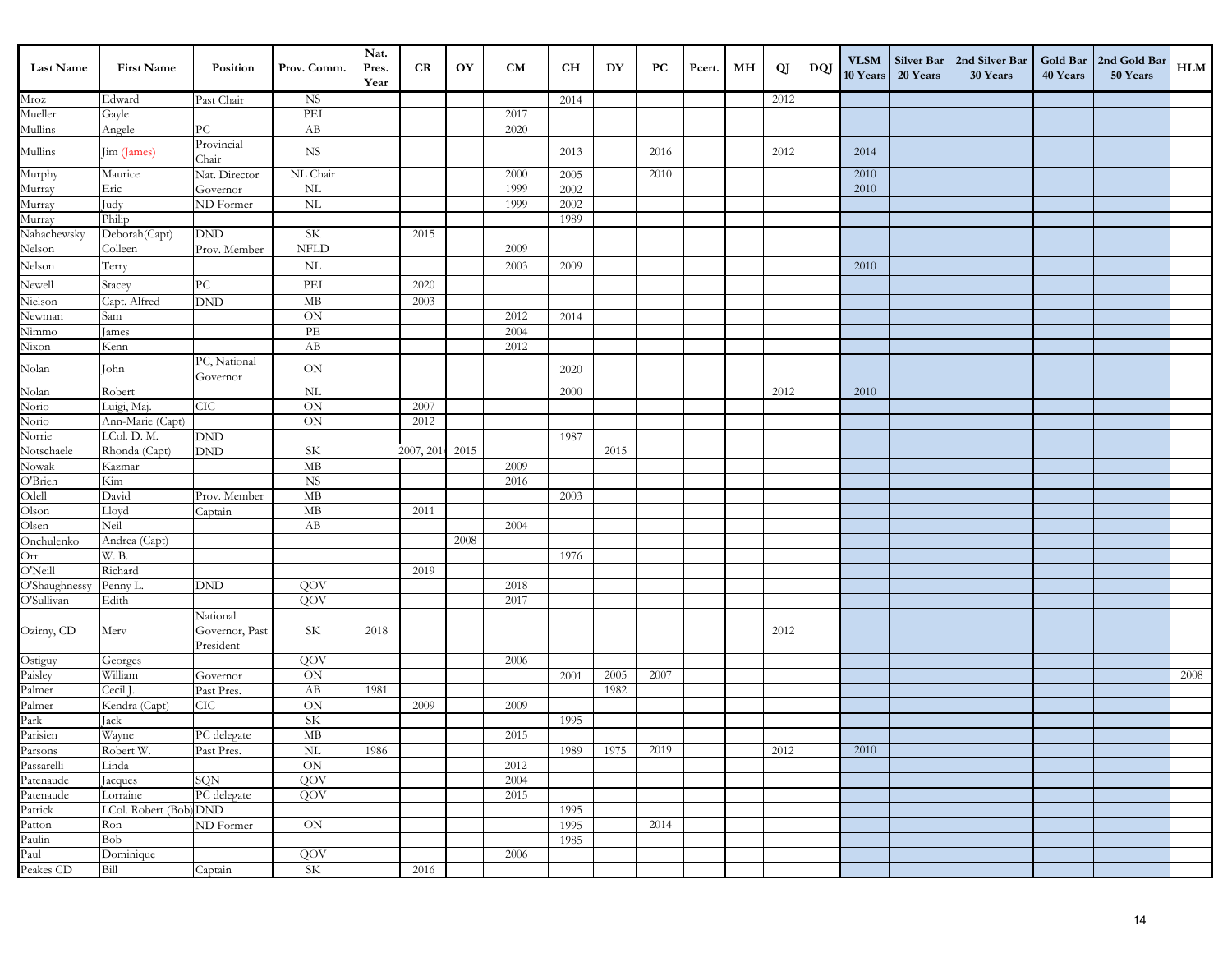| Last Name                                          | <b>First Name</b>  | Position                             | Prov. Comm.              | Nat.<br>Pres.<br>Year | CR   | OY   | <b>CM</b>  | <b>CH</b> | DY   | PC   | Pcert. | MН | QJ   | DQJ | <b>VLSM</b><br>10 Years | Silver Bar<br>20 Years | 2nd Silver Bar<br>30 Years | 40 Years | Gold Bar   2nd Gold Bar<br>50 Years | ${\bf HLM}$ |
|----------------------------------------------------|--------------------|--------------------------------------|--------------------------|-----------------------|------|------|------------|-----------|------|------|--------|----|------|-----|-------------------------|------------------------|----------------------------|----------|-------------------------------------|-------------|
|                                                    | Penny              |                                      |                          |                       |      |      | 2019       |           |      |      |        |    |      |     |                         |                        |                            |          |                                     |             |
| Peckham<br>Pedersen<br>Pellerin                    | Roy                | $\rm{PC}$                            | PEI                      |                       | 2020 |      |            |           |      |      |        |    |      |     |                         |                        |                            |          |                                     |             |
|                                                    | Stephanie          |                                      |                          |                       | 2019 |      |            |           |      |      |        |    |      |     |                         |                        |                            |          |                                     |             |
| Pelletier                                          | J. Robert          | Nat. Director                        | NB                       |                       |      |      | 2004       | 2013      |      |      |        |    |      |     |                         |                        |                            |          |                                     |             |
| Pellow                                             | Steven B.          |                                      |                          |                       | 2019 |      |            |           |      |      |        |    |      |     |                         |                        |                            |          |                                     |             |
| Pemkowski                                          | Capt. Marie        | <b>DND</b>                           | MB                       |                       | 2003 |      |            |           |      |      |        |    |      |     |                         |                        |                            |          |                                     |             |
| Penner                                             | Adam               |                                      | MB                       |                       | 2009 |      |            |           |      |      |        |    |      |     |                         |                        |                            |          |                                     |             |
| Penney                                             | Glenn              | Prov. Member                         | $\rm NL$                 |                       |      |      | 2021       |           |      |      |        |    |      |     | 2010                    |                        |                            |          |                                     |             |
| Pepin                                              | Guy M. (Capt)      |                                      | $\rm ON$                 |                       | 2012 |      |            |           |      |      |        |    |      |     |                         |                        |                            |          |                                     |             |
| Pepper-Journal,<br>CD                              | Maj. Jacquie       | DND, National<br>Governor            | ON                       |                       | 2002 |      |            |           | 2021 | 2020 |        |    |      |     |                         |                        |                            |          |                                     |             |
| Perron                                             | Robert, Col        | <b>DND</b>                           | <b>DCdts</b>             |                       |      | 2006 |            |           |      |      |        |    |      |     |                         |                        |                            |          |                                     |             |
| Perry<br>Petrie                                    | Philip             |                                      | BC                       |                       |      |      | 2002       |           |      |      |        |    |      |     |                         |                        |                            |          |                                     |             |
|                                                    | Robert             |                                      | $\rm NL$                 |                       | 2009 |      |            |           |      |      |        |    |      |     |                         |                        |                            |          |                                     |             |
| Petrowsky<br>Phelan                                | Richard            | ${\rm P}{\bf C}$ EX ${\rm Dir}$      | SK                       |                       |      |      |            |           |      |      |        |    |      |     | 2010                    |                        |                            |          |                                     |             |
|                                                    | LCol. P. P.        | $\mathop{\rm DND}\nolimits$          |                          |                       |      |      |            | 1987      |      |      |        |    |      |     |                         |                        |                            |          |                                     |             |
| Philipchuk<br>Pigeau<br>Pike<br>Pile<br>Pilkington | T. E. (Ted)        | Past Pres.                           | SK                       | 1985                  |      |      |            | 1976      | 1986 | 2005 |        |    |      |     |                         |                        |                            |          |                                     |             |
|                                                    | Edward W           |                                      | ON                       |                       | 2012 |      |            |           |      |      |        |    |      |     |                         |                        |                            |          |                                     |             |
|                                                    | Mel                |                                      | <b>NL</b>                |                       |      |      | 2006       |           |      |      |        |    |      |     |                         |                        |                            |          |                                     |             |
|                                                    | Herbert G.         | ND Deceased                          | <b>NWO</b>               |                       |      |      |            | 1984      | 1974 |      |        |    |      |     |                         |                        |                            |          |                                     |             |
|                                                    | Graham (Capt)      |                                      |                          |                       | 2014 |      |            |           |      |      |        |    |      |     |                         |                        |                            |          |                                     |             |
| Pinsent                                            | Garfield (Gary)    | Former<br>Governor                   | NL                       |                       |      |      | 2010/2017  | 2019      |      |      |        |    | 2012 |     | 2010                    |                        |                            |          |                                     |             |
|                                                    | Kari               |                                      | MB                       |                       |      |      | 2011       |           |      |      |        |    |      |     |                         |                        |                            |          |                                     |             |
| Pirt<br>Pitre<br>Potter                            | Claudette          |                                      | QOV                      |                       |      |      | 2014       |           |      |      |        |    |      |     |                         |                        |                            |          |                                     |             |
|                                                    | Capt. John Douglas |                                      | <b>SK</b>                |                       | 2021 |      |            |           |      |      |        |    |      |     |                         |                        |                            |          |                                     |             |
| Poole<br>Powell                                    | Christine          | <b>SSC</b>                           | ON                       |                       |      |      | 2014       |           |      |      |        |    |      |     |                         |                        |                            |          |                                     |             |
|                                                    | Thomas, Major      | <b>DND</b>                           | BC                       |                       | 2015 |      |            |           |      |      |        |    |      |     |                         |                        |                            |          |                                     |             |
| Power                                              | Craig              |                                      | $\rm NL$                 |                       | 2009 |      |            |           |      |      |        |    |      |     |                         |                        |                            |          |                                     |             |
| Pratt                                              | Gerald             | Col (ret),<br>OMM, CD                |                          |                       |      |      |            |           |      | 2020 |        |    |      |     |                         |                        |                            |          |                                     |             |
| Prescott                                           | Peter P.           | Past Pres.                           | МB                       | 1993                  |      |      |            | 1989      | 1990 |      |        |    |      |     | 2011                    |                        |                            |          |                                     |             |
| Presley                                            | Michael            | Advisor Ottawa<br>Region             | QOV                      |                       |      |      |            |           |      |      |        |    |      |     |                         | 2020                   |                            |          |                                     |             |
| Preston                                            | John               |                                      | $\mbox{NL}$              |                       |      |      | 2003       |           |      |      |        |    |      |     |                         |                        |                            |          |                                     |             |
| Price<br>Price                                     | Everett            |                                      | <b>NL</b>                |                       | 2013 |      | 2013       |           |      |      |        |    |      |     |                         |                        |                            |          |                                     |             |
|                                                    | Judith             | Prov. Member                         | NL                       |                       |      |      |            |           |      |      |        |    |      |     | 2010                    |                        |                            |          |                                     |             |
| Pride                                              | Kenneth            | Prov. Member                         | <b>NWO</b>               |                       |      |      |            | 2001      |      |      |        |    |      |     |                         |                        |                            |          |                                     |             |
| Prittie                                            | William            |                                      |                          |                       |      |      | 1994       |           |      |      |        |    |      |     |                         |                        |                            |          |                                     |             |
| Provencher                                         | François           | Former Prov.<br>Chair                | QOV                      |                       |      |      | 2011       |           |      |      |        |    | 2012 |     |                         |                        |                            |          |                                     |             |
| Prowse<br>Pryce<br>Quenneville                     | Sam                |                                      | PE                       |                       |      |      | 2003       |           |      |      |        |    |      |     |                         |                        |                            |          |                                     |             |
|                                                    | Earl (Capt)        | CIC                                  | $\mathbf{MB}$            |                       | 2009 |      |            |           |      |      |        |    |      |     |                         |                        |                            |          |                                     |             |
|                                                    | Marc               | $\overline{\text{ND}~\text{Former}}$ | QOV                      |                       |      |      | 2002       |           |      |      |        |    |      |     |                         |                        |                            |          |                                     |             |
| Quinn                                              | Ivan B.            | Past Pres.                           |                          | 1963<br>1964          |      |      |            |           |      |      |        |    |      |     |                         |                        |                            |          |                                     |             |
| Raleigh                                            | Don                |                                      | $\ensuremath{\text{MN}}$ |                       |      |      | 2008       |           |      |      |        |    |      |     |                         |                        |                            |          |                                     |             |
| Ratz<br>Raun                                       | Karl               |                                      |                          | <b>NOW</b>            |      |      |            | 2006      |      |      |        |    |      |     |                         |                        |                            |          |                                     |             |
|                                                    | Maj. Svend         | $\mathop{\rm DND}\nolimits$          | BC                       |                       | 2002 |      |            |           |      |      |        |    |      |     |                         |                        |                            |          |                                     |             |
| Redfearn<br>Regelsky<br>Reher                      | Christopher        | $\overline{PC}$                      | $\mbox{ON}$              |                       |      |      | 2010, 2019 |           |      |      |        |    |      |     |                         |                        |                            |          |                                     |             |
|                                                    | Carlotte           | SSC                                  | MB                       |                       |      |      | 2014       |           |      |      |        |    |      |     |                         |                        |                            |          |                                     |             |
|                                                    | Kaitlyn            | 2Lt                                  | $\overline{\text{PE}}$   |                       |      |      |            |           |      | 2018 |        |    |      |     |                         |                        |                            |          |                                     |             |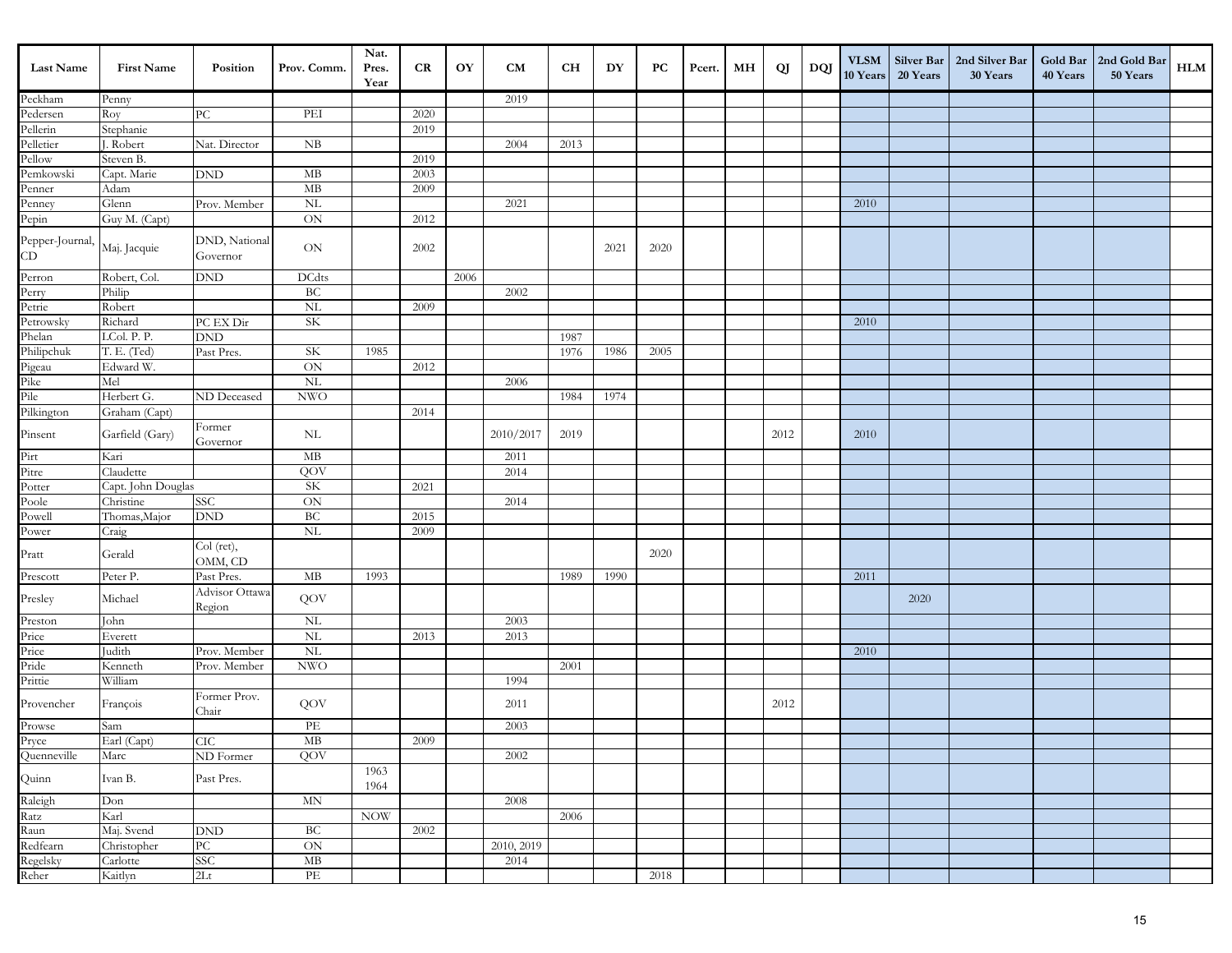| <b>Last Name</b>                                 | <b>First Name</b> | Position                                  | Prov. Comm.                 | Nat.<br>Pres.<br>Year | CR                     | OY | CM   | <b>CH</b> | DY   | PC   | Pcert. | MН   | QJ   | DQJ | <b>VLSM</b><br>10 Years | Silver Bar<br>20 Years | 2nd Silver Bar<br>30 Years | 40 Years | Gold Bar 2nd Gold Bar<br>50 Years | HLM |
|--------------------------------------------------|-------------------|-------------------------------------------|-----------------------------|-----------------------|------------------------|----|------|-----------|------|------|--------|------|------|-----|-------------------------|------------------------|----------------------------|----------|-----------------------------------|-----|
|                                                  | Ken               | Captain                                   |                             |                       | 2019                   |    |      |           |      |      |        |      |      |     |                         |                        |                            |          |                                   |     |
| Reid<br>Reid                                     | Maj. Jason        |                                           | ON                          |                       | 2013                   |    |      |           |      |      |        |      |      |     |                         |                        |                            |          |                                   |     |
| Reidulff, CD                                     | Jan               | Past President                            | $\mathbf{MB}$               | 2008                  |                        |    |      | 1997      | 2011 | 2014 |        | 2017 | 2012 |     | 2010                    |                        |                            |          |                                   |     |
| Reish<br>Reitsma                                 | Randy             |                                           | $\mathbf{MB}$               |                       |                        |    | 2017 |           |      |      |        |      |      |     |                         |                        |                            |          |                                   |     |
|                                                  | Wayne             |                                           | AB                          |                       |                        |    |      | 2017      |      |      |        |      |      |     |                         |                        |                            |          |                                   |     |
|                                                  | Brian             |                                           | MB                          |                       |                        |    |      | 2017      |      |      |        |      |      |     |                         |                        |                            |          |                                   |     |
| Renaud<br>Renaud<br>Rennison                     | Pierre            |                                           | QOV                         |                       |                        |    | 2005 |           |      |      |        |      |      |     |                         |                        |                            |          |                                   |     |
|                                                  | Phillip           | ${\rm P}{\bf C}$                          | QOV                         |                       |                        |    | 2020 |           |      |      |        |      |      |     |                         |                        |                            |          |                                   |     |
|                                                  | Carol             |                                           | PEI                         |                       |                        |    |      | 2017      |      |      |        |      |      |     |                         |                        |                            |          |                                   |     |
| Richard<br>Richard                               | Michel            |                                           | QOV                         |                       |                        |    | 2006 |           |      |      |        |      |      |     |                         |                        |                            |          |                                   |     |
| Richard<br>Richard                               | Philip Antoine    | Captain                                   |                             |                       | 2012                   |    |      |           |      |      |        |      |      |     |                         |                        |                            |          |                                   |     |
|                                                  | Raymond           |                                           | <b>SK</b>                   |                       | 2002                   |    |      |           |      |      |        |      |      |     |                         |                        |                            |          |                                   |     |
| Richards                                         | Scott             | Lt $(N)$                                  |                             |                       | 2019                   |    |      |           |      |      |        |      |      |     |                         |                        |                            |          |                                   |     |
|                                                  | Shannon           | CI                                        |                             |                       | 2019                   |    |      |           |      |      |        |      |      |     |                         |                        |                            |          |                                   |     |
| Richards<br>Ringuette                            | Cathy (Capt)      | $\mathop{\rm DND}\nolimits$               | ${\rm NB}$                  |                       | 2014                   |    |      |           |      |      |        |      |      |     |                         |                        |                            |          |                                   |     |
| Rique<br>Rique<br>Robert, CD<br>Roberts          | Ron               | PC Chair                                  | BC                          |                       |                        |    |      | 2015      |      | 2021 |        |      |      |     | 2013                    |                        |                            |          |                                   |     |
|                                                  | Bob               | Past-President                            | ON                          | 2011                  |                        |    | 2006 | 2003      | 2008 |      |        | 2014 | 2012 |     | 2009                    |                        |                            |          |                                   |     |
|                                                  | George, Lcol      |                                           | $\mathop{\rm DND}\nolimits$ |                       |                        |    | 2000 |           |      |      |        |      |      |     |                         |                        |                            |          |                                   |     |
| Roberts                                          | Jack              |                                           | $\rm MB$                    |                       |                        |    | 2003 |           |      |      |        |      |      |     |                         |                        |                            |          |                                   |     |
|                                                  |                   |                                           |                             |                       |                        |    |      |           |      |      |        |      |      |     |                         |                        |                            |          |                                   |     |
| Robinson                                         | Kevin             | Provincial<br>Chair, National<br>Governor | AB                          |                       |                        |    |      |           |      |      |        |      | 2012 |     | 2015                    |                        |                            |          |                                   |     |
|                                                  | Doug              |                                           | MB                          |                       |                        |    | 2007 |           |      |      |        |      |      |     |                         |                        |                            |          |                                   |     |
| Rogers<br>Rogers<br>Rogers<br>Rokitnicki         | Mansfield         |                                           |                             |                       |                        |    |      | 2002      |      |      |        |      |      |     |                         |                        |                            |          |                                   |     |
|                                                  | Veronica          |                                           | $\rm NL$                    |                       |                        |    | 2021 |           |      |      |        |      |      |     |                         |                        |                            |          |                                   |     |
|                                                  | Walter            |                                           |                             |                       |                        |    |      | 1999      |      |      |        |      |      |     |                         |                        |                            |          |                                   |     |
|                                                  | Aleksander        |                                           | $\rm ON$                    |                       |                        |    |      | 1994      |      | 1999 |        |      |      |     |                         |                        |                            |          |                                   |     |
| Rolfe                                            | Darryl W.         | Major                                     | $\overline{\text{ON}}$      |                       | 2016                   |    |      |           |      |      |        |      |      |     |                         |                        |                            |          |                                   |     |
| Rose                                             | Angela            |                                           | <b>SK</b>                   |                       |                        |    |      | 2017      |      |      |        |      |      |     |                         |                        |                            |          |                                   |     |
| Ross, CA, MBE D. Alex                            |                   | Past Pres.                                |                             | 1948<br>1949<br>1950  |                        |    |      |           |      |      |        |      |      |     |                         |                        |                            |          |                                   |     |
| Ross, G.C.                                       | GCapt. A.D.       | DND                                       |                             |                       |                        |    |      | 1978      |      |      |        |      |      |     |                         |                        |                            |          |                                   |     |
| Rowan<br>Rowan<br>Roy<br>Russell                 | Barry             | Treasurer PEI                             | PE                          |                       | 2013 & 2017            |    |      |           |      |      |        |      |      |     |                         |                        |                            |          |                                   |     |
|                                                  | Shannon           |                                           | SK                          |                       | 2021                   |    |      |           |      |      |        |      |      |     |                         |                        |                            |          |                                   |     |
|                                                  | Yvan              | PTC Chair                                 | QOV                         |                       |                        |    | 2020 |           |      |      |        |      |      |     |                         |                        |                            |          |                                   |     |
|                                                  | James             | Prov. Member                              | $\rm NL$                    |                       |                        |    |      | 1984      |      |      |        |      |      |     | 2010                    |                        |                            |          |                                   |     |
| Sabourin                                         | Ruth              |                                           |                             |                       |                        |    |      | 1976      |      | 2011 |        |      |      |     |                         |                        |                            |          |                                   |     |
| Sampson<br>Sand                                  | W.                |                                           |                             |                       |                        |    |      | 1980      |      |      |        |      |      |     |                         |                        |                            |          |                                   |     |
|                                                  | Barbara (Capt)    | $\mathop{\rm DND}\nolimits$               | AB                          |                       | 2012 & 201 2017        |    |      |           |      |      |        |      |      |     |                         |                        |                            |          |                                   |     |
| Sand, CD                                         | Thomas            | National<br>Governor                      | AB                          |                       |                        |    |      |           |      |      |        |      |      |     | 2020                    |                        |                            |          |                                   |     |
|                                                  | Trevor            |                                           | ВC                          |                       |                        |    | 2021 |           |      |      |        |      |      |     |                         |                        |                            |          |                                   |     |
| Sandwell<br>Saunders<br>Savage<br>Saxby<br>Schan | Donald            | $\overline{PC}$                           | <b>SK</b>                   |                       |                        |    |      | 2010      |      |      |        |      |      |     |                         |                        |                            |          |                                   |     |
|                                                  | Peter (Capt)      |                                           | $\overline{\text{NL}}$      |                       | 2012                   |    |      |           |      |      |        |      |      |     |                         |                        |                            |          |                                   |     |
|                                                  | Gary, Capt        | $\mathop{\rm DND}\nolimits$               | SK                          |                       | 2015                   |    |      |           |      |      |        |      |      |     |                         |                        |                            |          |                                   |     |
|                                                  | Stephanie         |                                           | QOV                         |                       |                        |    |      | 2017      |      |      |        |      |      |     |                         |                        |                            |          |                                   |     |
|                                                  | Fred              |                                           | $\mbox{ON}$                 |                       |                        |    | 2021 |           |      |      |        |      |      |     |                         |                        |                            |          |                                   |     |
| Schultz<br>Schultz                               | Martin            |                                           | SK                          |                       |                        |    | 2008 |           |      |      |        |      |      |     |                         |                        |                            |          |                                   |     |
| Scott                                            | Capt. Beverly     |                                           | $\rm MB$                    |                       | 2012,<br>2013,<br>2021 |    |      |           |      |      |        |      |      |     |                         |                        |                            |          |                                   |     |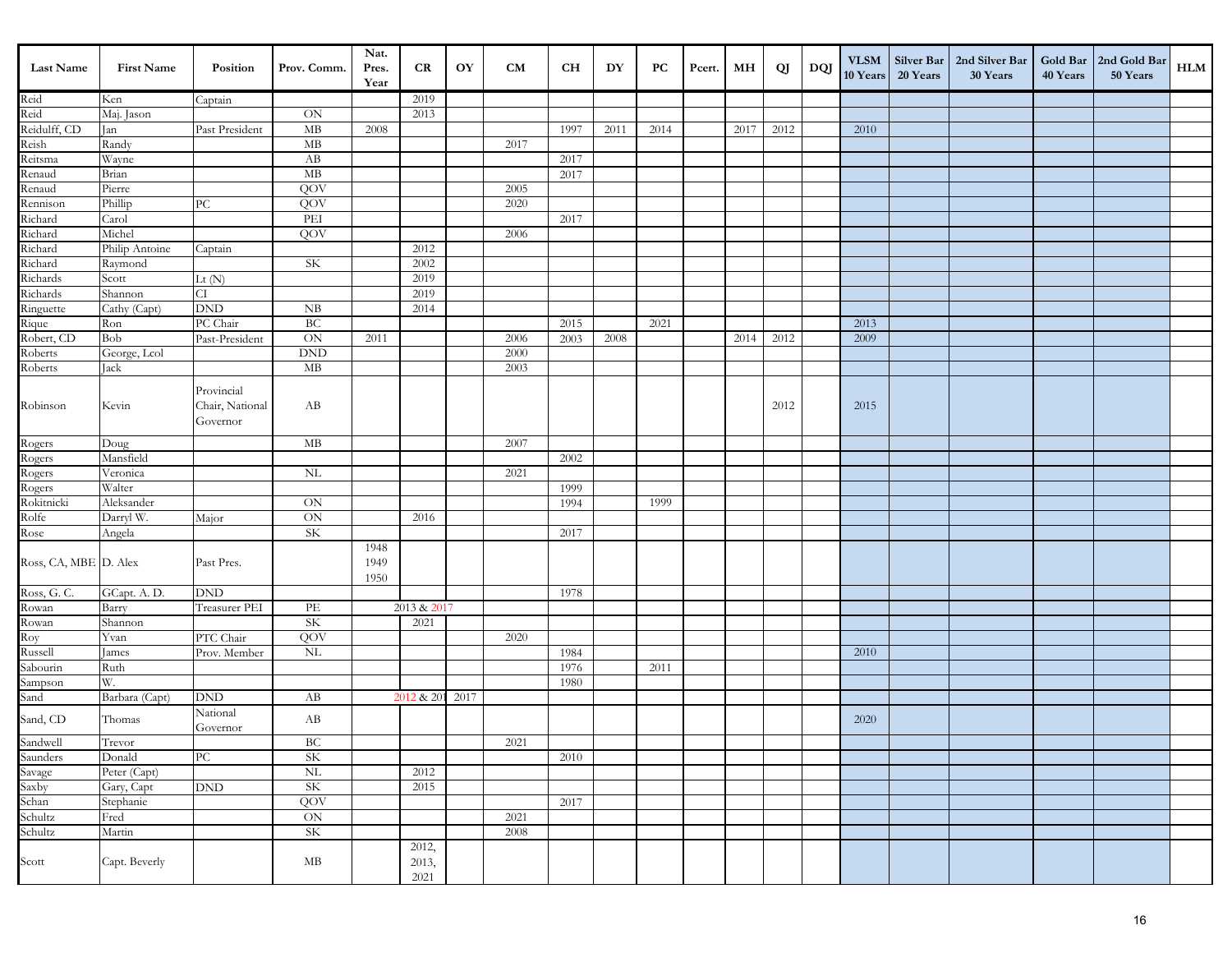| Last Name                      | <b>First Name</b>      | Position                                        | Prov. Comm.               | Nat.<br>Pres.<br>Year | CR             | OY   | <b>CM</b>   | <b>CH</b>    | DY   | PC   | Pcert. | MН | QJ   | DQJ | <b>VLSM</b><br>10 Years | 20 Years | Silver Bar   2nd Silver Bar<br>30 Years | 40 Years | Gold Bar 2nd Gold Bar<br>50 Years | HLM |
|--------------------------------|------------------------|-------------------------------------------------|---------------------------|-----------------------|----------------|------|-------------|--------------|------|------|--------|----|------|-----|-------------------------|----------|-----------------------------------------|----------|-----------------------------------|-----|
| Scott                          | John                   |                                                 | $\mbox{ON}$               |                       |                |      | 2011        | 2013         |      |      |        |    |      |     | 2010                    |          |                                         |          |                                   |     |
| Scott                          | Neil                   |                                                 |                           |                       |                |      |             | 1985         |      |      |        |    |      |     |                         |          |                                         |          |                                   |     |
| Sebastian                      | Evelyn                 |                                                 | SK                        |                       |                |      |             | 2017         |      |      |        |    |      |     |                         |          |                                         |          |                                   |     |
| Sensabaugh                     | Maj. Richard           | <b>DND</b>                                      | $\mbox{ON}$               |                       | 2003 &<br>2014 |      |             |              |      |      |        |    |      |     |                         |          |                                         |          |                                   |     |
| Setlack<br>Seward              | Capt. Patti            | CIC                                             | MB                        |                       | 2010           |      |             |              |      |      |        |    |      |     |                         |          |                                         |          |                                   |     |
|                                | Bernice                |                                                 | $\overline{\text{NL}}$    |                       |                |      |             | 2017         |      |      |        |    |      |     |                         |          |                                         |          |                                   |     |
| Seyffert                       | R.W.J. (Rod)           |                                                 | $\mbox{ON}$               |                       |                |      | 2008        | 2012         |      |      |        |    |      |     |                         |          |                                         |          |                                   |     |
| Shah<br>Shaw                   | Jay                    |                                                 | SK                        |                       | 2021           |      |             |              |      |      |        |    |      |     |                         |          |                                         |          |                                   |     |
|                                | Sandra                 |                                                 | AB                        |                       |                |      | 2003        |              |      |      |        |    |      |     |                         |          |                                         |          |                                   |     |
| Shaw<br>Shea<br>Sherman        | Wanda                  |                                                 | <b>NL</b>                 |                       |                |      | 2006        |              |      |      |        |    |      |     |                         |          |                                         |          |                                   |     |
|                                | Maria                  |                                                 | ON                        |                       |                |      | 2016        |              |      |      |        |    |      |     |                         |          |                                         |          |                                   |     |
|                                | Nels                   |                                                 | $\rm NL$                  |                       | 2009           |      |             |              |      |      |        |    |      |     |                         |          |                                         |          |                                   |     |
| Shields                        | James R. LCol (Ret DND |                                                 | $\mbox{ON}$               |                       | 2014           |      |             |              |      |      |        |    |      |     |                         |          |                                         |          |                                   |     |
| Siebel                         | Maj. Cliff             | <b>DND</b>                                      |                           |                       |                |      |             | 2001         |      |      |        |    |      |     |                         |          |                                         |          |                                   |     |
| Sigurdson                      | Fred                   |                                                 | $\rm MB$                  |                       |                |      | 2003        |              |      |      |        |    |      |     |                         |          |                                         |          |                                   |     |
| Simmons                        | Al                     |                                                 | MB                        |                       |                |      |             |              | 1957 |      |        |    |      |     |                         |          |                                         |          |                                   |     |
| Simms                          | Eric E.                |                                                 | QOV                       |                       |                |      |             | 1976         | 1977 |      |        |    |      |     |                         |          |                                         |          |                                   |     |
| Simpson                        | Victor                 |                                                 | $\mbox{ON}$               |                       |                |      |             |              | 1964 |      |        |    |      |     |                         |          |                                         |          |                                   |     |
| Sinnett                        | Larry                  |                                                 |                           |                       |                |      |             | 1994         |      |      |        |    |      |     |                         |          |                                         |          |                                   |     |
| Siourisseau                    | Е. Е.                  |                                                 |                           |                       |                |      |             | 1984         |      |      |        |    |      |     |                         |          |                                         |          |                                   |     |
| Sixsmith                       | С.                     |                                                 | BC                        |                       |                |      |             | 1988         |      |      |        |    |      |     |                         |          |                                         |          |                                   |     |
| Skinner                        | Arthur                 |                                                 |                           |                       |                |      |             | 2001         |      |      |        |    |      |     |                         |          |                                         |          |                                   |     |
| Slack<br>Slade                 | Capt. Shirley          | $\mathop{\rm DND}\nolimits$                     | $\rm MB$                  |                       | 2002           |      |             |              |      |      |        |    |      |     |                         |          |                                         |          |                                   |     |
|                                | Kaitlyn                | Lt                                              | PE                        |                       |                |      |             | 2018         |      |      |        |    |      |     |                         |          |                                         |          |                                   |     |
| Slaughter<br>Sliwinski         | William                |                                                 |                           |                       |                |      |             | 2003         |      |      |        |    |      |     |                         |          |                                         |          |                                   |     |
|                                | LCol. E.               | <b>DND</b>                                      |                           |                       |                |      |             | 1987         |      |      |        |    |      |     |                         |          |                                         |          |                                   |     |
| Slowski, CD                    | Douglas                | Provincial<br>Delegate,<br>National<br>Governor | BC                        |                       | 2002           | 2011 |             |              |      |      |        |    |      |     |                         |          |                                         |          |                                   |     |
| Smith                          | James B.               |                                                 | ON                        |                       |                |      |             |              | 1958 |      |        |    |      |     |                         |          |                                         |          |                                   |     |
| Smith                          | LCol. William D.       | <b>DND</b>                                      |                           |                       |                |      |             | 1999         |      |      |        |    |      |     |                         |          |                                         |          |                                   |     |
| Smith, CM,<br>DFC, MP<br>Smith | Arthur R.              | Past Pres.                                      | AB                        | 1961<br>1962          |                |      |             |              |      |      |        |    |      |     |                         |          |                                         |          |                                   |     |
|                                | Alex                   |                                                 | <b>NS</b>                 |                       |                |      | 2016        |              |      |      |        |    |      |     |                         |          |                                         |          |                                   |     |
| Smith                          | Jackie                 | ${\rm P}{\bf C}$                                | $\rm NL$                  |                       |                |      | 2012 & 2016 | 2020         |      |      |        |    |      |     |                         |          |                                         |          |                                   |     |
| Somerleigh                     | Margaret (Capt)        | CIC                                             | $\ensuremath{\text{NWO}}$ |                       | 2009           |      |             |              |      |      |        |    |      |     |                         |          |                                         |          |                                   |     |
| Sorfleet                       | LCol. John M.          | $\operatorname{DND}$                            |                           |                       |                |      |             | 1983<br>1989 |      |      |        |    |      |     |                         |          |                                         |          |                                   |     |
| Soucy<br>Soucy                 | LCol. R.               | $\mathop{\rm DND}\nolimits$                     |                           |                       |                |      |             | 1987         |      |      |        |    |      |     |                         |          |                                         |          |                                   |     |
|                                | Yvon                   |                                                 | QOV                       |                       |                |      | 2004        |              |      |      |        |    |      |     |                         |          |                                         |          |                                   |     |
| Spear                          | Herbert G.             | Honorary<br>Director                            | AB                        |                       |                |      |             |              |      | 2012 |        |    | 2012 |     |                         |          |                                         |          |                                   |     |
| Speer                          | Arlo                   | Director-<br>Advisor Ottawa<br>Region           | QOV                       |                       |                |      |             |              |      |      |        |    |      |     | 2020                    | 2020     |                                         |          |                                   |     |
| Spencer                        | James                  | Nat. Director                                   | <b>SK</b>                 |                       |                |      |             | 2003         |      |      |        |    |      |     |                         |          |                                         |          |                                   |     |
| Spielman                       | Allen                  | ND Former                                       | BC                        |                       |                |      |             | 1995         |      |      |        |    |      |     |                         |          |                                         |          |                                   |     |
| Spracklin                      | Bob                    | ${\rm P}{\bf C}$                                | SK                        |                       | 2020           |      |             |              |      |      |        |    |      |     |                         |          |                                         |          |                                   |     |
|                                | Edward                 |                                                 | NB                        |                       |                |      |             | 2007         |      |      |        |    |      |     |                         |          |                                         |          |                                   |     |
| Statham<br>St. Clair           | Charles                |                                                 | AB                        |                       |                |      | 2004        |              |      |      |        |    |      |     |                         |          |                                         |          |                                   |     |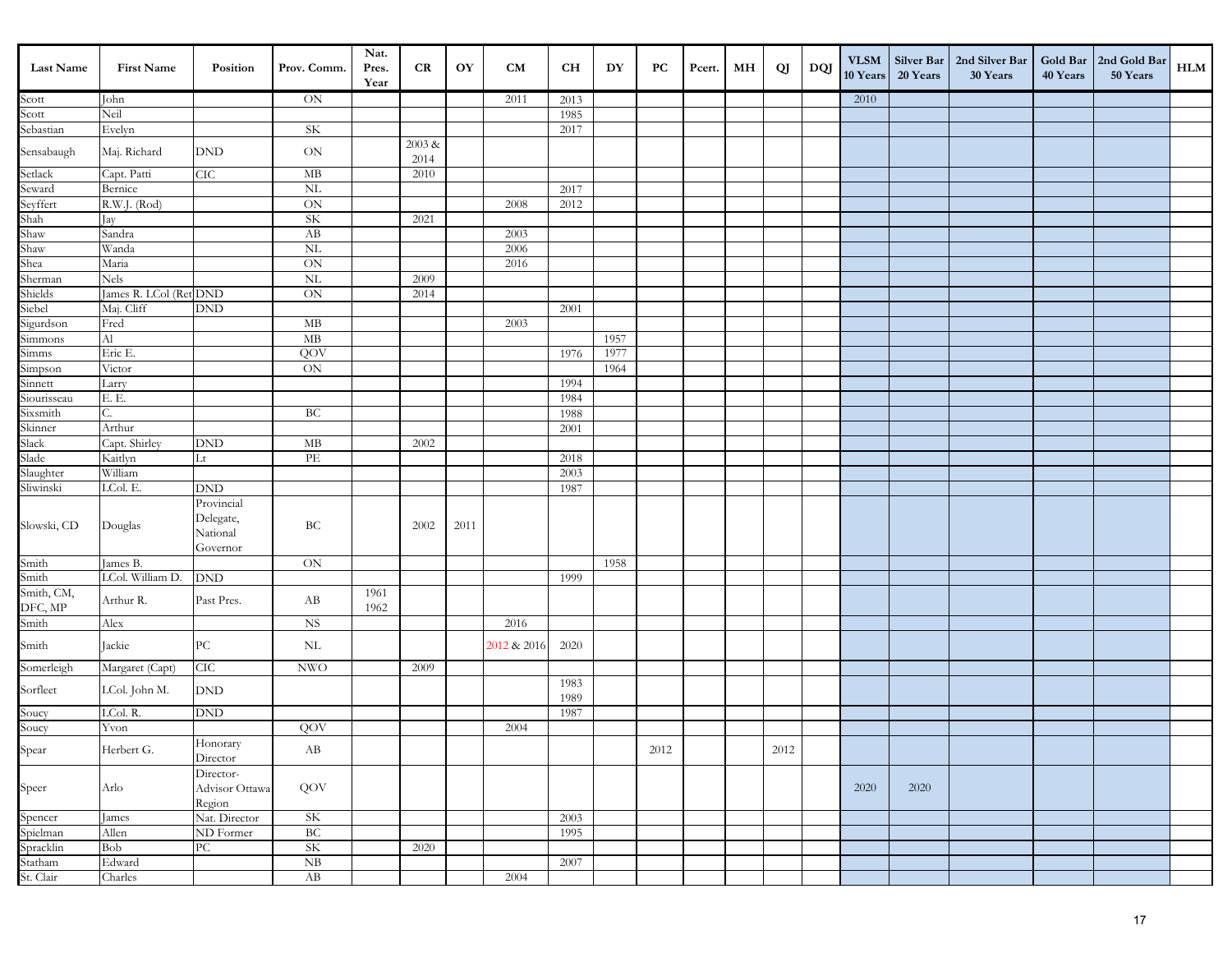| <b>Last Name</b>                 | <b>First Name</b>      | Position                    | Prov. Comm.                | Nat.<br>Pres.<br>Year | CR   | OY   | <b>CM</b> | <b>CH</b>      | DY   | PC   | Pcert. | MН | QJ   | DQJ | <b>VLSM</b><br>10 Years | Silver Bar<br>20 Years | 2nd Silver Bar<br>30 Years | 40 Years | Gold Bar   2nd Gold Bar<br>50 Years | HLM |
|----------------------------------|------------------------|-----------------------------|----------------------------|-----------------------|------|------|-----------|----------------|------|------|--------|----|------|-----|-------------------------|------------------------|----------------------------|----------|-------------------------------------|-----|
|                                  | Capt. Carol A.         | $\mathop{\rm DND}\nolimits$ |                            |                       |      |      | 2001      |                |      |      |        |    |      |     |                         |                        |                            |          |                                     |     |
| Stanley<br>Steele                | Harold A.              |                             | MB                         |                       |      |      |           |                | 1970 |      |        |    |      |     |                         |                        |                            |          |                                     |     |
| Steele                           | Lois                   | Nat. Director               | SK Chair                   |                       |      |      |           |                |      |      |        |    |      |     |                         |                        |                            |          |                                     |     |
| Steiner                          | Marie                  |                             | <b>SK</b>                  |                       | 2016 |      |           |                |      |      |        |    |      |     |                         |                        |                            |          |                                     |     |
| Steffensen                       | Eric                   | Flying<br>Committee         | AB                         |                       |      |      |           | 2011           |      |      |        |    |      |     |                         |                        |                            |          |                                     |     |
| Stephens                         | J. A.                  |                             |                            |                       |      |      |           | 1976           |      |      |        |    |      |     |                         |                        |                            |          |                                     |     |
| Stevenot                         | Deanna                 | PС                          | $\rm SK$                   |                       | 2020 |      |           |                |      |      |        |    |      |     |                         |                        |                            |          |                                     |     |
| Stewart                          | Bud                    | Provincial<br>member        | NB                         |                       |      |      |           | 2003           |      |      |        |    | 2012 |     |                         |                        |                            |          |                                     |     |
| Stobbs                           | Audrey                 |                             | SK                         |                       |      |      |           | 2017           |      |      |        |    |      |     |                         |                        |                            |          |                                     |     |
| Stones                           | H. C.                  |                             | BC                         |                       |      |      |           |                | 1980 |      |        |    |      |     |                         |                        |                            |          |                                     |     |
| St-Jean                          | William Edward         |                             | $\mbox{ON}$                |                       |      |      | 2013      |                |      |      |        |    |      |     |                         |                        |                            |          |                                     |     |
| St-Pierre                        | Henri-Louis            |                             |                            |                       |      |      |           | 2001           |      |      |        |    |      |     |                         |                        |                            |          |                                     |     |
| Stewart                          | Major Keith            |                             | BC                         |                       | 2021 |      |           |                |      |      |        |    |      |     |                         |                        |                            |          |                                     |     |
| Strain                           | Ted                    | ${\rm P}{\bf C}$            | SK                         |                       |      |      | 2010      |                |      |      |        |    |      |     |                         |                        |                            |          |                                     |     |
| Sulek                            | Patricia               |                             | AB                         |                       |      |      | 2003      | 2012 &<br>2013 |      |      |        |    |      |     |                         |                        |                            |          |                                     |     |
| Suncor Energy                    |                        |                             |                            |                       | 2008 |      |           |                |      |      |        |    |      |     |                         |                        |                            |          |                                     |     |
| Super                            | Terri                  |                             |                            |                       | 2012 |      |           |                |      |      |        |    |      |     |                         |                        |                            |          |                                     |     |
| Surprenant                       | Jean-Marc              |                             |                            |                       |      |      |           | 2001           |      |      |        |    |      |     |                         |                        |                            |          |                                     |     |
| Sutherland                       | Douglas                |                             | $\operatorname{BC}$        |                       |      |      | 2002      | 2007,<br>2021  |      |      |        |    |      |     |                         |                        |                            |          |                                     |     |
| Sutherland                       | Douglass Gordon        | CPA, CGA<br>(National)      |                            |                       |      |      |           |                | 2018 |      |        |    |      |     |                         |                        |                            |          |                                     |     |
| Symons                           | Mike                   | PC delegate                 | BC                         |                       |      |      |           | 2016           |      |      |        |    |      |     | 2011                    |                        |                            |          |                                     |     |
| Szawara                          | Albert, Capt.          | $\mathop{\rm DND}\nolimits$ | Central                    |                       | 2007 |      |           |                |      |      |        |    |      |     |                         |                        |                            |          |                                     |     |
| Szczerski                        | Tom, LtCol             | $\mathop{\rm DND}\nolimits$ | Prairie                    |                       | 2007 |      |           |                |      |      |        |    |      |     |                         |                        |                            |          |                                     |     |
| Szukala                          | Capt. G.               | $\mathop{\rm DND}\nolimits$ |                            |                       |      |      |           | 1988           |      |      |        |    |      |     |                         |                        |                            |          |                                     |     |
| Taborowski                       | Thomas                 | League VP                   | ON                         |                       |      |      | 2012      | 2014           | 2019 |      |        |    | 2012 |     | 2009                    |                        |                            |          |                                     |     |
| Tambeau                          | Paul (Major)           | $\mathop{\rm DND}\nolimits$ | ON                         |                       | 2008 |      |           |                |      |      |        |    |      |     |                         |                        |                            |          |                                     |     |
| Tambeau                          | Sharon                 | Captain                     |                            |                       | 2019 |      |           |                |      |      |        |    |      |     |                         |                        |                            |          |                                     |     |
| Tanguay                          | Pierre                 |                             | QOV                        |                       |      |      |           | 1998           |      |      |        |    |      |     |                         |                        |                            |          |                                     |     |
| Taylor                           | Boyd                   |                             | $_{\rm NS}$                |                       |      |      |           | $2005\,$       |      | 2010 |        |    |      |     |                         |                        |                            |          |                                     |     |
| Taylor                           | Claude                 |                             |                            |                       |      |      |           | 1991           |      |      |        |    |      |     |                         |                        |                            |          |                                     |     |
| Taylor, MBE                      | C. Douglas             | Past Pres.                  |                            | 1947                  |      |      |           |                |      |      |        |    |      |     |                         |                        |                            |          |                                     |     |
| Taylor<br>Templeman,             | Ted                    |                             | ON                         |                       |      |      |           | 2007           |      |      |        |    |      |     |                         |                        |                            |          |                                     |     |
| $\frac{CD}{Terriff}$             | Sheila                 | Major                       | $\ensuremath{\mathrm{MP}}$ |                       | 2016 |      |           |                |      |      |        |    |      |     |                         |                        |                            |          |                                     |     |
|                                  | D.F.                   |                             |                            |                       |      |      |           | 1976           |      |      |        |    |      |     |                         |                        |                            |          |                                     |     |
| Theile                           | Derek                  |                             | SK                         |                       |      |      | 2016      |                |      |      |        |    |      |     |                         |                        |                            |          |                                     |     |
| Therrien                         | J.P.M. Yves (Col)      | <b>DND</b>                  | QOV                        |                       |      | 2014 |           |                |      |      |        |    |      |     |                         |                        |                            |          |                                     |     |
| Thistle                          | $\operatorname{Ralph}$ | Past Nat.<br>Director       | ON Chair                   |                       |      |      |           | 2006           |      |      |        |    | 2012 |     |                         |                        |                            |          |                                     |     |
| Thomas<br>Thomas                 | Kimberley              | PC delegate                 | $\rm ON$                   |                       |      |      | 2015      |                |      |      |        |    |      |     |                         |                        |                            |          |                                     |     |
|                                  | Simon (Capt)           |                             |                            |                       | 2012 |      |           |                |      |      |        |    |      |     |                         |                        |                            |          |                                     |     |
| Thomas<br>Thoms                  | Tommy                  |                             | $\rm ON$                   |                       |      |      | 2008      | 2014           |      |      |        |    |      |     |                         |                        |                            |          |                                     |     |
|                                  | Capt. Andrew           | $\mathop{\rm DND}\nolimits$ | ON                         |                       | 2003 |      |           |                |      |      |        |    |      |     |                         |                        |                            |          |                                     |     |
| Thompson<br>Thompson<br>Thurston | Bob                    |                             | AB                         |                       |      |      |           | 2017           |      |      |        |    |      |     |                         |                        |                            |          |                                     |     |
|                                  | Edwina                 | PC                          | ON                         |                       |      |      | 2013      |                |      |      |        |    |      |     | 2012                    |                        |                            |          |                                     |     |
|                                  | LCol. Eric             | $\mathop{\rm DND}\nolimits$ |                            |                       |      |      |           | 1993           |      |      |        |    |      |     |                         |                        |                            |          |                                     |     |
| Thususka                         | Mark A.                |                             | $\mbox{ON}$                |                       |      |      | 2018      |                |      |      |        |    |      |     |                         |                        |                            |          |                                     |     |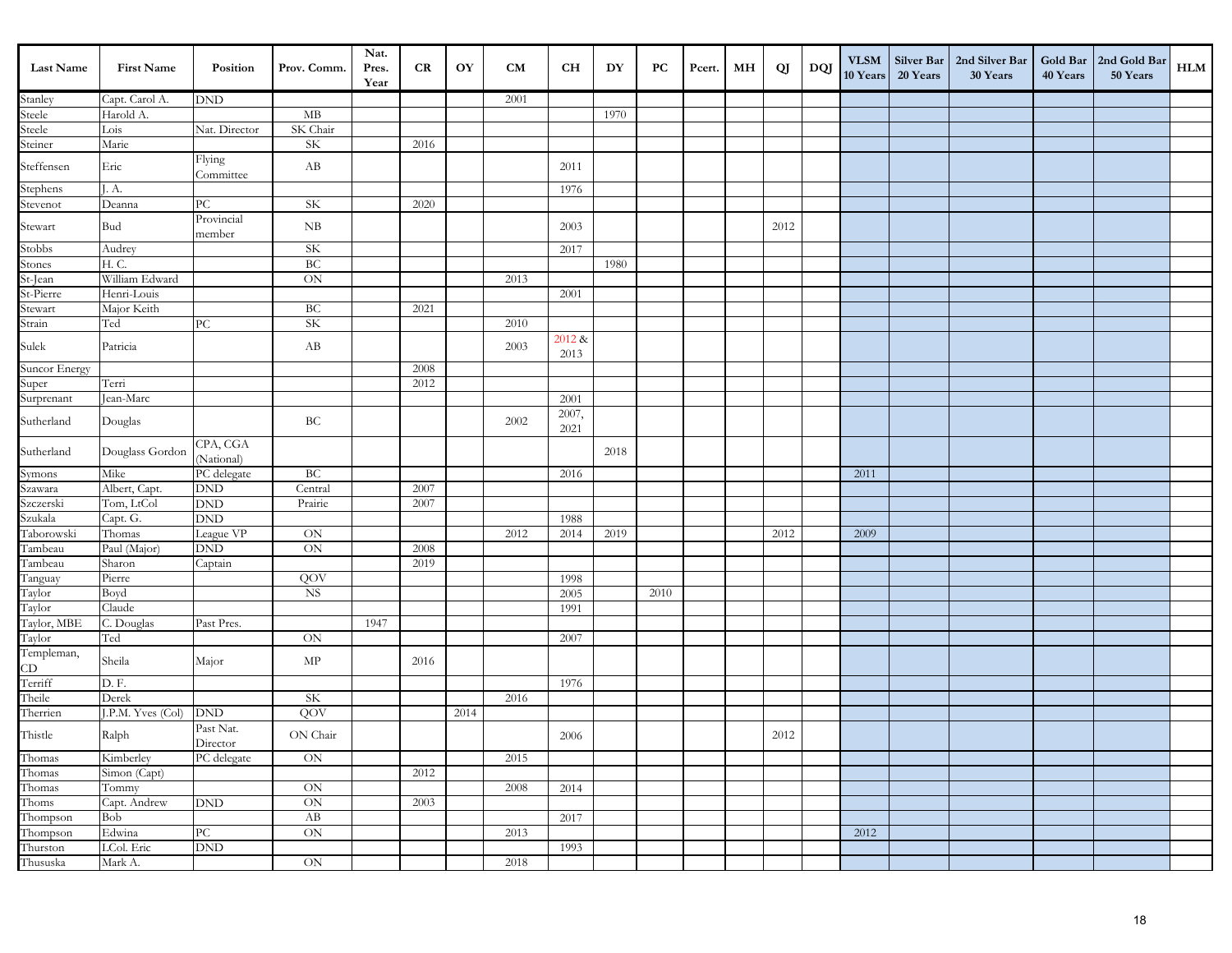| Last Name                                           | <b>First Name</b>     | Position                    | Prov. Comm.                       | Nat.<br>Pres.<br>Year | CR.         | OY   | <b>CM</b> | CH     | DY   | PС   | Pcert. | MН | QJ   | DQJ | $\ensuremath{\text{VLSM}}\xspace$<br>10 Years | Silver Bar<br>20 Years | 2nd Silver Bar<br>30 Years | 40 Years | Gold Bar   2nd Gold Bar<br>50 Years | <b>HLM</b> |
|-----------------------------------------------------|-----------------------|-----------------------------|-----------------------------------|-----------------------|-------------|------|-----------|--------|------|------|--------|----|------|-----|-----------------------------------------------|------------------------|----------------------------|----------|-------------------------------------|------------|
| Todd                                                | Kenneth               | Provincial<br>Chair         | Pan T                             |                       |             |      |           |        |      |      |        |    | 2012 |     |                                               |                        |                            |          |                                     |            |
| Toews                                               | Vern                  |                             | $\mathbf{MB}$                     |                       |             |      | 2009      |        |      | 2017 |        |    |      |     | 2002                                          |                        |                            |          |                                     |            |
| Toneguzzi                                           | Leo                   |                             | <b>NOW</b>                        |                       |             |      |           | 2006?? |      |      |        |    |      |     |                                               |                        |                            |          |                                     |            |
| Toth                                                | Christopher Major DND |                             | ON                                |                       | 2014        |      |           |        |      |      |        |    |      |     |                                               |                        |                            |          |                                     |            |
| Trenke                                              | Mike                  |                             |                                   |                       |             |      | 1997      |        |      |      |        |    |      |     |                                               |                        |                            |          |                                     |            |
| Trudel                                              | Pierrette             |                             | QOV                               |                       |             |      | 2004      |        |      |      |        |    |      |     |                                               |                        |                            |          |                                     |            |
| Tuck                                                | Christopher           | Provincial<br>Delegate      | $\operatorname{BC}$               |                       |             |      | 2014      |        |      |      |        |    |      |     |                                               |                        |                            |          |                                     |            |
| Tufts                                               | A. Courtineau         |                             | $_{\rm NS}$                       |                       |             |      |           |        | 1960 |      |        |    |      |     |                                               |                        |                            |          |                                     |            |
| Turgeon                                             | Denis                 |                             | QOV                               |                       |             |      | 2002      |        |      |      |        |    |      |     |                                               |                        |                            |          |                                     |            |
| Turnbull                                            | R.W., Captain         |                             | NL                                |                       |             |      |           | 2018   |      |      |        |    |      |     |                                               |                        |                            |          |                                     |            |
| Turra                                               | Ilona                 | Executive<br>Director       | $\operatorname{BC}$               |                       |             |      |           | 2014   |      |      |        |    | 2012 |     | 2010                                          |                        |                            |          |                                     |            |
| Tylor                                               | Allan                 |                             |                                   |                       |             |      |           | 1995   |      |      |        |    |      |     |                                               |                        |                            |          |                                     |            |
| Undiks                                              | Judy (Capt)           |                             |                                   |                       | 2012        |      |           |        |      |      |        |    |      |     |                                               |                        |                            |          |                                     |            |
| Urquhart                                            | Jean                  |                             |                                   |                       |             |      | 2011      |        |      |      |        |    |      |     |                                               |                        |                            |          |                                     |            |
| Vaillancourt                                        | LCol. J.              | DND                         |                                   |                       |             |      |           | 1993   |      |      |        |    |      |     |                                               |                        |                            |          |                                     |            |
| Van der Gucht                                       | Cary                  |                             | <b>SK</b>                         |                       | 2021        |      |           |        |      |      |        |    |      |     |                                               |                        |                            |          |                                     |            |
| Vanderlee                                           | Capt. Robert          | <b>DND</b>                  | AB                                |                       |             | 2004 |           |        |      |      |        |    |      |     |                                               |                        |                            |          |                                     |            |
| Vautour                                             | Andre                 |                             | MB                                |                       |             |      |           | 2017   |      |      |        |    |      |     |                                               |                        |                            |          |                                     |            |
| Venis                                               | Joseph                | Past Pres.                  | QOV                               | 1979                  |             |      |           | 1979   | 1967 |      |        |    |      |     |                                               |                        |                            |          |                                     |            |
| Verge                                               | Chuck                 | Nat. Director               | ON                                |                       |             |      |           | 2008   |      |      |        |    |      |     |                                               |                        |                            |          |                                     |            |
| Vermeer                                             | Mark                  | PC                          | QOV                               |                       |             |      |           |        |      |      |        |    |      |     |                                               |                        |                            |          |                                     |            |
| Viita, CD                                           | Hille                 | National<br>Governor, VP    | QOV                               |                       |             |      | 2008      |        |      |      |        |    |      |     | 2012                                          |                        |                            |          |                                     |            |
| Villeneuve                                          | LCol. F. G.           | <b>DND</b>                  |                                   |                       |             |      |           | 1987   |      |      |        |    |      |     |                                               |                        |                            |          |                                     |            |
| Vincent                                             | Douglas               | ND Former                   | $\mbox{ON}$                       |                       |             |      |           | 1997   |      | 2011 |        |    |      |     |                                               |                        |                            |          |                                     |            |
| Vincent                                             | Karine                | Directrice,<br>CRE esc 953  | QOV                               |                       |             |      |           |        |      |      |        |    |      |     | 2020                                          |                        |                            |          |                                     |            |
| Visser                                              | Arend                 |                             | $\ensuremath{\text{NWO}}$         |                       |             |      |           | 2006   |      |      |        |    |      |     |                                               |                        |                            |          |                                     |            |
| Vokey                                               | Dave                  | Provincial<br>Chair         | PEI                               |                       |             |      |           | 2013   |      | 2017 |        |    | 2012 |     | 2015                                          |                        |                            |          |                                     |            |
| Vokey                                               | Jackie                |                             | NL                                |                       | 2012        |      |           |        |      |      |        |    |      |     |                                               |                        |                            |          |                                     |            |
| Vopni                                               | Edward                | Past Pres.                  | $\rm MB$                          | 1967                  |             |      |           |        | 1955 |      |        |    |      |     | 2010                                          |                        |                            |          |                                     |            |
| Vukojevic                                           | Lt. Anthony           |                             | ON                                |                       | 2021        |      |           |        |      |      |        |    |      |     |                                               |                        |                            |          |                                     |            |
| Wagner                                              | Brian L               | Captain                     | ON                                |                       | 2016        |      |           |        |      |      |        |    |      |     |                                               |                        |                            |          |                                     |            |
| Walker                                              | John                  | lst Vice-<br>Presdient      | <b>NS</b>                         |                       |             |      |           | 2011   | 2013 |      |        |    | 2012 |     | 2011                                          |                        |                            |          |                                     |            |
| Wallace                                             | Elizabeth             |                             | MB                                |                       |             |      | 2013      |        |      |      |        |    |      |     |                                               |                        |                            |          |                                     |            |
| Walsh                                               | Danny (Major)         | CIC                         | $\rm NL$                          |                       | 2010 & 2015 |      |           |        |      |      |        |    |      |     |                                               |                        |                            |          |                                     |            |
|                                                     | Judy                  | Prov. Member                | $\rm NL$                          |                       |             |      |           |        |      |      |        |    |      |     | 2010                                          |                        |                            |          |                                     |            |
|                                                     | Margaret              |                             |                                   |                       |             |      |           | 1990   |      |      |        |    |      |     |                                               |                        |                            |          |                                     |            |
| wash<br>Walsh<br>Walsh<br>Wardle<br>Wasiuta<br>Webb | Al, Maj               | $\mathop{\rm DND}\nolimits$ | DCdts                             |                       | 2007        |      |           |        |      |      |        |    |      |     |                                               |                        |                            |          |                                     |            |
|                                                     | Bun                   |                             | SK                                |                       |             |      |           | 1996   |      |      |        |    |      |     |                                               |                        |                            |          |                                     |            |
|                                                     | Major Wayne           |                             | $\rm NL$                          |                       | 2021        |      |           |        |      |      |        |    |      |     |                                               |                        |                            |          |                                     |            |
|                                                     | Michael               | Governor                    | $\overline{\text{PE}}$            |                       |             |      | 2001      |        |      |      |        |    |      |     |                                               |                        |                            |          |                                     |            |
| Wedge<br>Weibe                                      | Robert                |                             | MB                                |                       |             |      | 2009      |        |      |      |        |    |      |     |                                               |                        |                            |          |                                     |            |
|                                                     | Erwin                 |                             | $\ensuremath{\mathrm{SK}}\xspace$ |                       |             |      | 2016      |        |      |      |        |    |      |     |                                               |                        |                            |          |                                     |            |
|                                                     | Winston               |                             | <b>NS</b>                         |                       | 2005        |      | 2013      |        |      |      |        |    |      |     |                                               |                        |                            |          |                                     |            |
|                                                     | Christine             | PC Vice-Pres                | BC                                |                       |             |      |           |        |      |      |        |    |      |     | 2014                                          |                        |                            |          |                                     |            |
|                                                     | Samuel                |                             | <b>NL</b>                         |                       |             |      | 2018      |        |      |      |        |    |      |     |                                               |                        |                            |          |                                     |            |
| Weigers<br>Weigers<br>Welch<br>Wells<br>Wells       | Sam                   | <b>SSC</b>                  | NL                                |                       |             |      | 2014      |        |      |      |        |    |      |     |                                               |                        |                            |          |                                     |            |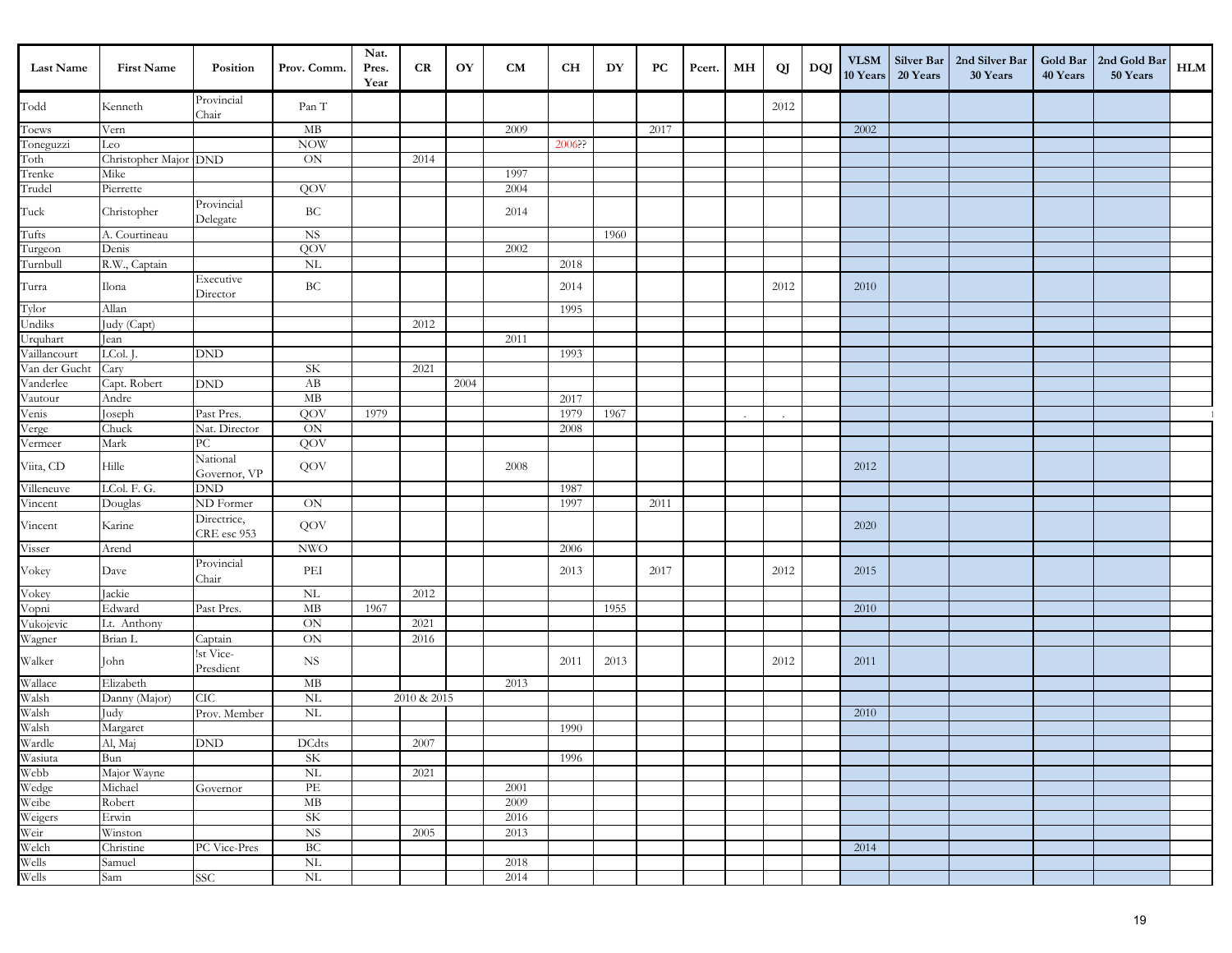| Last Name                                      | <b>First Name</b>                                              | Position                    | Prov. Comm.         | Nat.<br>Pres.<br>Year | CR                 | OY   | CM   | <b>CH</b> | DY   | PС   | Pcert. | MН   | QJ   | DQJ | <b>VLSM</b><br>10 Years | 20 Years | Silver Bar   2nd Silver Bar<br>30 Years | 40 Years | Gold Bar   2nd Gold Bar<br>50 Years | HLM |
|------------------------------------------------|----------------------------------------------------------------|-----------------------------|---------------------|-----------------------|--------------------|------|------|-----------|------|------|--------|------|------|-----|-------------------------|----------|-----------------------------------------|----------|-------------------------------------|-----|
|                                                | Sandra                                                         |                             | $\mbox{ON}$         |                       |                    |      | 2011 |           |      |      |        |      |      |     |                         |          |                                         |          |                                     |     |
| Wells<br>Weigers                               | Erwin                                                          |                             | <b>SK</b>           |                       |                    |      | 2016 |           |      |      |        |      |      |     |                         |          |                                         |          |                                     |     |
| Welsford                                       | Donald F.                                                      |                             | NB                  |                       |                    |      |      |           | 1966 |      |        |      |      |     |                         |          |                                         |          |                                     |     |
| Westling                                       | Lori                                                           | Sponsor Chair               | AB                  |                       |                    |      |      | 2014      |      |      |        |      |      |     | 2013                    |          |                                         |          |                                     |     |
| White, CD                                      | Tom                                                            | National<br>President       | NB                  | 2013                  |                    |      |      | 2004      |      |      |        |      | 2012 |     | 2018                    |          |                                         |          |                                     |     |
| White                                          | Heather                                                        | Provincial<br>Member        | NB                  |                       | 2014               |      |      |           |      |      |        |      |      |     |                         |          |                                         |          |                                     |     |
| Wiesner<br>Wiggington                          | Ernest                                                         |                             | NB                  |                       |                    |      |      | 2004      | 2017 |      |        |      | 2012 |     | 2010                    |          |                                         |          |                                     |     |
|                                                | Joan                                                           |                             |                     |                       |                    |      |      | 1979      | 1987 |      |        |      |      |     |                         |          |                                         |          |                                     |     |
| Wilcox                                         | Maj. A.                                                        | <b>DND</b>                  |                     |                       |                    |      |      | 1998      |      |      |        |      |      |     |                         |          |                                         |          |                                     |     |
| Wiley<br>Will<br>Willis<br>Willis              | Murray, Cdr                                                    | <b>DND</b>                  | Atl                 |                       | 2006               |      |      |           |      |      |        |      |      |     |                         |          |                                         |          |                                     |     |
|                                                | George A.D.                                                    | Past Pres.                  | AB                  | 1955                  |                    |      |      |           | 1954 |      |        |      |      |     |                         |          |                                         |          |                                     |     |
|                                                | Paul, Maj                                                      | CD                          | ON                  |                       |                    |      |      | 2018      |      |      |        |      |      |     |                         |          |                                         |          |                                     |     |
|                                                | Tyler                                                          | Captain                     | BC                  |                       |                    | 2016 |      |           |      |      |        |      |      |     |                         |          |                                         |          |                                     |     |
| Wilson                                         | Capt. John                                                     | <b>DND</b>                  |                     |                       |                    |      | 1994 |           |      |      |        |      |      |     |                         |          |                                         |          |                                     |     |
| Wilson                                         | Jack                                                           |                             | ${\rm NB}$          |                       |                    |      | 2004 |           |      |      |        |      |      |     |                         |          |                                         |          |                                     |     |
| Wilson                                         | Lt. Philip                                                     | $\mathop{\rm DND}\nolimits$ | <b>NWO</b>          |                       | 2002               |      |      |           |      |      |        |      |      |     |                         |          |                                         |          |                                     |     |
| Wilson<br>Wilson                               | Rick                                                           |                             | $\operatorname{MN}$ |                       |                    |      | 2008 |           |      |      |        |      |      |     |                         |          |                                         |          |                                     |     |
|                                                | Ron                                                            |                             |                     |                       |                    |      |      | 1991      |      |      |        |      |      |     |                         |          |                                         |          |                                     |     |
| Winfield                                       | $H.$ J.                                                        |                             | AB                  |                       |                    |      |      |           | 1971 |      |        |      |      |     |                         |          |                                         |          |                                     |     |
| Winkleman                                      | Gary                                                           |                             | SK                  |                       |                    |      |      | 2008      |      |      |        |      |      |     |                         |          |                                         |          |                                     |     |
| Wittebolle                                     | Audrey                                                         |                             | $\rm MB$            |                       |                    |      | 2021 |           |      |      |        |      |      |     |                         |          |                                         |          |                                     |     |
| Wlock CD<br>Wolfe                              | Bernie                                                         | Captain                     | <b>SK</b>           |                       | 2016               |      |      |           |      |      |        |      |      |     |                         |          |                                         |          |                                     |     |
|                                                | Brent                                                          | Past Pres.                  | <b>SK</b>           | 2003                  | 2004, 2006         |      |      | 1997      |      | 2008 |        | 2020 | 2012 |     | 2011                    |          |                                         |          |                                     |     |
| Woloschuk<br>Woollven                          | Capt. Dean                                                     | <b>DND</b><br><b>DND</b>    | <b>NWO</b><br>MB    |                       |                    |      |      |           |      |      |        |      |      |     |                         |          |                                         |          |                                     |     |
| Wooton                                         | William Major                                                  |                             |                     |                       | 2015<br>2012, 2019 |      |      |           |      |      |        |      |      |     |                         |          |                                         |          |                                     |     |
| Worboys                                        | Christopher (Capt)                                             |                             | $\rm NL$            |                       | 2012               |      |      |           |      |      |        |      |      |     |                         |          |                                         |          |                                     |     |
| Wordragen                                      | Greg<br>Melissa, Capt                                          | <b>DND</b>                  | $\mbox{ON}$         |                       | 2015               |      |      |           |      |      |        |      |      |     |                         |          |                                         |          |                                     |     |
|                                                | L.P.                                                           |                             | AB                  |                       |                    |      |      |           | 1968 |      |        |      |      |     |                         |          |                                         |          |                                     |     |
|                                                | David A., Maj                                                  |                             | $\overline{ON}$     |                       |                    |      |      |           |      | 2018 |        |      |      |     |                         |          |                                         |          |                                     |     |
| Worthington<br>Wright<br>Wright                | David, Capt                                                    | <b>DND</b>                  | Central             |                       | 2007               |      |      |           |      |      |        |      |      |     |                         |          |                                         |          |                                     |     |
|                                                | Geoffrey                                                       |                             | AB                  |                       | 2015               |      |      |           |      |      |        |      |      |     |                         |          |                                         |          |                                     |     |
| Wright<br>Wynn                                 | Kelsey                                                         |                             | MB                  |                       | 2021               |      |      |           |      |      |        |      |      |     |                         |          |                                         |          |                                     |     |
| Yetman                                         | Kevin, Capt                                                    | <b>DND</b>                  | $\mathbf{MB}$       |                       | 2006               |      |      |           |      |      |        |      |      |     |                         |          |                                         |          |                                     |     |
| York                                           | Nancy                                                          | PC                          | PEI                 |                       | 2020               |      |      |           |      |      |        |      |      |     |                         |          |                                         |          |                                     |     |
| Young                                          | Barry                                                          |                             |                     |                       |                    |      | 1997 |           |      |      |        |      |      |     |                         |          |                                         |          |                                     |     |
| Young                                          | Jack                                                           |                             | N-WO                |                       |                    |      |      | 2013      |      |      |        |      |      |     |                         |          |                                         |          |                                     |     |
| Young                                          | Mark                                                           |                             | $\rm NL$            |                       | 2012               |      |      |           |      |      |        |      |      |     |                         |          |                                         |          |                                     |     |
|                                                | Roy                                                            |                             | <b>NS</b>           |                       |                    |      | 2005 |           |      |      |        |      |      |     |                         |          |                                         |          |                                     |     |
| Young<br>Yuill                                 |                                                                |                             |                     |                       |                    |      |      | 1980      |      |      |        |      |      |     |                         |          |                                         |          |                                     |     |
|                                                | Terry Arthurs                                                  |                             | $\mbox{ON}$         |                       |                    |      | 2018 |           |      |      |        |      |      |     |                         |          |                                         |          |                                     |     |
|                                                | Lynette                                                        |                             | AB                  |                       |                    |      | 2021 |           |      |      |        |      |      |     |                         |          |                                         |          |                                     |     |
| Zelak<br>Zorgdrager<br>Zrymiak                 |                                                                |                             | <b>SK</b>           |                       |                    |      |      | 1987      |      |      |        |      |      |     |                         |          |                                         |          |                                     |     |
|                                                |                                                                |                             |                     |                       |                    |      |      |           |      |      |        |      |      |     |                         |          |                                         |          |                                     |     |
| <b>Organizations</b><br>AFAC 78<br>ANAVets Sii |                                                                |                             |                     |                       |                    |      |      |           |      |      |        |      |      |     |                         |          |                                         |          |                                     |     |
|                                                | 783 Wing                                                       |                             | AB                  |                       | 2005               |      |      |           |      |      |        |      |      |     |                         |          |                                         |          |                                     |     |
|                                                | Sir Winston Churchill Unit #3                                  |                             |                     |                       |                    |      |      | 1994      |      |      |        |      |      |     |                         |          |                                         |          |                                     |     |
|                                                | Development Corp.                                              |                             | $\rm NL$            |                       | 2009               |      |      |           |      |      |        |      |      |     |                         |          |                                         |          |                                     |     |
|                                                | Argentia Development Corp<br>Air Transportation Ass. Of Canada |                             |                     |                       |                    |      |      |           |      | 2009 |        |      |      |     |                         |          |                                         |          |                                     |     |
| Assiniboia Branch 283 Anavets                  |                                                                |                             | $\rm MB$            |                       | 2013               |      |      |           |      |      |        |      |      |     |                         |          |                                         |          |                                     |     |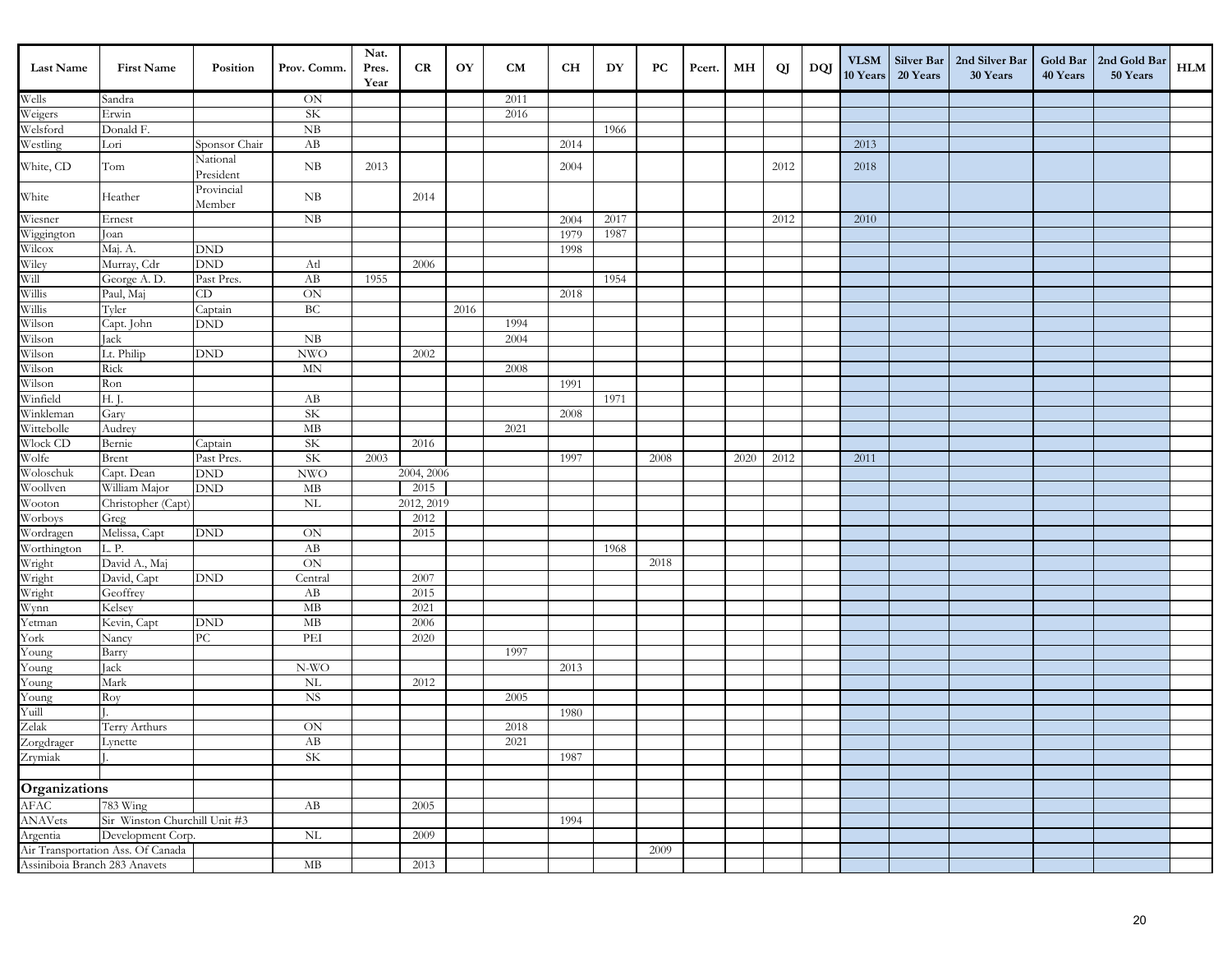| <b>Last Name</b>              | <b>First Name</b>                            | Position   | Prov. Comm.                           | Nat.<br>Pres.<br>Year | CR           | OY | <b>CM</b> | <b>CH</b> | DY | PC   | Pcert. | MН | QJ | DQJ | <b>VLSM</b><br>10 Years | Silver Bar<br>20 Years | 2nd Silver Bar<br>30 Years | 40 Years | Gold Bar   2nd Gold Bar<br>50 Years | <b>HLM</b> |
|-------------------------------|----------------------------------------------|------------|---------------------------------------|-----------------------|--------------|----|-----------|-----------|----|------|--------|----|----|-----|-------------------------|------------------------|----------------------------|----------|-------------------------------------|------------|
| Boeing Canada Technology      |                                              |            | ON                                    |                       | 2011         |    |           |           |    |      |        |    |    |     |                         |                        |                            |          |                                     |            |
| Cdn Business Aviation Assoc.  |                                              |            |                                       |                       |              |    |           |           |    | 2009 |        |    |    |     |                         |                        |                            |          |                                     |            |
| CFB Edmonton No. 18 Wing      |                                              | <b>DND</b> |                                       |                       |              |    |           | 1994      |    |      |        |    |    |     |                         |                        |                            |          |                                     |            |
| CFB Shilo                     |                                              | <b>DND</b> | MB                                    |                       | 2014         |    |           |           |    |      |        |    |    |     |                         |                        |                            |          |                                     |            |
| <b>CFSATE</b>                 |                                              | <b>DND</b> | $\overline{ON}$                       |                       | 2004         |    |           |           |    |      |        |    |    |     |                         |                        |                            |          |                                     |            |
| Charlottetown Kiwanis Club    |                                              |            | PEI                                   |                       | 2012         |    |           |           |    |      |        |    |    |     |                         |                        |                            |          |                                     |            |
| Club Richelieu de Clair       |                                              |            | <b>NB</b>                             |                       | 2015         |    |           |           |    |      |        |    |    |     |                         |                        |                            |          |                                     |            |
| Cougar Helicopters            |                                              |            | NL                                    |                       | 2010         |    |           |           |    |      |        |    |    |     |                         |                        |                            |          |                                     |            |
| County Line Courier           |                                              |            | PE                                    |                       | 2021         |    |           |           |    |      |        |    |    |     |                         |                        |                            |          |                                     |            |
| DND                           | 18 Wing Nanamo DND                           |            |                                       |                       |              |    |           | 1994      |    |      |        |    |    |     |                         |                        |                            |          |                                     |            |
| East End Commissary           |                                              |            | <b>NWO</b>                            |                       | 2015         |    |           |           |    |      |        |    |    |     |                         |                        |                            |          |                                     |            |
| <b>Enterprise Airlines</b>    |                                              |            |                                       |                       | 2009         |    |           |           |    |      |        |    |    |     |                         |                        |                            |          |                                     |            |
| K & A Variety & Gas Bar       |                                              |            | <b>NWO</b>                            |                       | 2015         |    |           |           |    |      |        |    |    |     |                         |                        |                            |          |                                     |            |
|                               | Kenora/Lake of the Woods Lions C SSC         |            | <b>NWO</b>                            |                       | 2004         |    |           |           |    |      |        |    |    |     |                         |                        |                            |          |                                     |            |
| Kinsman Club of Notre Dame    |                                              |            | NL                                    |                       | 2012         |    |           |           |    |      |        |    |    |     |                         |                        |                            |          |                                     |            |
|                               | Kubota Corporation(Fahramet Division)        |            | ON                                    | 2013                  |              |    |           |           |    |      |        |    |    |     |                         |                        |                            |          |                                     |            |
| Lions' Club                   | Indian Bay                                   |            | NL                                    |                       | 2012         |    |           |           |    |      |        |    |    |     |                         |                        |                            |          |                                     |            |
| Lions' Club                   | St. John's                                   |            | NL<br>NL                              |                       | 2009<br>2009 |    |           |           |    |      |        |    |    |     |                         |                        |                            |          |                                     |            |
| Lions' Club                   | Cornerbrook<br>Stephenville                  |            | $\overline{\text{NL}}$                |                       | 2012         |    |           |           |    |      |        |    |    |     |                         |                        |                            |          |                                     |            |
| Lions' Club<br>Lions' Club    | St. Alberts Host                             |            | AB                                    |                       | 2012         |    |           |           |    |      |        |    |    |     |                         |                        |                            |          |                                     |            |
|                               | Miramichi Airport Commission Manager & Staff |            | <b>NB</b>                             |                       | 2016         |    |           |           |    |      |        |    |    |     |                         |                        |                            |          |                                     |            |
| Moncton Flight College        |                                              |            | NB                                    |                       | 2006         |    |           |           |    |      |        |    |    |     |                         |                        |                            |          |                                     |            |
| Montague Legion               |                                              |            | PEI                                   |                       | 2020         |    |           |           |    |      |        |    |    |     |                         |                        |                            |          |                                     |            |
| Montague Lions Club           |                                              |            | PEI                                   |                       | 2020         |    |           |           |    |      |        |    |    |     |                         |                        |                            |          |                                     |            |
| Odena gas Bar & Car Wash      |                                              |            | <b>NWO</b>                            |                       | 2015         |    |           |           |    |      |        |    |    |     |                         |                        |                            |          |                                     |            |
|                               | Oliver Road Gas Bar & Convenience Store      |            | <b>NWO</b>                            |                       | 2015         |    |           |           |    |      |        |    |    |     |                         |                        |                            |          |                                     |            |
|                               | ON Group AF Association of Canada            |            | ON                                    |                       | 2013         |    |           |           |    |      |        |    |    |     |                         |                        |                            |          |                                     |            |
| Ponoka                        |                                              |            |                                       |                       |              |    |           |           |    |      |        |    |    |     |                         |                        |                            |          |                                     |            |
| Composite                     | High School                                  |            | AB                                    |                       | 2005         |    |           |           |    |      |        |    |    |     |                         |                        |                            |          |                                     |            |
| Remsoft Inc.                  |                                              |            | NB                                    |                       |              |    |           | 2018      |    |      |        |    |    |     |                         |                        |                            |          |                                     |            |
| Regina                        | Airport Authority                            |            | SK                                    |                       | 2009         |    |           |           |    |      |        |    |    |     |                         |                        |                            |          |                                     |            |
| Rotary Club                   | St. Johns                                    |            | NL                                    |                       | 2009         |    |           |           |    |      |        |    |    |     |                         |                        |                            |          |                                     |            |
| Rotary Club of Thunder Bay    |                                              | <b>SSC</b> | <b>NWO</b>                            |                       | 2004         |    |           |           |    |      |        |    |    |     |                         |                        |                            |          |                                     |            |
| Rotary Club Of Brandon        |                                              |            | MB                                    |                       | 2014         |    |           |           |    |      |        |    |    |     |                         |                        |                            |          |                                     |            |
|                               | Royal Canadian Legion Branch 23              |            | MB                                    |                       | 2016         |    |           |           |    |      |        |    |    |     |                         |                        |                            |          |                                     |            |
|                               | Royal Canadian Legion Marathon Br SSC        |            | <b>NWO</b>                            |                       | 2004         |    |           |           |    |      |        |    |    |     |                         |                        |                            |          |                                     |            |
| Royal Canadian Legion, Br. 76 |                                              |            | <b>ON</b>                             |                       | 2010         |    |           |           |    |      |        |    |    |     |                         |                        |                            |          |                                     |            |
| Royal Canadian Legion Br #6   |                                              |            | $\ensuremath{\mathop{\text{\rm PE}}}$ |                       | 2015, 2021   |    |           |           |    |      |        |    |    |     |                         |                        |                            |          |                                     |            |
| Royal Canadian Legion Br #45  |                                              |            | NL                                    |                       | 2015         |    |           |           |    |      |        |    |    |     |                         |                        |                            |          |                                     |            |
|                               | Royal Canadian Legion Coronation Branch 286  |            | ON                                    |                       | 2016         |    |           |           |    |      |        |    |    |     |                         |                        |                            |          |                                     |            |
|                               | Royal Newfoundland Regimental Band           |            | $\rm NL$                              |                       | 2009         |    |           |           |    |      |        |    |    |     |                         |                        |                            |          |                                     |            |
|                               | Saskatchewan Aviation Council                |            | <b>SK</b>                             |                       | 2009         |    |           |           |    |      |        |    |    |     |                         |                        |                            |          |                                     |            |
|                               | Sask. Parks and Recreation Association       |            | <b>SK</b>                             |                       | $2010\,$     |    |           |           |    |      |        |    |    |     |                         |                        |                            |          |                                     |            |
| Sennheiser Canada             |                                              |            | QOV                                   |                       |              |    |           |           |    | 2013 |        |    |    |     |                         |                        |                            |          |                                     |            |
| SSC 543 Sqn                   |                                              |            | $\mbox{ON}$                           |                       | 2010         |    |           |           |    |      |        |    |    |     |                         |                        |                            |          |                                     |            |
| St.Bonaventure College        |                                              |            | NL                                    |                       | 2012         |    |           |           |    |      |        |    |    |     |                         |                        |                            |          |                                     |            |
| Suncor Energy Foundation      |                                              |            |                                       |                       | 2008         |    |           |           |    |      |        |    |    |     |                         |                        |                            |          |                                     |            |
| Wing                          | GCapt. Mok Hing DND                          |            |                                       |                       |              |    |           | 1989      |    |      |        |    |    |     |                         |                        |                            |          |                                     |            |
| 428 Wing(Peterborough) AFAC   | Winnipeg Rotary & Winnipeg Lions Clubs       |            | $\rm MB$<br>ON                        |                       | 2011<br>2010 |    |           |           |    |      |        |    |    |     |                         |                        |                            |          |                                     |            |
| 17 Wing Winnipeg RCAF         |                                              |            |                                       |                       | 2013         |    |           |           |    |      |        |    |    |     |                         |                        |                            |          |                                     |            |
|                               | Air Force Associ 102 Colchester Wing         |            | MB<br><b>NS</b>                       |                       | 2014         |    |           |           |    |      |        |    |    |     |                         |                        |                            |          |                                     |            |
|                               |                                              |            |                                       |                       |              |    |           |           |    |      |        |    |    |     |                         |                        |                            |          |                                     |            |